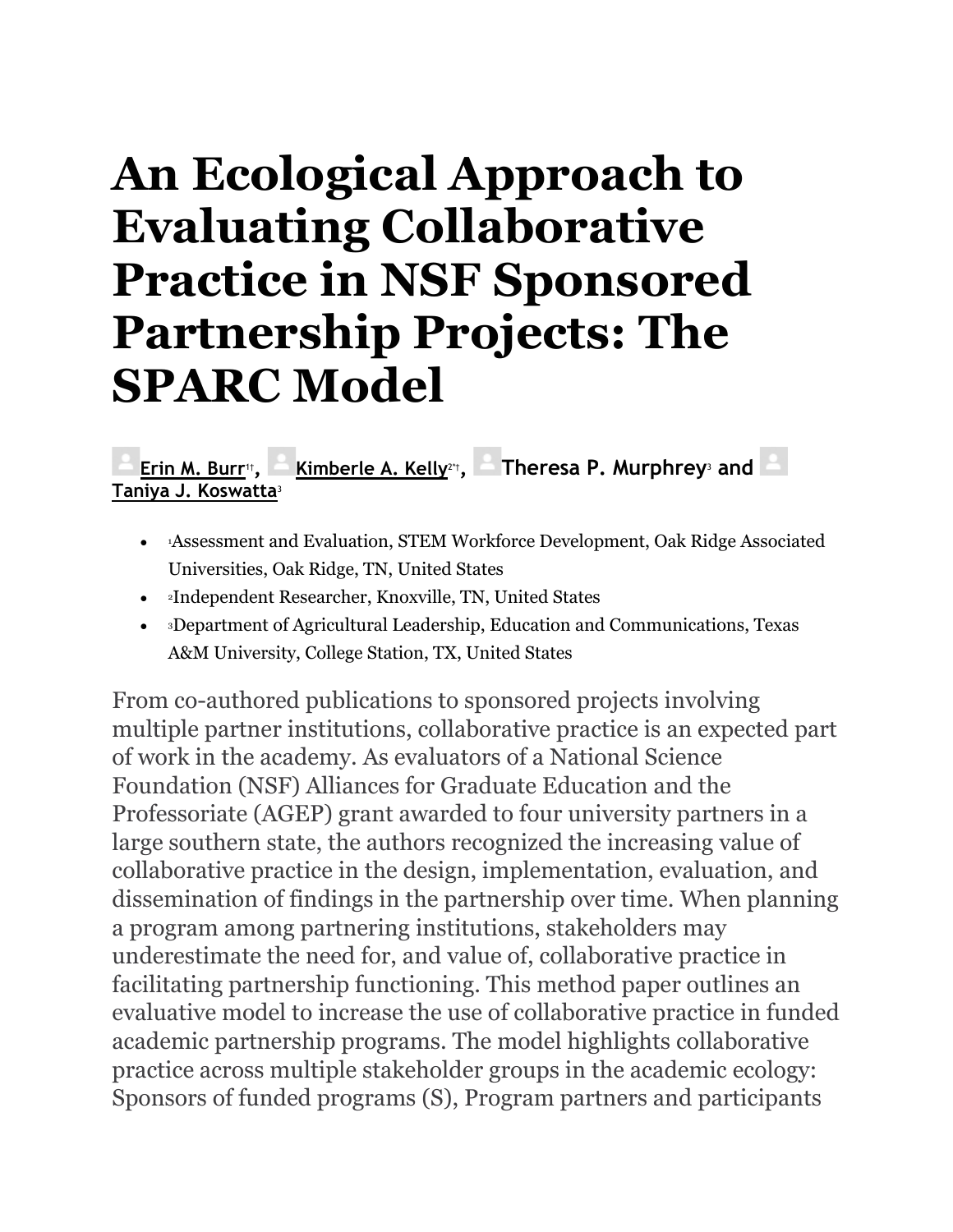(P), Assessment and evaluation professionals (A), academic researchers (R), and the national and global Community (C). The SPARC model emphasizes evidence-based benefits of collaborative practice across multiple outcome domains. Tools and frameworks for evaluating collaborative practice take a view of optimizing partnership operational performance in achieving stated goals. Collaborative practice can also be an integral element of program activities that support the academic success and scholarly productivity, psychosocial adjustment, and physical and psychological well-being of stakeholders participating in the program. Given the goal of our alliance to promote diversification of the professoriate, the model highlights the use of collaborative practice in supporting stakeholders from groups historically underrepresented in STEM fields across these outcome domains. Using data from a mixed-methods program evaluation of our AGEP alliance over 4 years, the authors provide concrete examples of collaborative practice and their measurement. Results discuss important themes regarding collaborative practice that emerged in each stakeholder group. Authors operationalize the SPARC model with a checklist to assist program stakeholders in designing for and assessing collaborative practice in support of project goals in funded academic partnership projects, emphasizing the contributions of collaborative practice in promoting diversification of the professoriate.

# **Introduction**

This is a story of model discovery and evolution told from the perspective of the authors, serving on an evaluation team for an Alliance for Graduate Education and the Professoriate (AGEP) partnership grant, sponsored by the National Science Foundation ([NSF, 2016](https://www.frontiersin.org/articles/10.3389/fpsyg.2021.751660/full#ref39)). From the inception of the partnership proposal to presently entering the fifth and final year of funding, the evaluation team promoted collaborative practice across stakeholders through focused measurement and reporting. This method paper outlines an evaluative model to assist the stakeholders of similar programs who seek to promote the use of collaborative practice across the academic ecology of a funded program. The model further identifies links between collaborative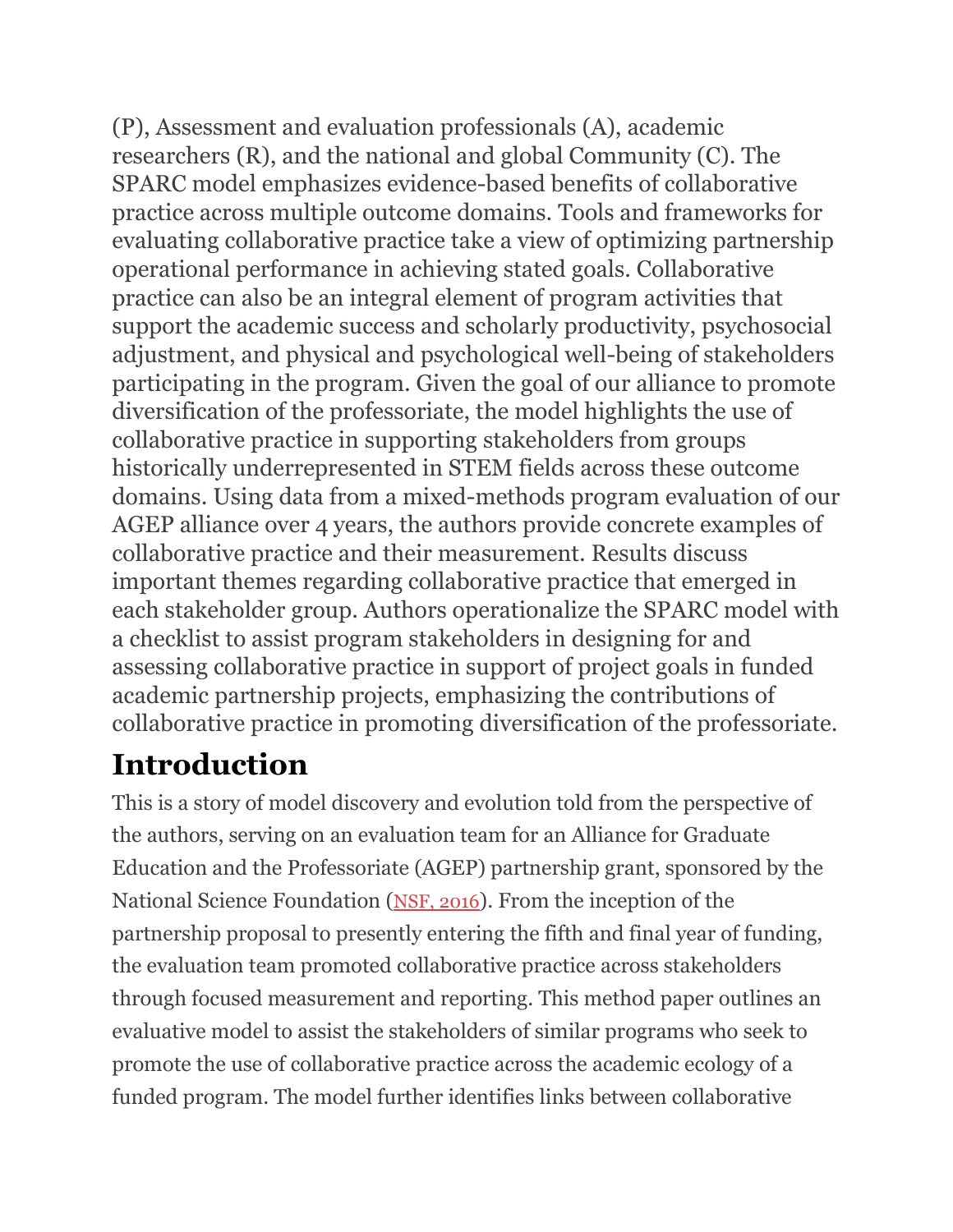practice and diversifying the professoriate, the overall goal of the AGEP program, and the theme of this special journal issue.

In March of 2018, program and evaluation partners from a newly funded AGEP alliance (hereafter called "our" alliance) joined partners from all concurrently funded AGEP alliances at the *AGEP National Research Conference* in Berkeley, California ([California Alliance, 2018](https://www.frontiersin.org/articles/10.3389/fpsyg.2021.751660/full#ref6)). The purpose of the conference was sharing findings and insights related to increasing the inclusion of groups historically underrepresented in STEM fields at the graduate, postdoctoral, and faculty levels in STEM disciplines, thereby diversifying the national professoriate. Over two days, alliance representatives both contributed to and learned from sessions focused on the conference theme, *Pathways to a Diverse Professoriate.* Nine representatives from our alliance and its predecessor contributed two of 18 plenary talks and three of 29 posters ([California Alliance,](https://www.frontiersin.org/articles/10.3389/fpsyg.2021.751660/full#ref6) 2018).

When the university and evaluation partners reflected on the lessons shared at the conference, they identified a common thread woven throughout many of the talks and posters—that of collaborative and connective practice. Systematically pulling this thread in subsequent years revealed the wide applicability of collaborative practice in funded academic partnerships, from proposal design to project implementation, program evaluation, and the dissemination of findings.

In the following sections, the authors outline applications of collaborative practice across multiple stakeholder groups in the academic ecology of funded partnership projects; summarize the range of benefits conferred by collaborative practice on stakeholders; and highlight evidence that links collaborative practice and positive outcomes related to diversity, equity, and inclusion (DEI) in higher education. The subsequent methods and results sections present our alliance as a case study illustrating the use of the evaluative model over the lifecycle of the funded partnership program.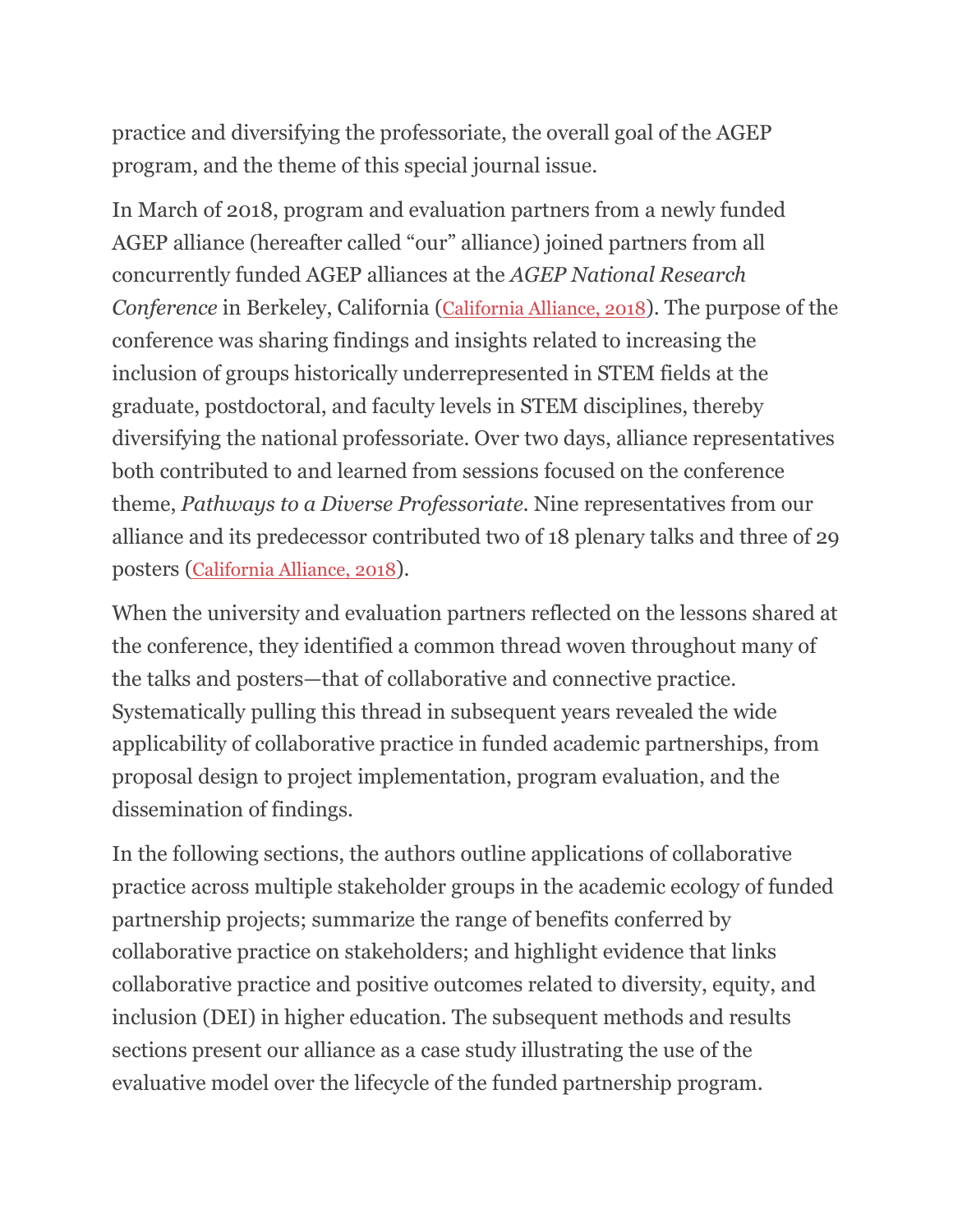## **Collaborative Practice in the Academic Ecology**

Collaboration is ubiquitous in human society. When more than one person participates in task completion, the actors (aka stakeholders) must work together in successful ways (aka collaborate). Everyone must participate in collaborative activities as part of life. From an early age, we work together in families, in school, scouts, sport teams, and religious congregations. These collaboration and connection structures are built into our physiology and are fundamental to our psychological identity ([Holland, 2020](https://www.frontiersin.org/articles/10.3389/fpsyg.2021.751660/full#ref18)).

Participation in the academy is grounded in collaborative practice, including students and faculty in classes and degree programs, in departments and disciplines, in research and laboratory groups, in mentoring and advising relationships, in campus and community organizations. Contemporary STEM educational frameworks characterize collaboration as a fundamental transdisciplinary skill in education and society ([Kelly and Burr, 2019](https://www.frontiersin.org/articles/10.3389/fpsyg.2021.751660/full#ref24)). Partnership and workgroup models span the global workforce in business, industry, government, non-profit, and education sectors. Program sponsors like NSF specifically invest in partnership models like AGEP ([NSF, 2016](https://www.frontiersin.org/articles/10.3389/fpsyg.2021.751660/full#ref39)) to achieve national education and workforce goals.

Even though collaboration is a natural part of life, the assumption that collaboration occurs naturally when groups gather may lead partners to minimize the attention it deserves in facilitating partnership function. Effective collaboration does not occur naturally or automatically, it requires intentionality about describing what collaborative practice looks like, how it is implemented, and appropriate outcomes measures. Only in such a context can the benefits of collaborative practice be realized.

As reflected in these examples, stakeholder groups in the academic ecology include: (S)ponsors, whose requirements for partner collaboration and program management drive what (P)artners consider when planning programs, and thus what (A)ssessment and evaluation professionals measure.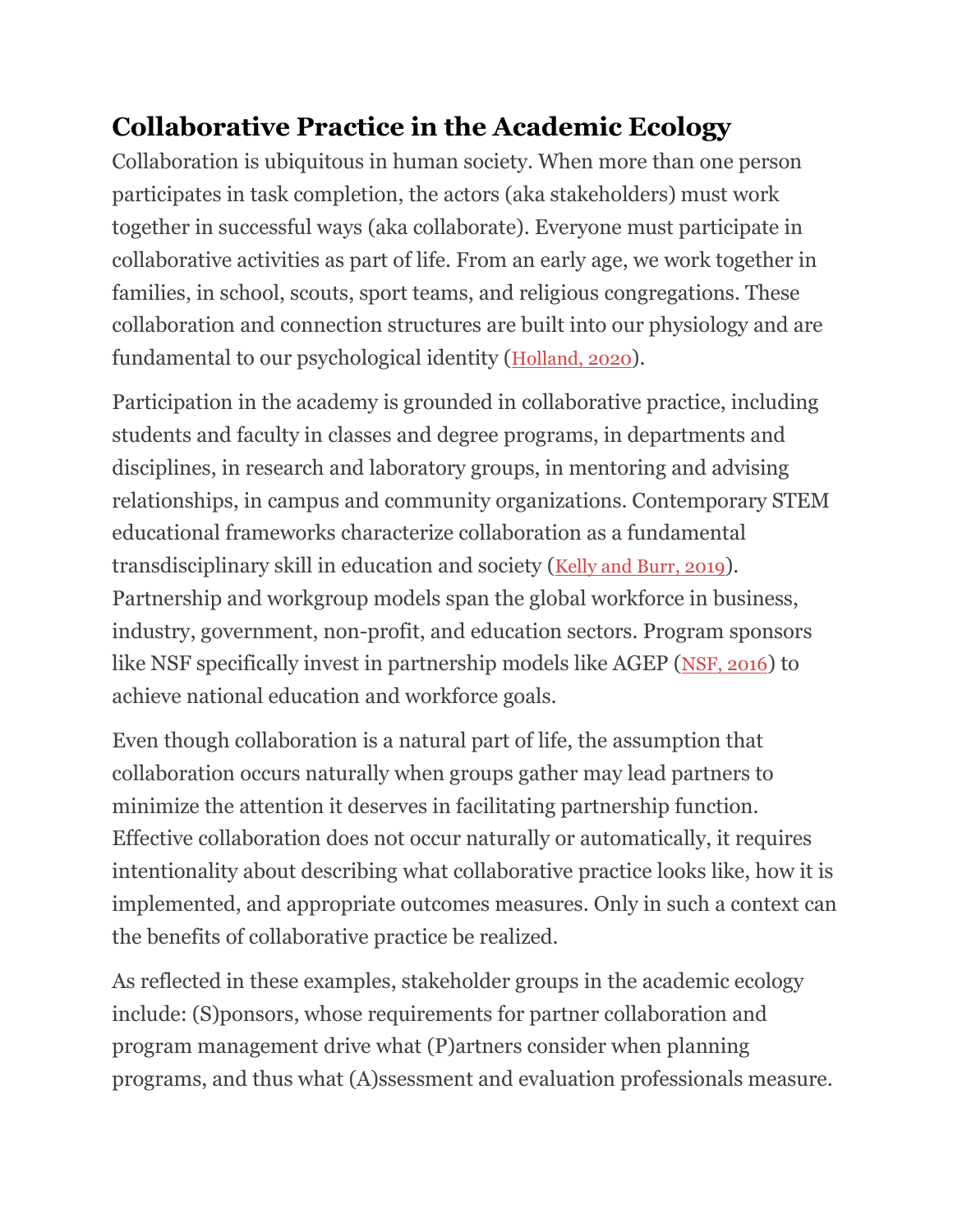Findings from program studies form the basis of (R)esearchers' contributions to the academic literature about collaborative practice and its value proposition in the larger academic and global (C)ommunity. The emphasis on multiple stakeholder groups (SPARC) encourages development of collaborative practice across the academic ecology.

# **Range of Benefits of Collaborative Practice**

The model emphasizes evidence-based benefits of collaborative practice across multiple outcome domains: project implementation and performance, academic success and scholarly productivity, psychosocial adjustment, and physical and psychological well-being.

Tools and frameworks for evaluating collaborative practice take a view of optimizing partnership operational performance in achieving stated goals, rebenefits and limitations of collaborative practice in service of project implementation, and performance ([Taylor-Powell et al., 1998](https://www.frontiersin.org/articles/10.3389/fpsyg.2021.751660/full#ref49); [Gajda, 2004](https://www.frontiersin.org/articles/10.3389/fpsyg.2021.751660/full#ref15); [Carey](https://www.frontiersin.org/articles/10.3389/fpsyg.2021.751660/full#ref7)  [et al., 2009](https://www.frontiersin.org/articles/10.3389/fpsyg.2021.751660/full#ref7); [Woodland and Hutton, 2012](https://www.frontiersin.org/articles/10.3389/fpsyg.2021.751660/full#ref53); [Marek et al., 2015](https://www.frontiersin.org/articles/10.3389/fpsyg.2021.751660/full#ref33)). [Figure 1](https://www.frontiersin.org/articles/10.3389/fpsyg.2021.751660/full#fig1) summarizes common pros and cons of working in collaborative partnerships. The benefits (pros) reflect the idea that collaborative partnerships boost program effectiveness by leveraging resources such as relationships, expertise, funding, and unique capabilities across program partners. Partnerships often have further reach with greater impact than partners going it alone. In contrast, the limitations of collaboration center around the challenge and demand of coordination across partners. Any partnership formed must build trusting relationships among the active stakeholders, and this requires extended time spent together. Managing partnerships is difficult and requires considerable sustained effort and interpersonal finesse. Collaborative planning and implementation can be prohibitively time-consuming. **FIGURE 1**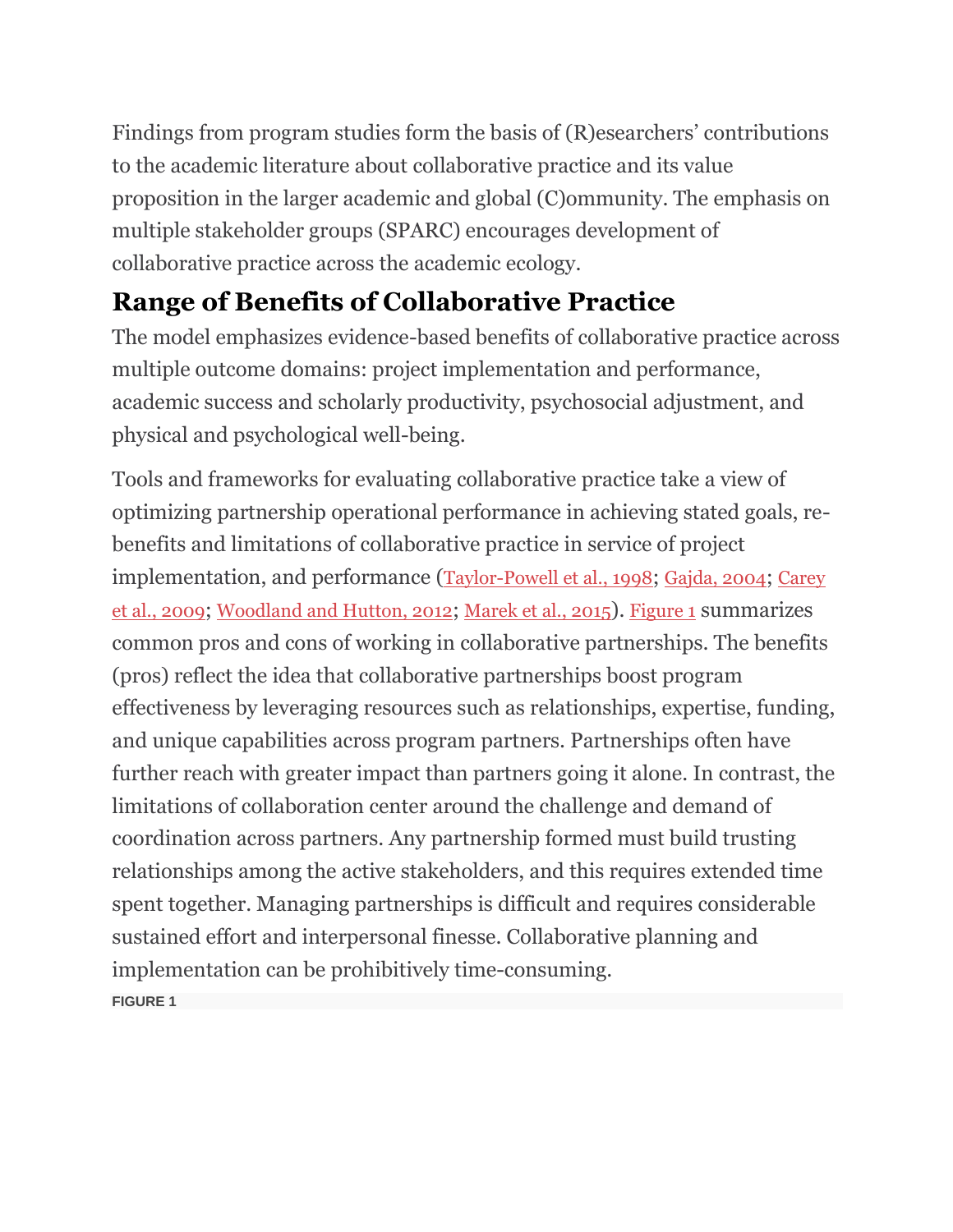| Pros                                          | Cons                                                 |
|-----------------------------------------------|------------------------------------------------------|
| Leveraging economic<br><b>TRIQUICRE</b>       | High Hivalifycod of<br>failure                       |
| Arolding duplication                          | Not spontaneous                                      |
| Increased efficiency<br>Cultivates Innovation | Regulares ongoing<br>development to be<br>suistained |
| <b>Capacity Building</b>                      | <b>bifficult</b> to massee                           |
| Relationship Building                         | Trust takes time                                     |
| <b>Address and solve-</b><br>complex problems | Collaborative processes<br>can be time-consuming     |

**Figure 1**. Pros and Cons of Collaborative Practice.

Collaborative practice can also be an integral element of program activities that support the academic success and scholarly productivity, psychosocial adjustment, and physical and psychological well-being of stakeholders participating in the partnership program. Collaborative practice provides important academic benefits "from cradle to career." Collaboration is part of a transdisciplinary skill set that supports academic and workforce performance over the lifespan (along with communication, critical thinking, and creativity; [Kelly and Burr, 2019](https://www.frontiersin.org/articles/10.3389/fpsyg.2021.751660/full#ref24)). Many complex technological and scientific advances require interdisciplinary collaboration and sharing knowledge across diverse disciplines. For example, NSF has committed to investing in their 10 Big Ideas[,](https://www.frontiersin.org/articles/10.3389/fpsyg.2021.751660/full#fn0001) $\frac{1}{2}$  which require collaboration across sectors. Research suggests that measurable positive attitudes and behaviors toward cross-disciplinary and interdisciplinary work are related to engagement in collaborative workgroups ([Misra et al., 2015](https://www.frontiersin.org/articles/10.3389/fpsyg.2021.751660/full#ref36)).

Academic scholars rely on both formal and informal channels of learning in the academy. The classroom and coursework constitute official pathways for learning requisite disciplinary information for the degree sought. Unofficial channels reflect information learned through interactions with faculty and peers outside formal learning environments. The information learned through such unofficial channels is referred to as the "hidden curriculum" ([Elliot et al.,](https://www.frontiersin.org/articles/10.3389/fpsyg.2021.751660/full#ref12)  [2016](https://www.frontiersin.org/articles/10.3389/fpsyg.2021.751660/full#ref12)). Collaborative practice structures such as mentoring, short-term embedded practice experiences, writing workgroups, and job coaching can provide support that makes this implicit learning explicit. For example, specifically supporting transitions from doctoral to postdoctoral to early career faculty positions through collaborative practice and mentoring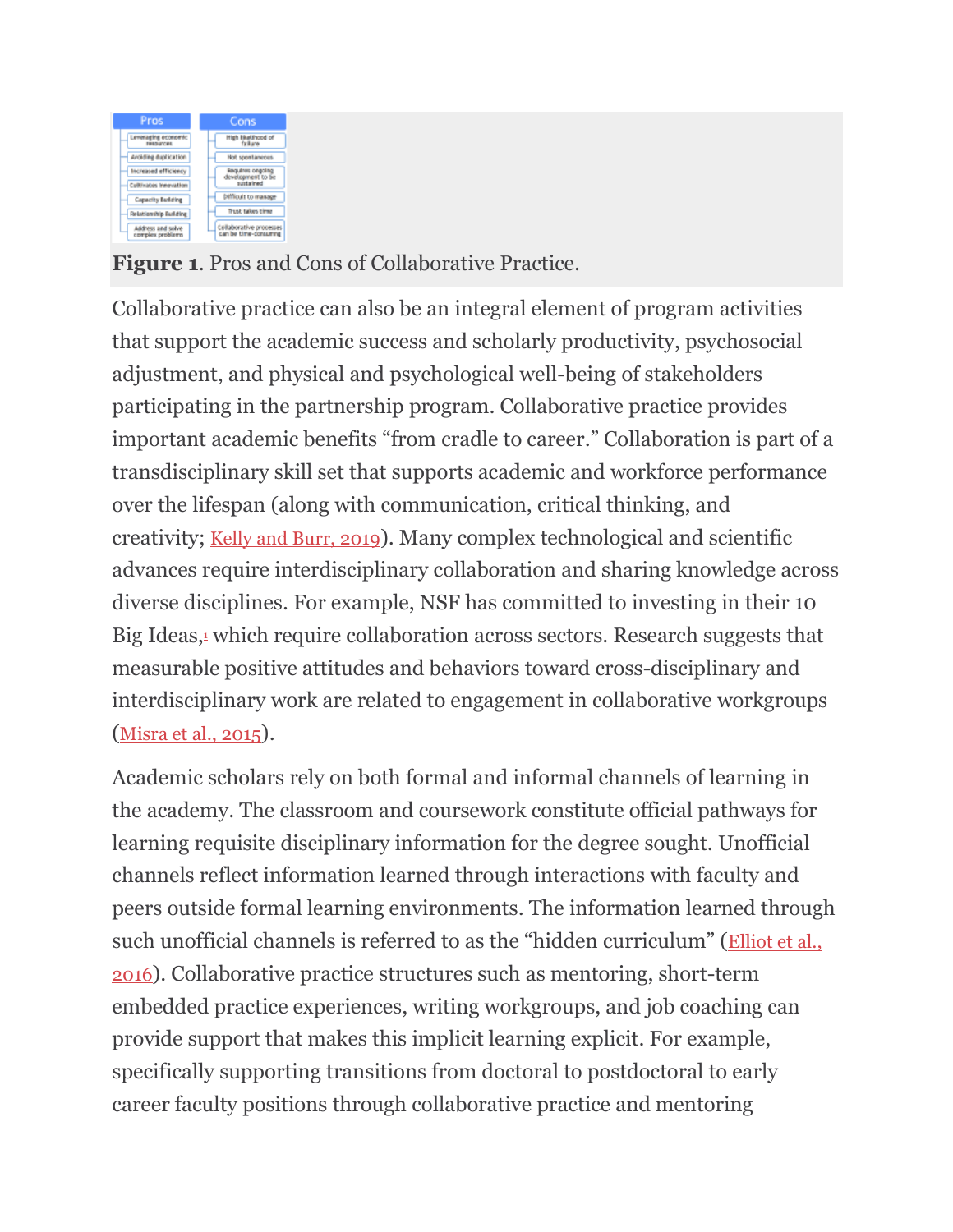addresses this hidden curriculum, as these transitions often lack formal guidance from the academy ([Settles, 2020](https://www.frontiersin.org/articles/10.3389/fpsyg.2021.751660/full#ref46)).

Aside from academic domains, collaborative practice supports the psychosocial and sociocultural adjustment of scholars. Ongoing opportunities to collaborate and connect across diverse communities can promote feelings of belonging and inclusion, as time spent together provides the time and space necessary for trust, group identification, and mutual regard to develop ([Komives and Wagner, 2017](https://www.frontiersin.org/articles/10.3389/fpsyg.2021.751660/full#ref29); [Micari and Pazos, 2021](https://www.frontiersin.org/articles/10.3389/fpsyg.2021.751660/full#ref35)). Further, a substantial body of research has demonstrated the profound negative consequences that loneliness and isolation can have on the quality and duration of life as well as the mental health and well-being of citizens across the lifespan ([Murthy, 2020](https://www.frontiersin.org/articles/10.3389/fpsyg.2021.751660/full#ref38)). Collaborative practice promotes psychosocial connections that can support coping with feelings of isolation and ostracism in the academy and promote scholar persistence ([Kelly et al., 2021](https://www.frontiersin.org/articles/10.3389/fpsyg.2021.751660/full#ref27)).

[Murthy \(2020\)](https://www.frontiersin.org/articles/10.3389/fpsyg.2021.751660/full#ref38) clearly demonstrates how psychosocial connection is directly correlated to well-being and life expectancy. Recent research suggests that participation in the academy, particularly in advanced graduate and faculty roles, is significantly stressful and challenging. Advanced degree programs push students' academic development, but in doing so, they can raise levels of anxiety and depression, particularly near the end of the doctoral program ([Bolotnyy et al., 2021](https://www.frontiersin.org/articles/10.3389/fpsyg.2021.751660/full#ref3)). The obvious remedies include connecting scholars with counseling, psychiatric services, support, and recovery groups. Emphasizing activities and discussions about work-life balance, family issues, the pandemic, civil unrest, and wellness habits can provide common experiences among scholars to support their health and resilience ([Edwards and Ashkanasy,](https://www.frontiersin.org/articles/10.3389/fpsyg.2021.751660/full#ref11)  [2018](https://www.frontiersin.org/articles/10.3389/fpsyg.2021.751660/full#ref11); [Yusuf et al., 2020](https://www.frontiersin.org/articles/10.3389/fpsyg.2021.751660/full#ref55)).

## **Collaborative Practice Supports Diversification of the Professoriate**

Given the goal of our alliance to promote diversification of the professoriate, the model highlights the use of collaborative practice in supporting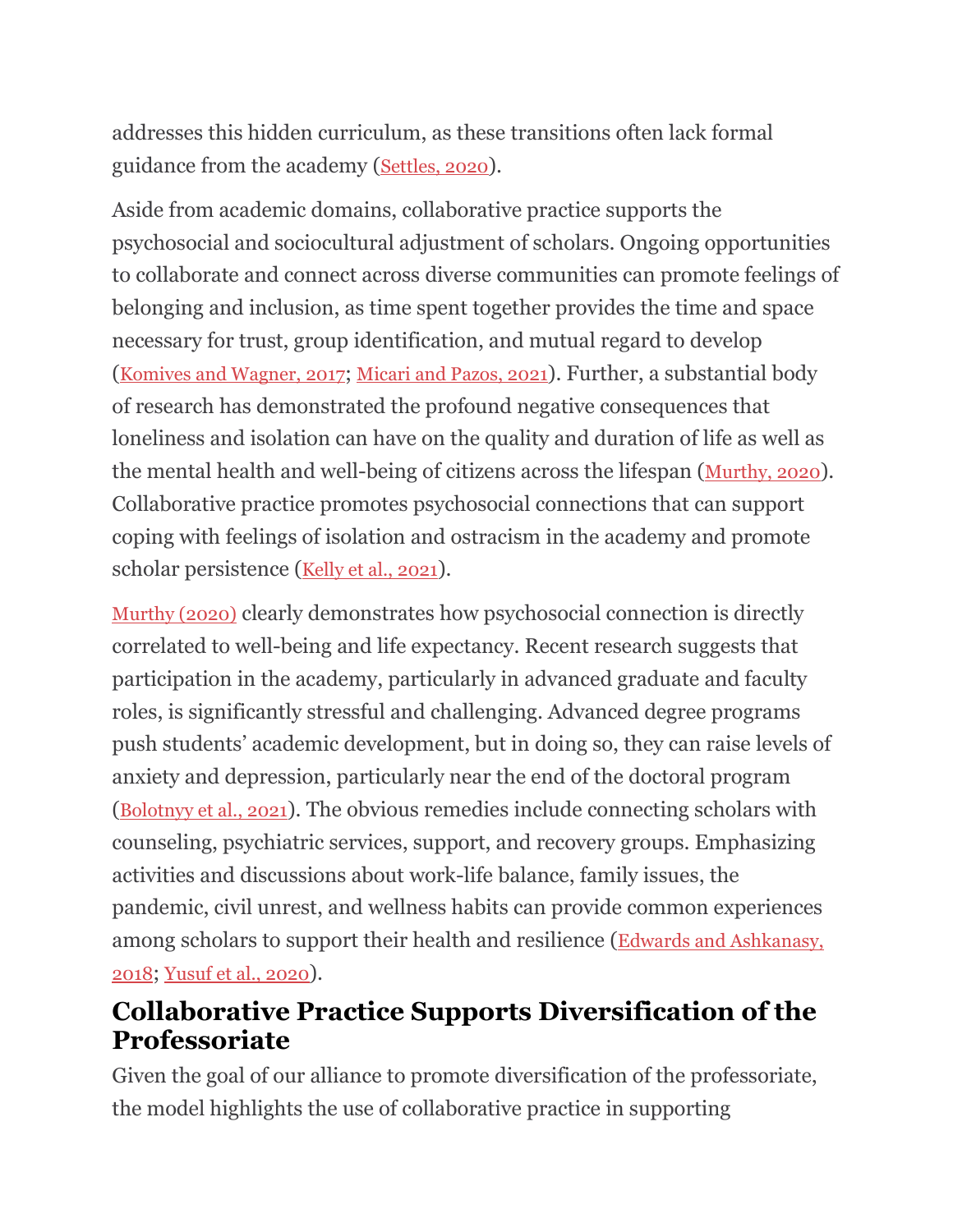stakeholders from groups historically underrepresented in STEM fields across these outcome domains. Diversification of the professoriate and national workforce is a government priority. NSF has operationalized its commitment to diversification in its *Broader Impacts* review criteria used by independent review teams to assess every submitted proposal ([NSF, 2021c](https://www.frontiersin.org/articles/10.3389/fpsyg.2021.751660/full#ref42)). AGEP alliances strategically focus on the engagement of doctoral, postdoctoral, and early career scholars who represent groups historically underrepresented in STEM fields[.](https://www.frontiersin.org/articles/10.3389/fpsyg.2021.751660/full#fn0002)<sup>2</sup> AGEP alliances promote DEI in both its structure and function. The use of communities of practice as a structure for learning, sharing, and supporting scholars underlies many alliance strategies ([NSF, 2021c](https://www.frontiersin.org/articles/10.3389/fpsyg.2021.751660/full#ref42)).

DEI in the academy do not happen naturally. Ensuring that all partners are both represented and participating is fundamental for a successful collaborative partnership seeking to broaden diversity in the academy ([Pritchett et al., 2021](https://www.frontiersin.org/articles/10.3389/fpsyg.2021.751660/full#ref45)). Stakeholders may require professional development or expert facilitation to plan and implement effective collaborative practice across diverse stakeholders.

A growing body of evidence links collaborative practice and outcomes related to DEI in higher education. For example, students representing groups historically underrepresented in STEM fields are less likely to possess the connections, networks, or mentoring around them to recognize and encourage them ([Yeneabat and Butterfield, 2012](https://www.frontiersin.org/articles/10.3389/fpsyg.2021.751660/full#ref54); [Ponjuán, 2013](https://www.frontiersin.org/articles/10.3389/fpsyg.2021.751660/full#ref44)) or to help them navigate the hidden curriculum ([Elliot, 2016](https://www.frontiersin.org/articles/10.3389/fpsyg.2021.751660/full#ref12); [Settles, 2020](https://www.frontiersin.org/articles/10.3389/fpsyg.2021.751660/full#ref46)). Engaging scholars in undergraduate research or other collaborative research settings can help prepare them to enter advanced studies ([Jones et al., 2010](https://www.frontiersin.org/articles/10.3389/fpsyg.2021.751660/full#ref22); [Cheruvelil et al.,](https://www.frontiersin.org/articles/10.3389/fpsyg.2021.751660/full#ref8)  [2014](https://www.frontiersin.org/articles/10.3389/fpsyg.2021.751660/full#ref8); [Hernandez et al., 2018](https://www.frontiersin.org/articles/10.3389/fpsyg.2021.751660/full#ref17)).

Mentioned earlier, ongoing opportunities for scholars to collaborate and connect across diverse communities can nurture psychosocial connections and support health and well-being, both of which influence persistence in the academy. This is particularly important for scholars from groups historically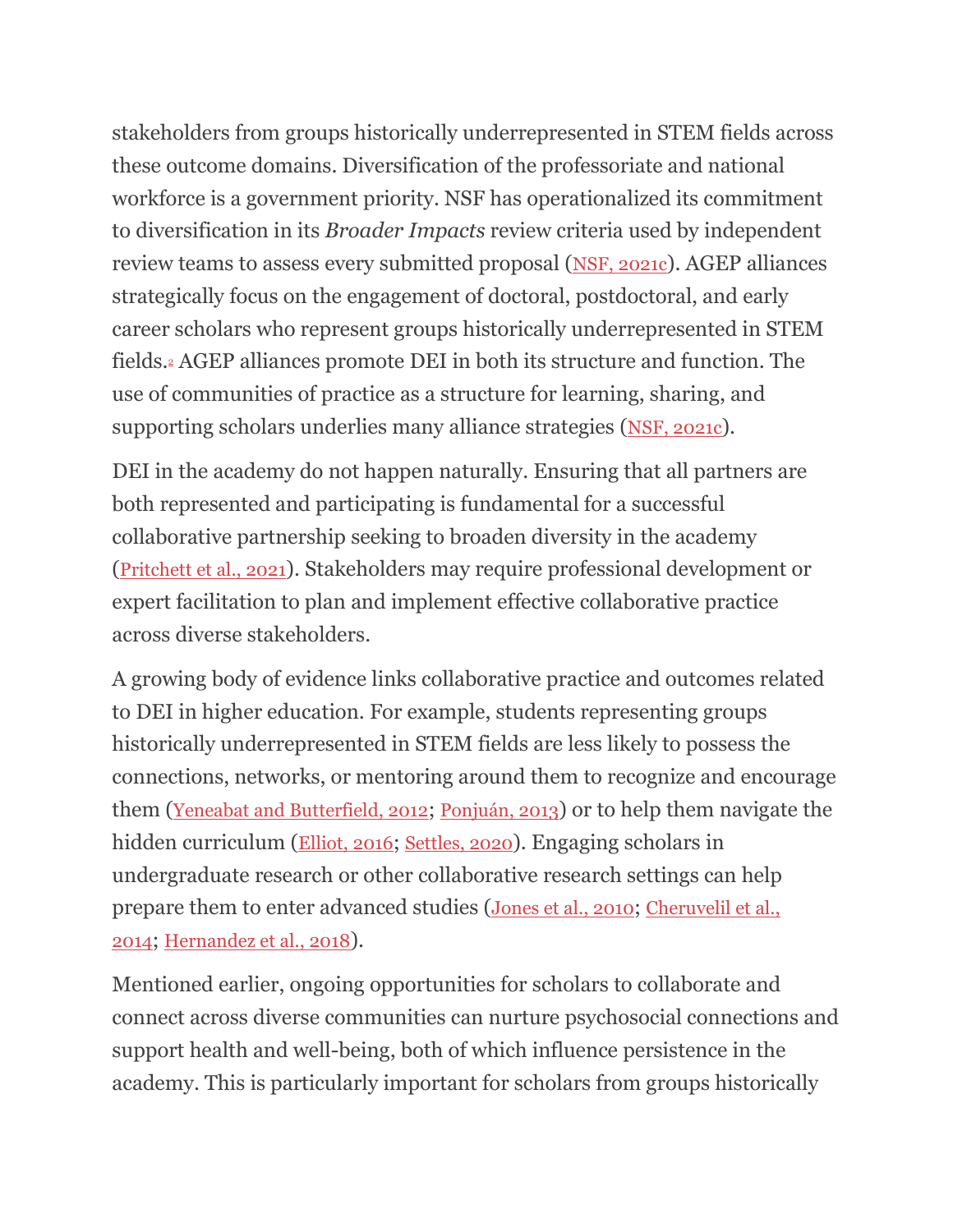underrepresented in STEM fields, who are at elevated risk in these domains due not only to the difficulty of a higher degree program (Bolotny et al., 2021), but also to inescapable systemic racism and ostracism within the academy, and prior experiences in society. These experiences elevate loneliness and social pain, impacting health and well-being. These same students are less likely to seek psychological support services or persist with them ([Leong and](https://www.frontiersin.org/articles/10.3389/fpsyg.2021.751660/full#ref31)  [Kalibatseva, 2011](https://www.frontiersin.org/articles/10.3389/fpsyg.2021.751660/full#ref31)), in part due to potential stigma associated with use of such services.

No paper published in 2020 or 2021 is without a reference to the global pandemic and its major psychosocial, economic, public health, political, and higher education impacts ([Usher et al., 2020](https://www.frontiersin.org/articles/10.3389/fpsyg.2021.751660/full#ref51); [Cotula, 2021](https://www.frontiersin.org/articles/10.3389/fpsyg.2021.751660/full#ref9); [Jackson, 2021](https://www.frontiersin.org/articles/10.3389/fpsyg.2021.751660/full#ref20); [Khalil et](https://www.frontiersin.org/articles/10.3389/fpsyg.2021.751660/full#ref28)  [al., 2021](https://www.frontiersin.org/articles/10.3389/fpsyg.2021.751660/full#ref28); [Lynch and Bambra, 2021](https://www.frontiersin.org/articles/10.3389/fpsyg.2021.751660/full#ref32)). Society changed unexpectedly and profoundly in response to the global pandemic. Social distancing, maskwearing and stay-at home policies subjected everyone to risk from the trauma of forced isolation from others for an extended period. Research has demonstrated the profound consequences this can have on the health and longevity of citizens across the lifespan ([Murthy, 2020](https://www.frontiersin.org/articles/10.3389/fpsyg.2021.751660/full#ref38)). National data further confirm that racial minority groups had higher incidence and hospitalization rates relative to their proportions in the population ([Stokes et al., 2020](https://www.frontiersin.org/articles/10.3389/fpsyg.2021.751660/full#ref47)). The pandemic has elevated the health risk of racial minorities more than others.

The literature supports the benefits of collaborative practice across the academic ecology of funded partnership programs. By encouraging a broader conceptualization of the potential benefits of collaborative practice, the proposed evaluative model offers stakeholders from similar partnership programs a tool for considering collaborative practice in their own context. Next, in the methods and materials section, authors provide concrete examples of collaborative practice and their measurement using data from a mixed-methods program evaluation of our AGEP alliance over four years.

# **Materials and Methods**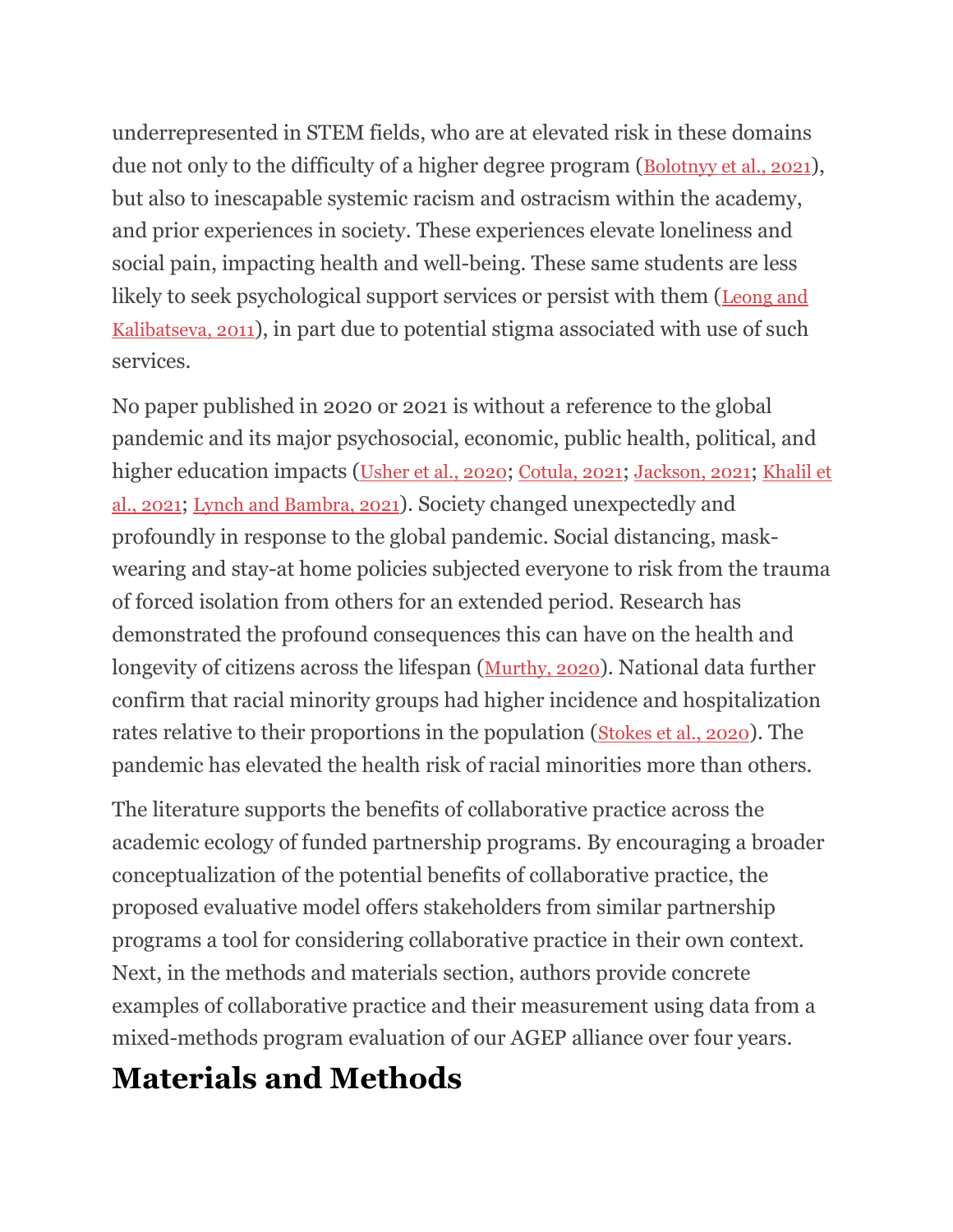The authors served as a program evaluation team, serving primarily as nonparticipant observers with unique individual positioning. One evaluator came from the lead institution and served as an internal evaluator focused heavily on formative evaluation. The two other evaluators came from the assessment and evaluation group of an external non-profit organization. One external evaluator maintained a primarily administrative and oversight role to ensure evaluation objectivity and contract compliance, while the other external evaluator engaged deeply with the partnership leaders and the internal evaluator to coordinate analysis, reporting, and dissemination of formative and summative evaluation findings. This blended model takes advantage of the increased access to stakeholders by internal evaluators and the requisite need for objectivity satisfied by external evaluators ([Patton, 2008](https://www.frontiersin.org/articles/10.3389/fpsyg.2021.751660/full#ref43)).

The lead institution of our AGEP alliance coordinated Institutional Review Board (IRB) approval across the four university partner institutions and the not-for-profit organization of the external evaluation team. Signed informed consent from all program stakeholders (both those receiving programming and those delivering programming) allowed the use of ongoing implementation data collected as part of the project for research and evaluation purposes, such as written reflections, zoom recordings, attendance data, and participant feedback from meetings and events. Specific interview protocols, survey instruments, and other tools such as Individual Development Plans (IDPs) were also submitted for approval, including protocols and instruments used in evaluating collaborative practice. Amendments submitted separately incorporated changes and additional instruments into the original IRB application over the years of the grant.

The program evaluation of our AGEP alliance employed a mixed-method, multi-informant approach to characterize alliance progress in achieving intended outcomes. The evaluation focused on the assessment of collaborative practice across our alliance partners, with stakeholders in the national AGEP community, and in the academic ecology in which they reside.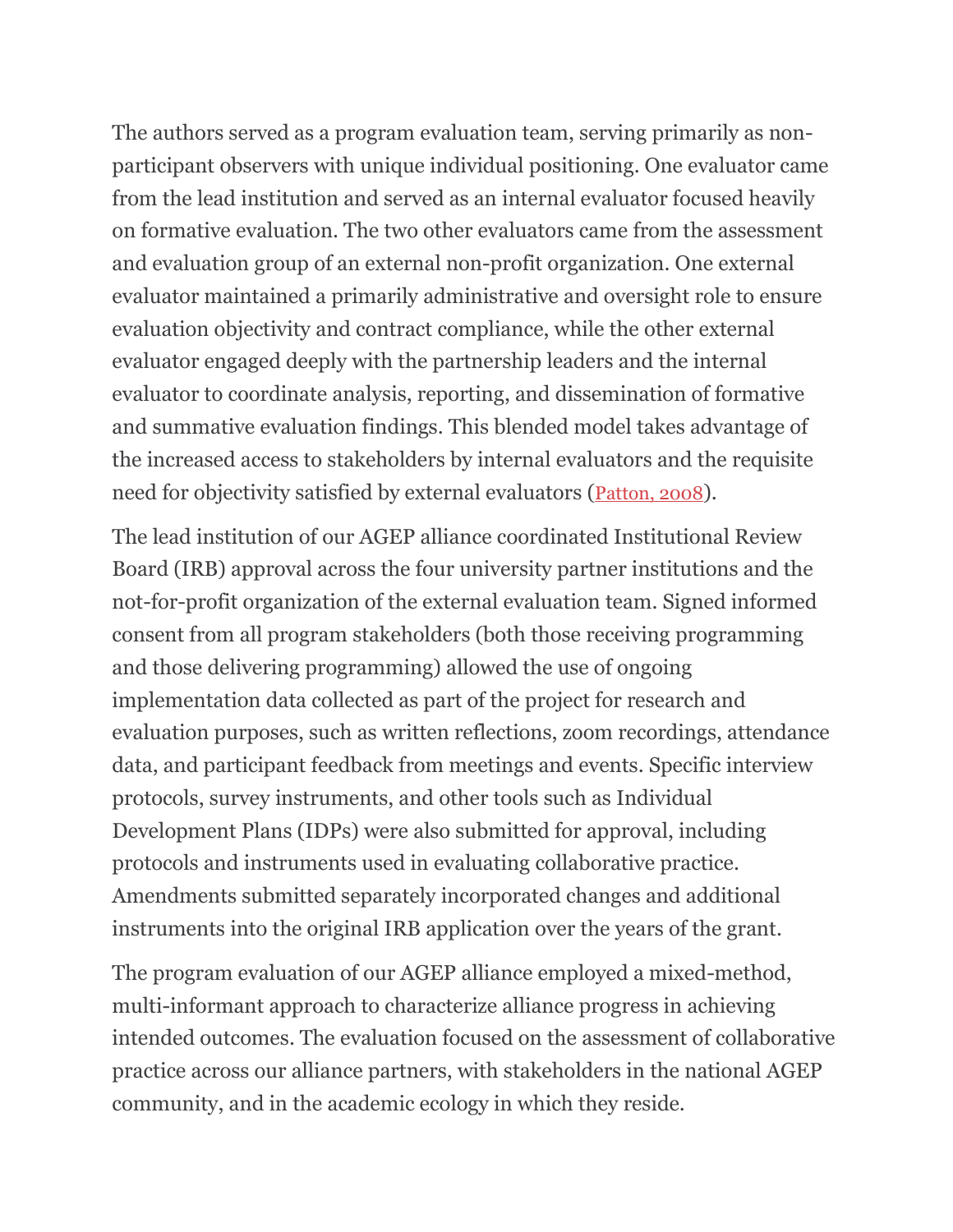## **Stakeholder Groups of Interest**

The academic ecology of our alliance, depicted as a set of nested stakeholder groups in [Figure 2](https://www.frontiersin.org/articles/10.3389/fpsyg.2021.751660/full#fig2), reflects the stakeholder groups of concern in the proposed evaluative model. The inner four rings are specific to our alliance, while the three outer rings depict the academic ecology that houses our alliance. **[FIGURE 2](https://www.frontiersin.org/files/Articles/751660/fpsyg-12-751660-HTML-r1/image_m/fpsyg-12-751660-g002.jpg)**



**Figure 2**. Nested Stakeholder Groups in the AGEP Alliance.

At the core of the model are the cohort participants, the primary targets of alliance programming. Since the emphasis of the alliance was on model development, implementation, and study, the funding sponsor limited cohort size. Nine graduate students from identified groups historically underrepresented in STEM fields recruited across four university partners participated for the duration of the program. Requirements for participation included initial status as a dissertator from a recognized minority group with the intention to seek a postdoctoral or faculty position upon completion of the doctoral program. Several dissertators discontinued their participation in the program in the first year after deciding to pursue work outside of the professoriate. For each cohort participant, the alliance engaged university faculty to serve in three distinct mentoring roles, represented in the second innermost ring.

The third innermost ring contains the leadership team, currently 32 faculty and staff across alliance partners who provide activity programming and partnership coordination. Each participating university partner has a local team that is part of the alliance leadership team, tasked with specific activities or elements of the program model. The evaluation requested that cohort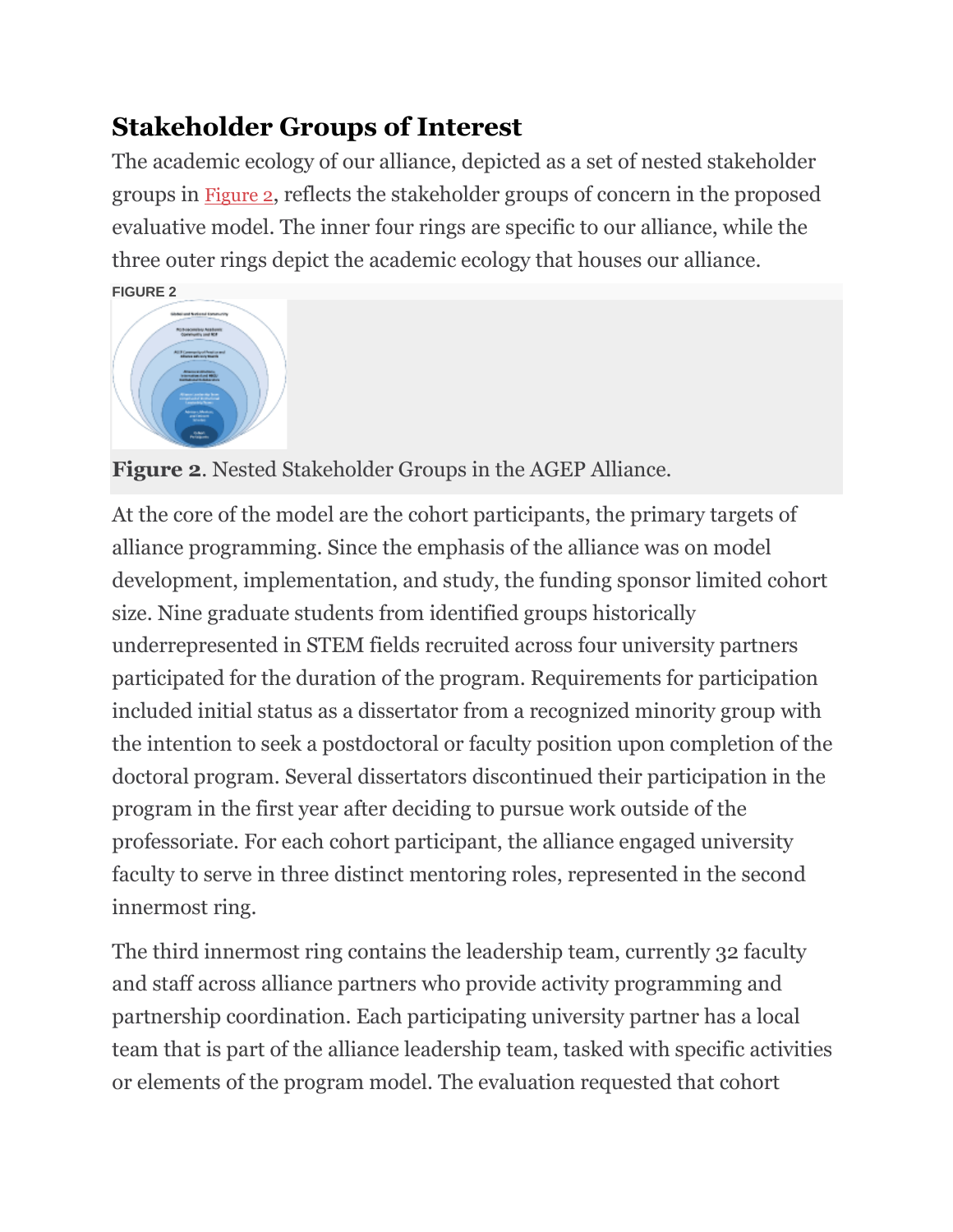participants and members of the leadership team participate in data collection on an annual basis. Thus, the evaluation employed a longitudinal, census approach that sampled everyone in the populations of interest. Finally, the fourth innermost ring represents the overall institutional context of our five main alliance partners and the supporting international institutions and Historically Black Colleges and Universities (HBCUs) that our alliance has partnered with for specific program activities.

The three outer rings that surround our AGEP alliance represent the academic ecology in which the alliance is embedded. The third outermost ring includes the national community of AGEP alliances and stakeholders of similar programs, representing the research community most proximal to the alliance stakeholders. The AGEP program is located within NSF's Human Resource Development (HRD) Division of the Education and Human Resources (EHR) Directorate. AGEP's goal is to "increase the number of historically underrepresented minority faculty in STEM…to fund grants that advance and enhance the systemic factors that support equity and inclusion and, consequently, mitigate the systemic inequities in the academic profession and workplace.["](https://www.frontiersin.org/articles/10.3389/fpsyg.2021.751660/full#fn0003)<sup>3</sup> The community of AGEP alliances connects through annual AGEP national research conferences and other activities relevant to all alliances.

The alliance appointed three advisory boards, one representing stakeholders from the alliance participant cohort, as well as nine subject matter experts from institutions outside of our alliance selected for their research, content, and evaluation expertise in related programs. They provided feedback and professional development to the leadership team and social science research team. The second outermost ring includes the postsecondary education and research academic community at large, with NSF as a major sponsor of research for the STEM disciplines included in this layer. Finally, the outermost ring represents society at large, a reminder that funded programs fulfill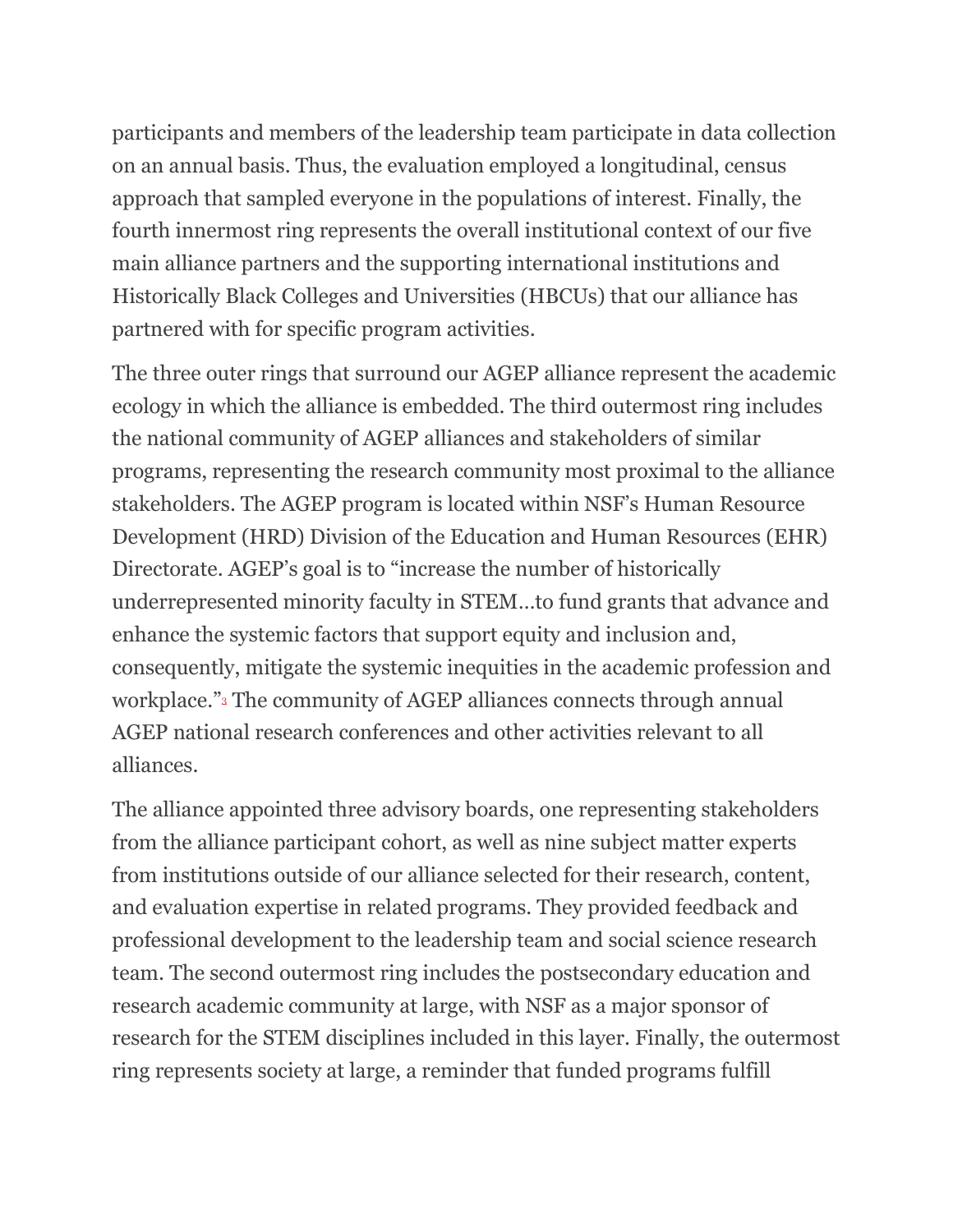national and global needs. In the current context, the need addressed is promoting DEI in the professoriate.

## **Our AGEP Alliance Model**

The goal of our interdisciplinary AGEP alliance is to develop, implement and study a model of STEM doctoral degree completion and the transition to successful postdoctoral fellowships and faculty careers for groups historically underrepresented in STEM. A customary way to depict programs like our alliance is with a logic model, a systematically developed visual representation of a program's underlying assumptions and theoretical framework ([W. K.](https://www.frontiersin.org/articles/10.3389/fpsyg.2021.751660/full#ref52)  [Kellogg Foundation, 2004](https://www.frontiersin.org/articles/10.3389/fpsyg.2021.751660/full#ref52)). Logic models typically delineate the activities of each institutional partner of the alliance (inputs) and connects these activities to their intended outputs (i.e., products of program activities) and outcomes (i.e., specific changes in participants' behavior, knowledge, skills, status, and level of functioning).

The evaluation team developed the alliance logic model (see [Figure 3](https://www.frontiersin.org/articles/10.3389/fpsyg.2021.751660/full#fig3)) based on program documentation. The logic model maps program elements to three strands of research and evaluation: educational research, social science research, and partnership evaluation. The education research strand is related to the activities offered to stakeholder participants. Local teams responsible for activity development, implementation, and outcomes engage in research to validate observed outputs and outcomes on stakeholder participants. The social science research strand contributes to the larger knowledge base about policies and practices for improving academic outcomes for students representing groups historically underrepresented in STEM fields in higher education. The social science research team examined the relationship between social and physical pain and how this relates to the experiences of students from groups historically underrepresented in STEM fields in the academy.

**FIGURE 3**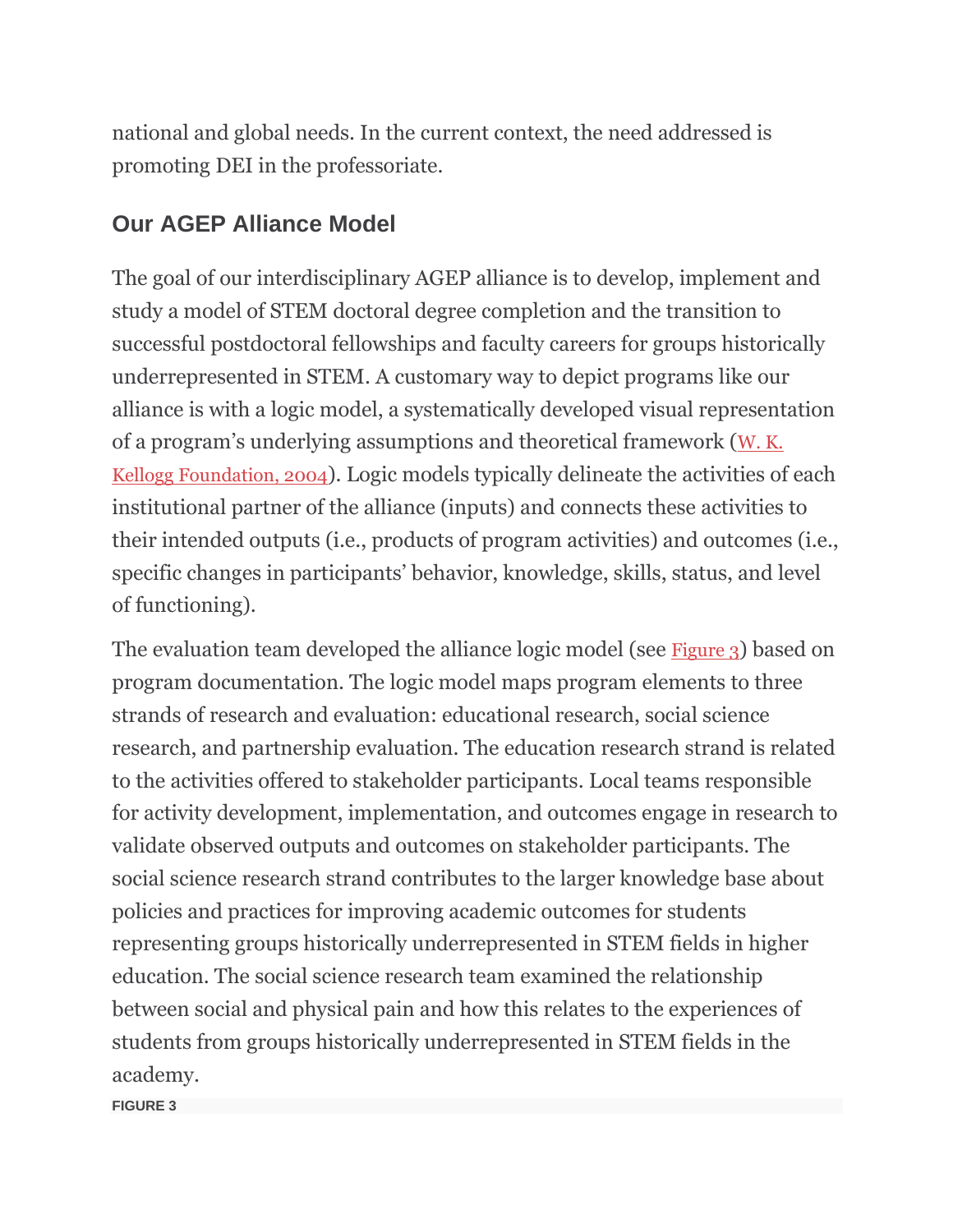

**Figure 3**. Logic Model for the AGEP Alliance. The logic model displays how the activities of each institutional team lead to outcomes in service of the overall alliance goal.

The evaluation team used the alliance logic model as a basis for designing formative and summative program evaluation. Formative evaluation provides ongoing feedback about alliance functioning in a continuous improvement cycle (during monthly meetings). Summative evaluation focuses on providing credible evidence of program effectiveness in achieving program outcomes (annual reporting). The evaluation strand of the logic model focuses on partnership collaboration, feedback from advisory boards, recruitment and coordinated engagement of cohort participants in program activities, and dissemination across all three research and evaluation strands.

Logic models not only guide evaluation design but are also instrumental in ensuring stakeholders (inputs) specify what they expect to accomplish (activities and outputs) and how they will know if they did so (outcomes and impacts). Ideally, engaging the leadership team in collaborative discussion around the logic model promotes shared understanding of program goals, roles, and responsibilities, and expected outcomes ([Kelly and Burr, 2019](https://www.frontiersin.org/articles/10.3389/fpsyg.2021.751660/full#ref24)). The evaluation team traced the development of shared understanding of the alliance model among the members of the leadership team over time and in response to professional development.

## **AGEP Community of Practice (COP)**

An export from the public funding portal of [NSF \(2021a\)](https://www.frontiersin.org/articles/10.3389/fpsyg.2021.751660/full#ref40) itemized 27 AGEP alliances since 2013 (18 are currently active). Each alliance identified a lead institution for administrative purposes. In total, 22 different institutions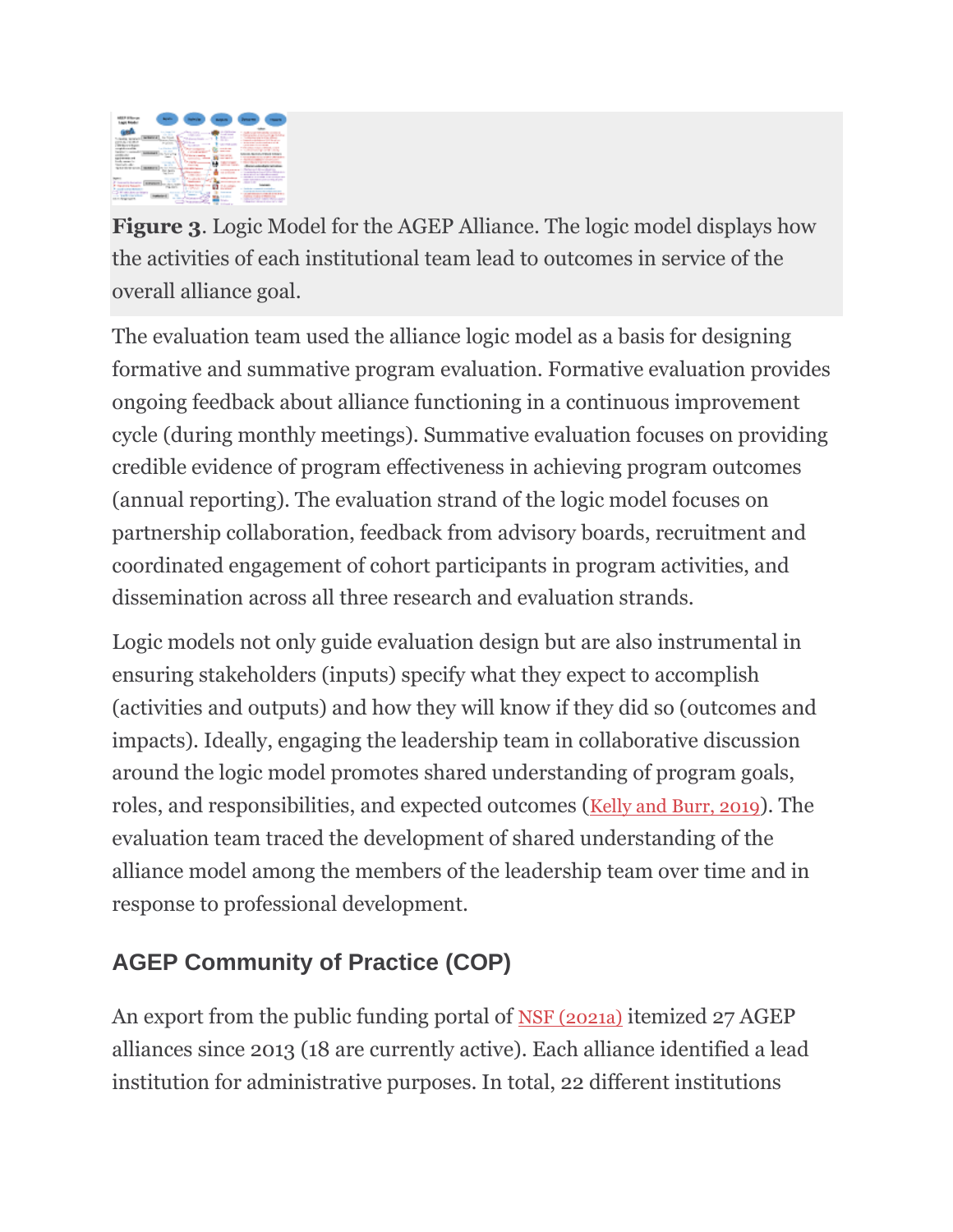[s](https://www.frontiersin.org/articles/10.3389/fpsyg.2021.751660/full#fn0004)erved as leads. Five institutions<sup>4</sup> have led consecutive or multiple alliances. Each lead partnered with one or more doctoral institutions, ranging from two or three (20% of alliances) to six or more (35% of alliances), with 50% of alliances having four or five partners. As noted previously, a total of five institutions partnered in our alliance, four doctoral granting institutions in a southern state and an evaluation team contracted from a non-profit government organization in another southern state.

Across these 27 alliances, there are a total of 112 unique institutions partnered in one or more alliances. The authors classified each partner using the Basic Carnegie Classification of Institutions of Higher Education ([Indiana University](https://www.frontiersin.org/articles/10.3389/fpsyg.2021.751660/full#ref19)  [Center for Postsecondary Research, 2021](https://www.frontiersin.org/articles/10.3389/fpsyg.2021.751660/full#ref19)) and designations for Minority Serving Institutions (MSIs; [U.S. Department of Education, 2020](https://www.frontiersin.org/articles/10.3389/fpsyg.2021.751660/full#ref50)). All institutions are located within the continental United States. On the map in [Figure 4](https://www.frontiersin.org/articles/10.3389/fpsyg.2021.751660/full#fig4), each institution is located as a colored circle representing MSI classification, with lead institutions designated with an '**X**'. Of the 112 institutions, 43 (38%) have an MSI designation. Two-thirds of the partnering institutions have doctoral programs with high or very high research activity. The other third includes schools focused on associate's  $(n = 8)$ , baccalaureate  $(n = 5)$ , and master's  $(n = 18)$  degree programs, tribal colleges  $(n = 3)$ , and a few professional doctoral programs  $(n = 4)$ . [Figure 3](https://www.frontiersin.org/articles/10.3389/fpsyg.2021.751660/full#fig3) (inputs column of the logic model) summarizes the characteristics of the four institutions comprising our AGEP alliance.

#### **[FIGURE 4](https://www.frontiersin.org/files/Articles/751660/fpsyg-12-751660-HTML-r1/image_m/fpsyg-12-751660-g004.jpg)**



**Figure 4**. National Map of AGEP Alliance Institutions from 2013-2020. Minority Serving Institutions (MSI Classification) are highlighted in different colors, and the lead institution for each alliance is designated with an X.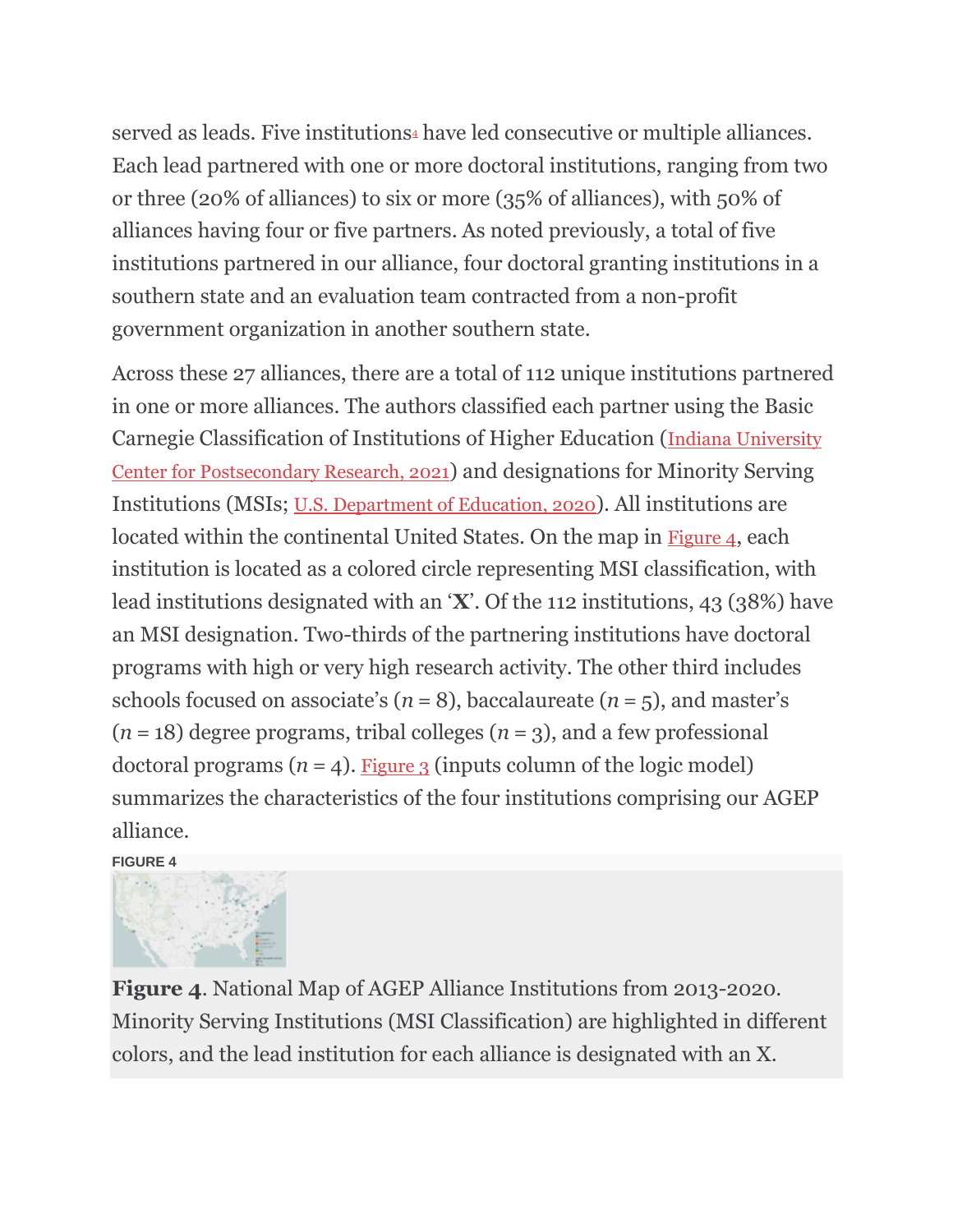The AGEP institutional portfolio constitutes the AGEP community of practice (COP). The existence of the AGEP COP provides opportunities for collaboration beyond a single alliance. Further, a steady stream of AGEPaffiliated events provided regular venues in which collaborative practice across alliances encouraged capacity building around common alliance needs. The evaluation team highlighted professional interactions of our alliance members within the AGEP COP.

## **Measurement Strategies and Data Sources**

The Collaboration Evaluation and Improvement Framework (CEIF; [Woodland](https://www.frontiersin.org/articles/10.3389/fpsyg.2021.751660/full#ref53)  [and Hutton, 2012](https://www.frontiersin.org/articles/10.3389/fpsyg.2021.751660/full#ref53)) informed the program evaluation of collaborative practice in our alliance. The CEIF outlines qualitative and quantitative data collection strategies and measurement tools for each of five entry points to collaborative practice in a partnership:

- 1. operationalize the construct of collaboration—collaborative structures and strategies
- 2. identify and map communities of practice—interactions among alliance team members
- 3. monitor stages of development—assemble/form; storm/order; norm/perform; transform/adjourn
- 4. assess levels of integration—cooperation (sharing), coordination (cohosting), collaboration (merging)

5. assess cycles of inquiry—data-driven dialog, decision-making, and action To describe the collaborative practices employed by or engaged in by alliance stakeholders across the five entry points, the evaluation team relied on three sources of data:

- 1. ongoing program documentation, annual reporting, and dissemination products
- 2. observation of alliance events with related attendance and feedback data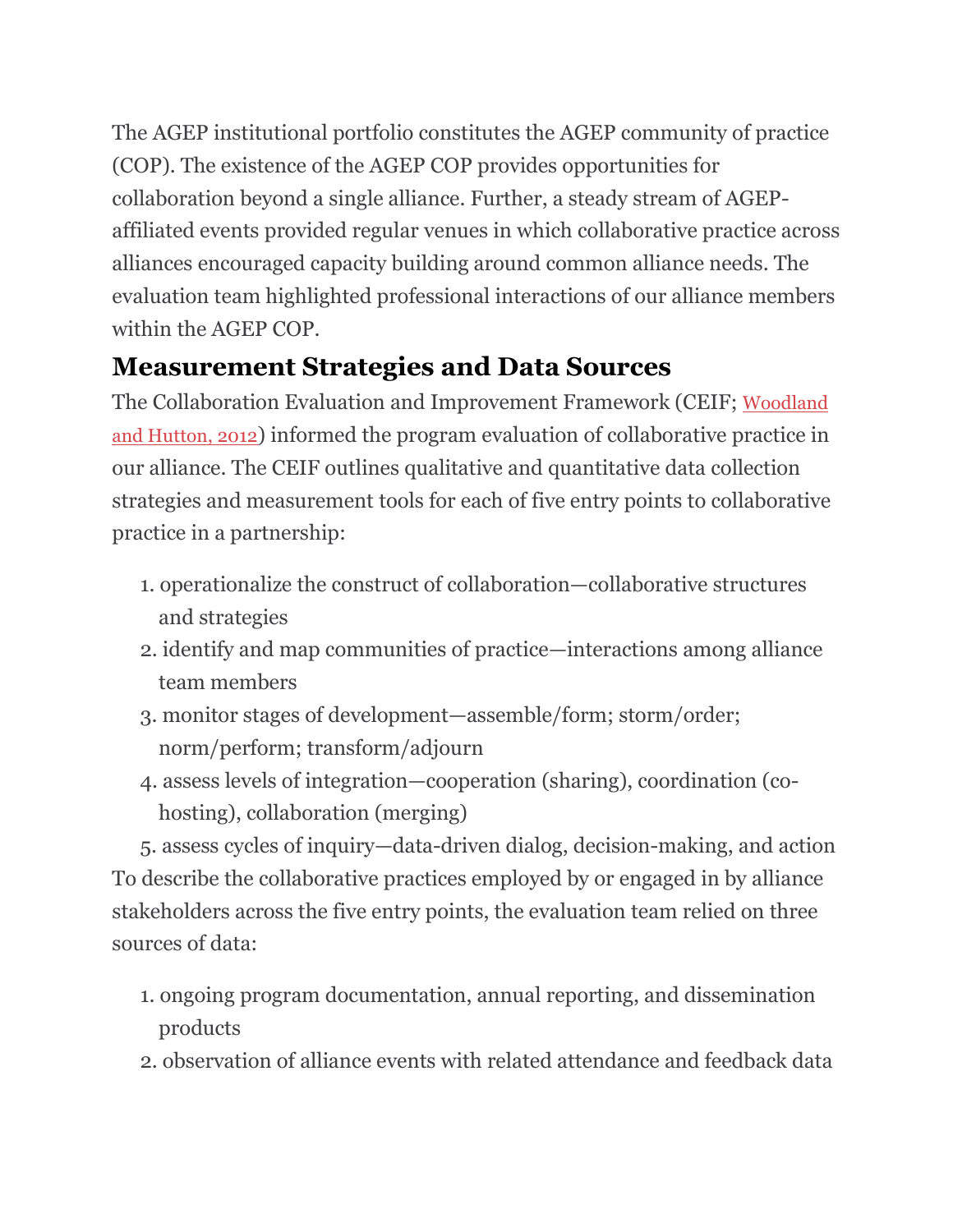3. annual assessment of stakeholder knowledge, attitudes, and behaviors in

self-report questionnaires and semi-structured interviews The evaluation team employed strategies to build rigor into all assessment phases: development, acquisition, and analysis. They worked closely together to develop self-report tools and interview protocols based on the CEIF as well as adapt both the number and details of interview questions and self-report instruments each year as collaborative practice evolved across the leadership team and cohort participants.

Following the utility standard of program evaluations [i.e., attention to stakeholders; [Joint Committee on Standards for Educational Evaluation \(JCSEE\),](https://www.frontiersin.org/articles/10.3389/fpsyg.2021.751660/full#ref21)  [2018](https://www.frontiersin.org/articles/10.3389/fpsyg.2021.751660/full#ref21)], we considered all individuals targeted by the project evaluation as the sample of our study. Each year during the spring semester, the evaluation team met with each leadership team member and cohort participants engaged in the funded activities of our alliance. Each year, the evaluation team followed similar procedures for scheduling, reminding, providing copies of the questions in advance, so respondents could complete self-report instruments before the interview. During hour-long interviews conducted on a conference telephone line, one evaluator guided questioning using a semi-structured protocol, while another evaluator scribed detailed notes into an electronic template. This resulted in high quality data acquisition of stakeholder responses. Further, only one or two respondents failed to participate in the data collection request each year, yielding a very high response rate (~95%).

Qualitative analysis involved coding responses to interview questions or other narrative sources of information and unitizing of data ([Merriam and Tisdell,](https://www.frontiersin.org/articles/10.3389/fpsyg.2021.751660/full#ref34)  [2016](https://www.frontiersin.org/articles/10.3389/fpsyg.2021.751660/full#ref34)). The constant-comparative method ([Glaser and Strauss, 1999](https://www.frontiersin.org/articles/10.3389/fpsyg.2021.751660/full#ref16)) entailed comparing data to allow themes to emerge. The engagement of the same evaluation team each year, using the same procedures for coding data and consolidating across respondents, ensured consistency and credibility of the data. Team review of coded data ensured consensus agreement of the final data across the evaluation team. For example, the consistency of answers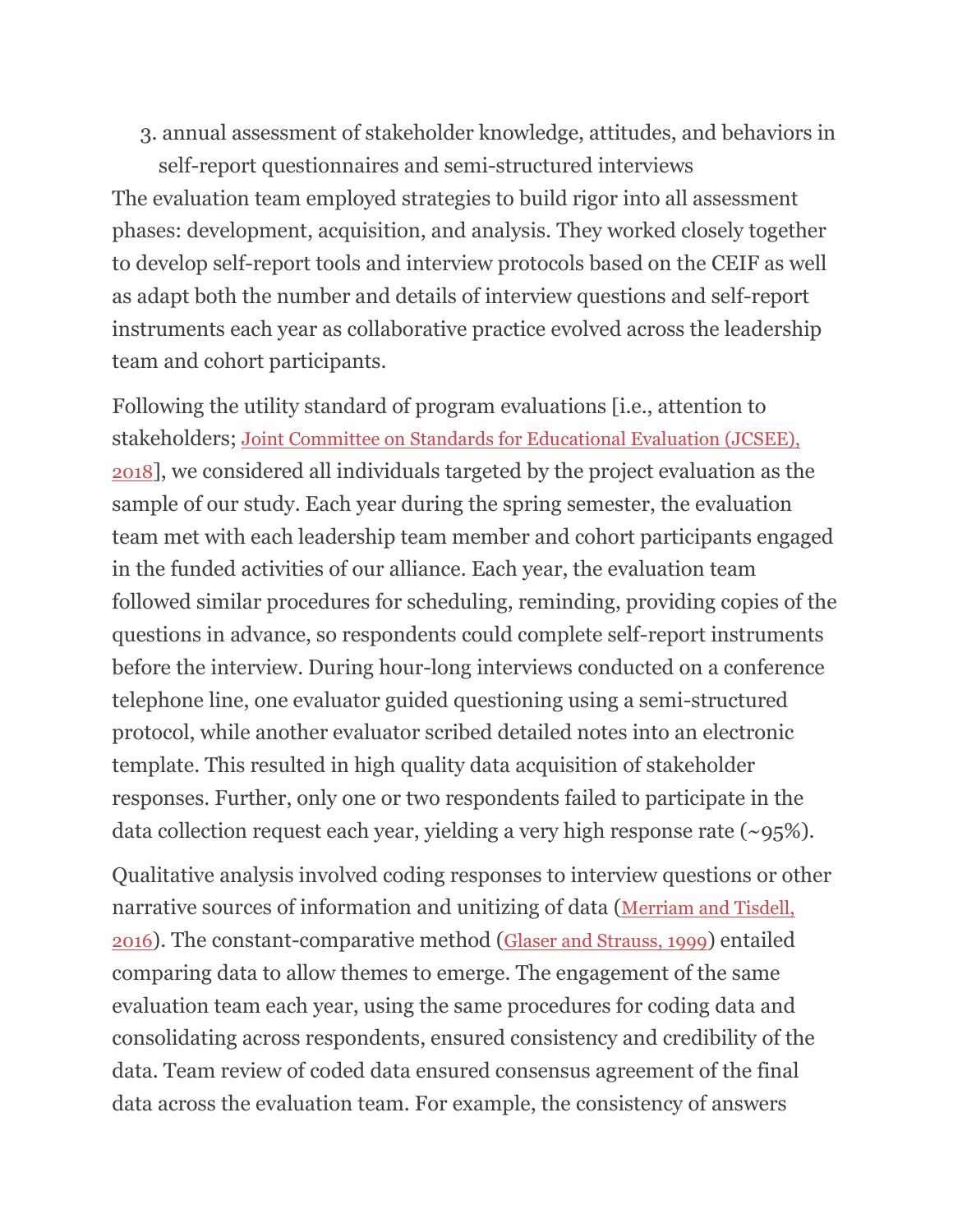across respondents and how responses changed over the lifecycle of the project. The next section reviews the interview questions and self-report tools chosen to address each entry point of the CEIF.

## **Self-Report Instruments and Interview Protocols**

## **Operationalize the Construct of Collaboration**

Interview questions addressed the following topics:

- 1. shared understanding of the alliance goal and logic model across stakeholders
- 2. activities and structures for successful collaboration, such as regular meetings, location of shared information and resources
- 3. plans to address turnover in the leadership team, resolve conflict or disagreements
- 4. opportunities for face-to-face or virtual interactions for building trust among team members
- 5. working together to disseminate partnership results or outcomes
- 6. shared decision-making when developing goals/plans.

## **Identify and Map Communities of Practice**

Each year, the evaluation team asked those on the leadership team and in the participant cohort with whom they interacted in a substantive way to identify connections within and across alliance stakeholders using the leadership team, participant cohort, and assigned mentor rosters (fourth year only). Four networking levels classified the number of times individuals were identified as a collaborator. Social network analysis maps created using a social network visualizer (SocNetV-2.[4](https://www.frontiersin.org/articles/10.3389/fpsyg.2021.751660/full#fn0005)5) depict each alliance member as a node at their primary institution and shows connections to those within their institution as well as across institutional boundaries for each year of the partnership. In the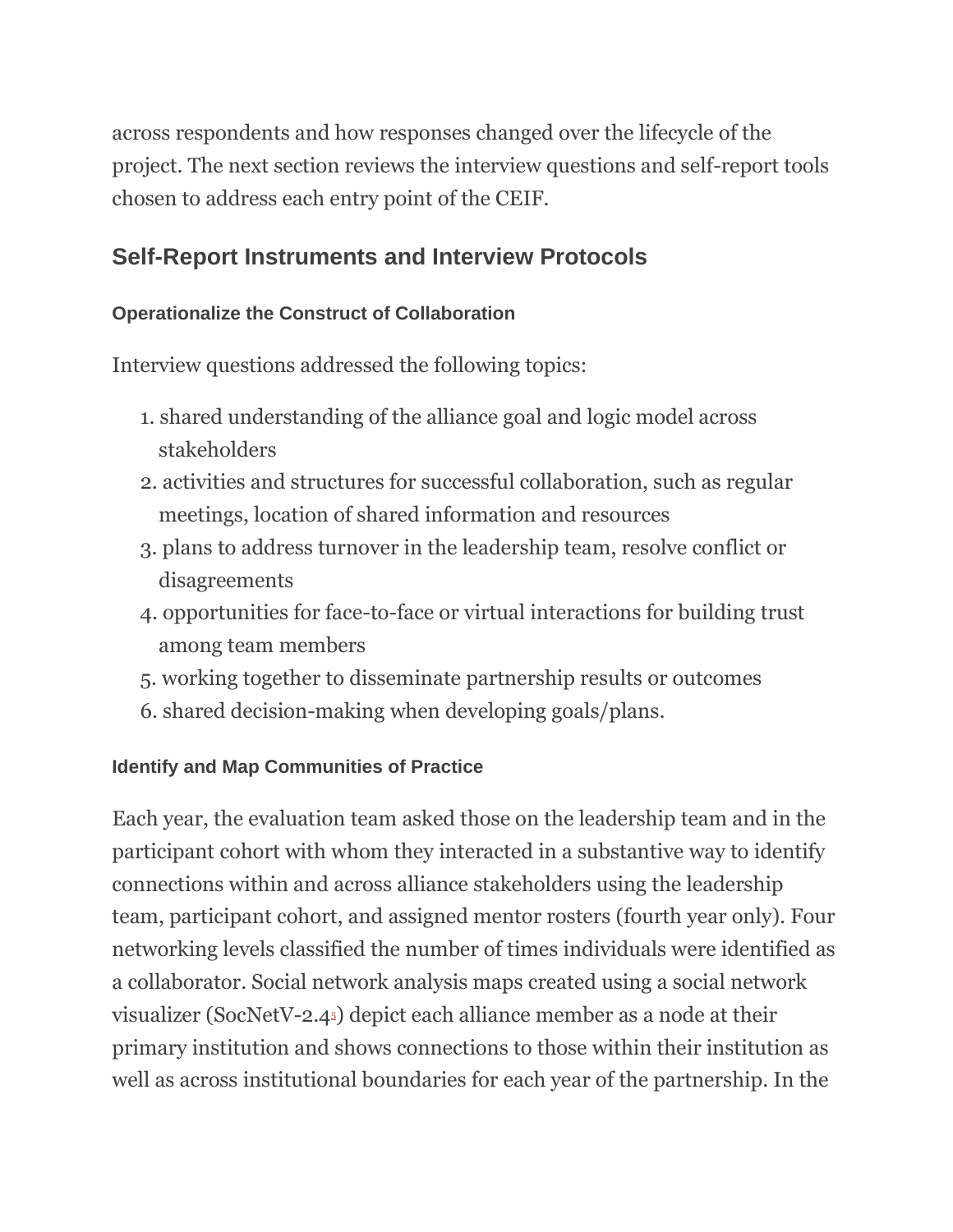fourth year, the evaluation team collected network data in a survey format and included information about the amount of connection time as well as the purpose or content of connections among stakeholders to describe the features of collaborative practice in more detail. The evaluation team requested interviewees to complete the survey in advance of the interview session. While there are multiple metrics of potential use in social network analysis, a detailed treatment is beyond the scope of the model presented here; resources like [Taylor et al. \(2014\)](https://www.frontiersin.org/articles/10.3389/fpsyg.2021.751660/full#ref48) provide a fuller discussion.

## **Monitor Stages of Development**

Each year, the program evaluation team selected interview questions aligned to the stages of partnership development as noted below; see [Woodland and](https://www.frontiersin.org/articles/10.3389/fpsyg.2021.751660/full#ref53)  [Hutton \(2012\)](https://www.frontiersin.org/articles/10.3389/fpsyg.2021.751660/full#ref53) for sample questions.

- 1. assemble/form—shared clarity around purpose, structures, strategies, leadership
- 2. storm/order—urgency, resources, turf, expertise, willingness to take on responsibilities
- 3. norm/perform—implement established and specific activities to accomplish goal
- 4. transform/adjourn—data related to goals and outcomes to refine, reconfigure, or dissolve the collaboration

## **Assess Levels of Integration**

All alliance members rated collaborative practice across alliance partners using the Levels of Integration Rubric (LOIR; [Woodland and Hutton, 2012](https://www.frontiersin.org/articles/10.3389/fpsyg.2021.751660/full#ref53)). The LOIR lists five categories of collaboration: communication, leadership, members, decision-making, and resources. For each, alliance partners rate from A to E, with A associated with low cooperation (sharing), to medium coordination (co-hosting) at C, and E associated with high collaboration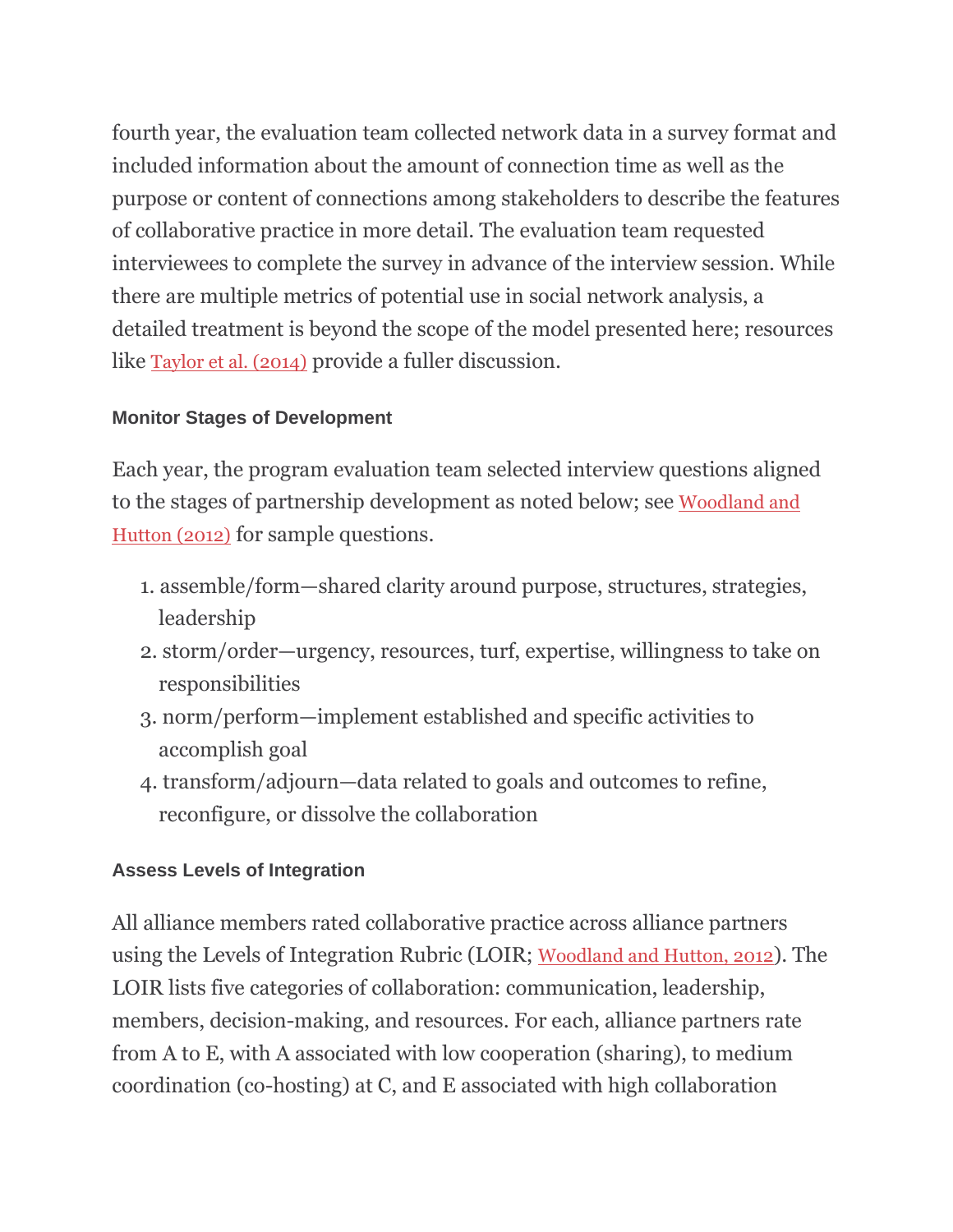(merging). Interviewees indicated their rubric-based ratings and discussed their reasons during the interview.

## **Assess Cycles of Inquiry**

Ongoing cycles of inquiry include dialog, decision-making, action, and evaluation around a shared purpose based on evidence. The alliance leadership team received feedback about alliance performance from a wide range of sources: formative and summative program evaluation, site visits with NSF staff and AGEP COP experts, advisory board meetings, annual report feedback and partnership negotiations with NSF program officers, and annual alliance-wide meetings. The evaluation team documented how the leadership team responded to and integrated this feedback from the various sources.

## **Document Analysis**

The evaluation team reviewed both solicitation and funding documents from the sponsoring organization, NSF. This included the AGEP solicitation, which funded our alliance ([NSF, 2016](https://www.frontiersin.org/articles/10.3389/fpsyg.2021.751660/full#ref39)). Exported public funding data defined the project scope, funding, and duration for each alliance ([NSF, 2021a](https://www.frontiersin.org/articles/10.3389/fpsyg.2021.751660/full#ref40)). AGEP community announcement emails kept all partnering institutions informed. Core alliance documents included the funded project proposal, logic model, annual reports, and dissemination products. The project director captured all alliance data on a secure drive accessible only by alliance members, and only after they completed human subjects' certification through CITI[.](https://www.frontiersin.org/articles/10.3389/fpsyg.2021.751660/full#fn0006)<sup>6</sup>

## **Event Observation**

The evaluation team observed meetings, conferences, and professional development sessions both within our alliance and within the AGEP COP. Notes taken by the evaluators or program director from in-person or zoom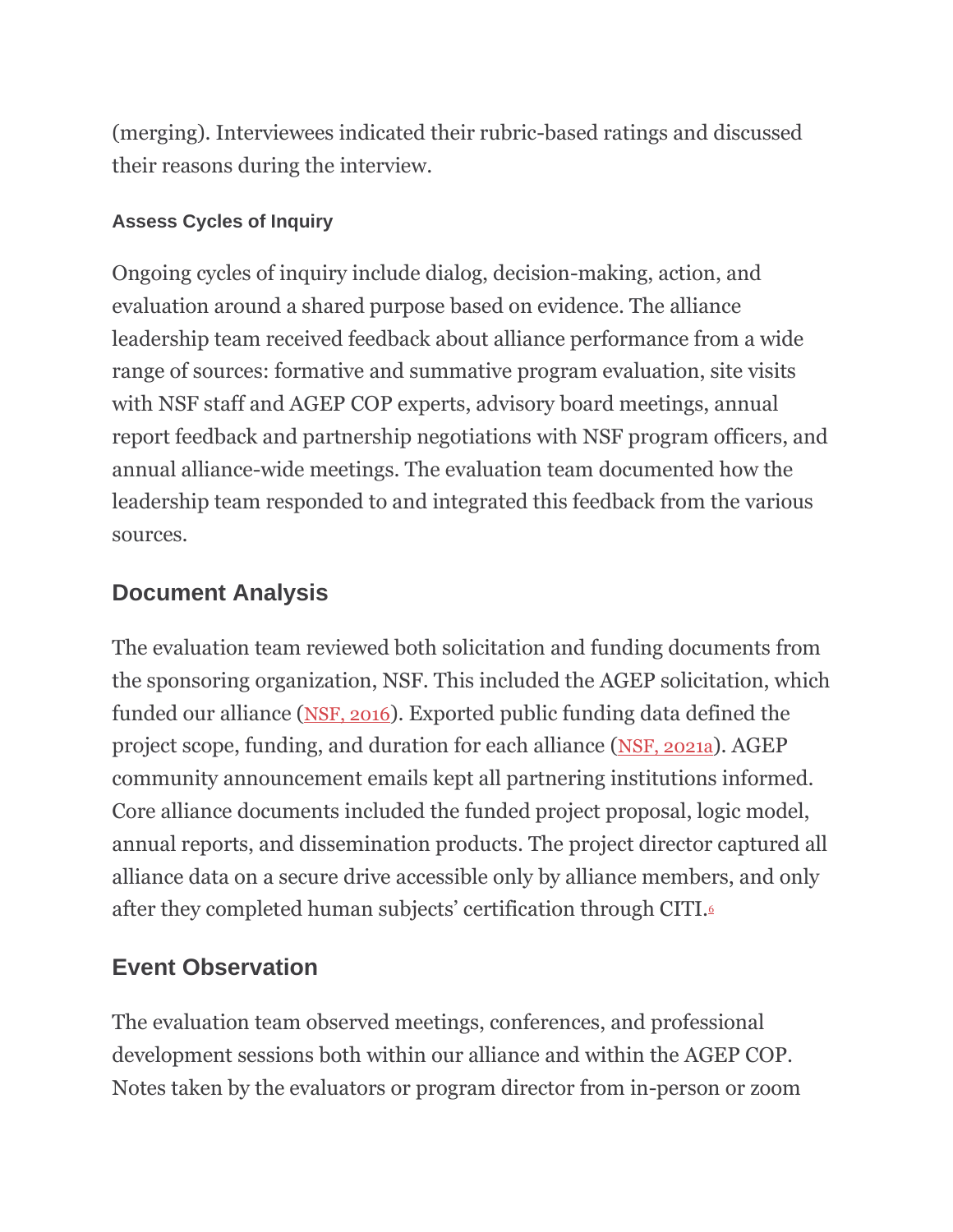sessions served as primary data from these events in addition to attendance data. With the increased use of virtual platforms during mandatory stay at home periods associated with the global pandemic, the capture of additional information related to participation in our AGEP alliance annual meetings and workshops became possible. [Table 1](https://www.frontiersin.org/articles/10.3389/fpsyg.2021.751660/full#tab1) lists the types of data captured from virtual interfaces. Virtual events, often recorded and made available after event completion, increased access to event data beyond the original presentation.

#### **TABLE 1**

| Wrhad data type          | Lise deseription                                                      |
|--------------------------|-----------------------------------------------------------------------|
| AT ARCBAYON              | Recorded carticipation by eastion                                     |
| Audo Video recording     | Copk.ned meeting presentations and<br>domasiers.                      |
| Chut                     | Capituand comments clusing the fire<br>proortations and documbers     |
| Master state clash       | Callerked content developmility toom<br>mandons                       |
| Online survey self-years | Collected anonymous pro and post<br>macing data.                      |
| PAGE                     | Collected anonymous engagement to<br>epen-onded questions on a "self" |

**Table 1**. Types of data captured from virtual interfaces.

# **Results**

While the CEIF guided evaluation as discussed in the "[Materials and Methods](https://www.frontiersin.org/articles/10.3389/fpsyg.2021.751660/full#h3)" section, the CEIF focuses on promoting project implementation and performance through successful collaborative practice among partners. The evaluation team recognized a broader range of benefits of collaborative practice at play across the alliance as well as within the surrounding academic ecology, including specific benefits for scholars representing groups historically underrepresented in STEM fields in the academy. To incorporate these additional elements of collaborative practice, the authors articulate an evaluative model for describing the conceptualization and actualization of collaborative practice across stakeholder groups in the academic ecology.

Dubbed the SPARC model, this acronym emphasizes collaborative practice across the academic ecology of an educational partnership program and demonstrates the unique contributions of each stakeholder group. Shown in [Figure 5](https://www.frontiersin.org/articles/10.3389/fpsyg.2021.751660/full#fig5), (S)ponsor requirements for partner collaboration and program management drive what (P)artners consider when planning programs, and thus what (A)ssessment and evaluation professionals measure. Findings from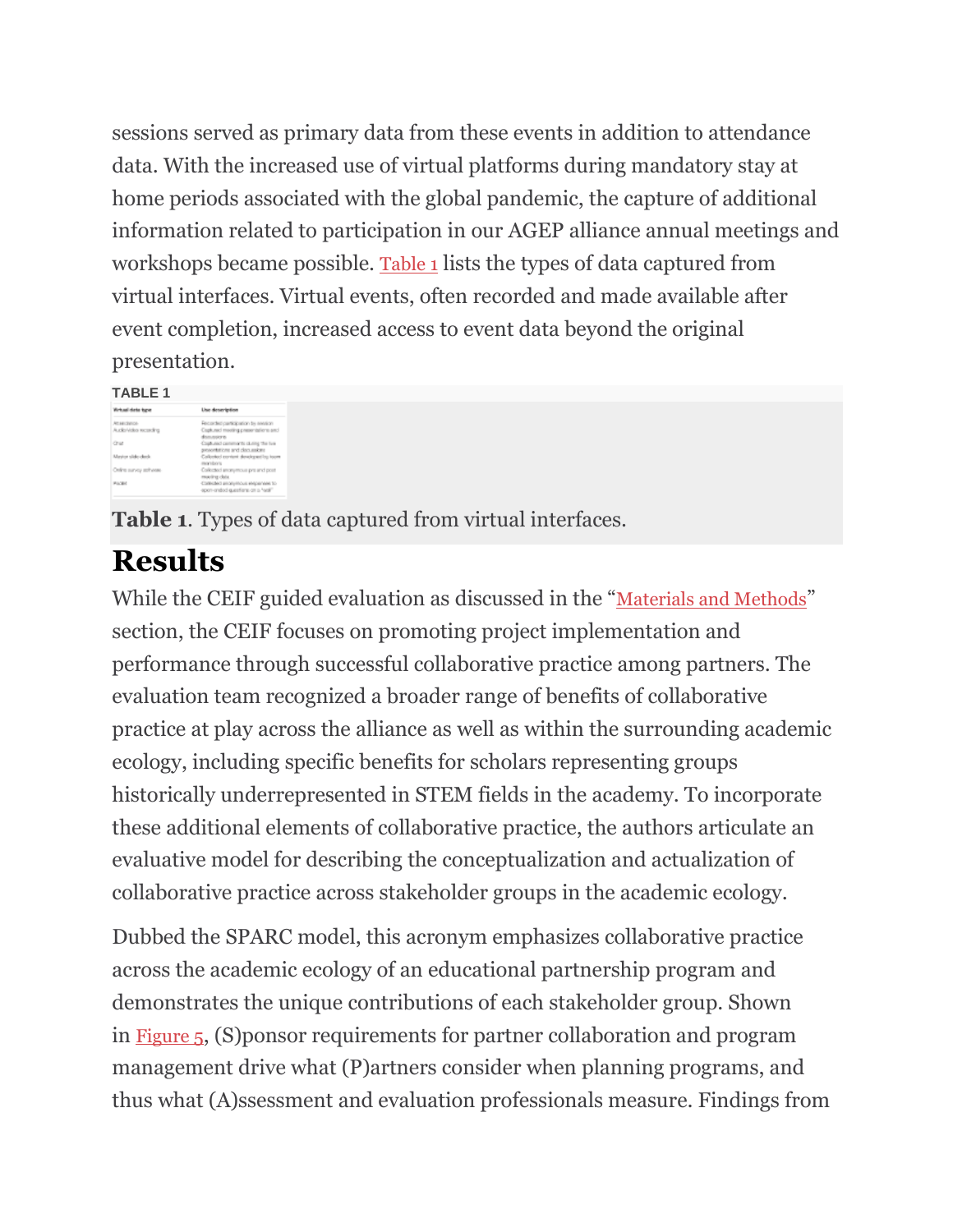program studies form the basis of (R)esearchers' contributions to the academic literature about collaborative practice and its value proposition in the larger academic and global (C)ommunity. The SPARC model encourages a broader conceptualization of the potential benefits of collaborative practice for stakeholders across multiple outcome domains: project implementation and performance, academic success and scholarly productivity, psychosocial adjustment, and physical and psychological well-being. Of particular emphasis are specific benefits for scholars representing groups historically underrepresented in STEM fields in the academy.



**Figure 5**. The SPARC Model for Collaborative Practice. SPARC is a framework for examining how stakeholder groups in the academic ecology conceptualize and actualize collaboration structures and processes in strategic partnerships.

Grounding the evaluation findings in the SPARC model allows a systematic discussion of the role responsibilities of each stakeholder group in the academic ecology, and how they engage in or facilitate collaborative practice. Representative data organized around key analytic themes provide examples of the benefits of collaborative practice in support of alliance and stakeholder success. Each theme summarizes supporting evidence from our alliance program evaluation, detailing the data sources, measurement strategies, and analytic interpretations for each theme. The intention is to illustrate the types of data and insights about collaborative practice resulting from use of the SPARC model rather than attempt a comprehensive presentation of collected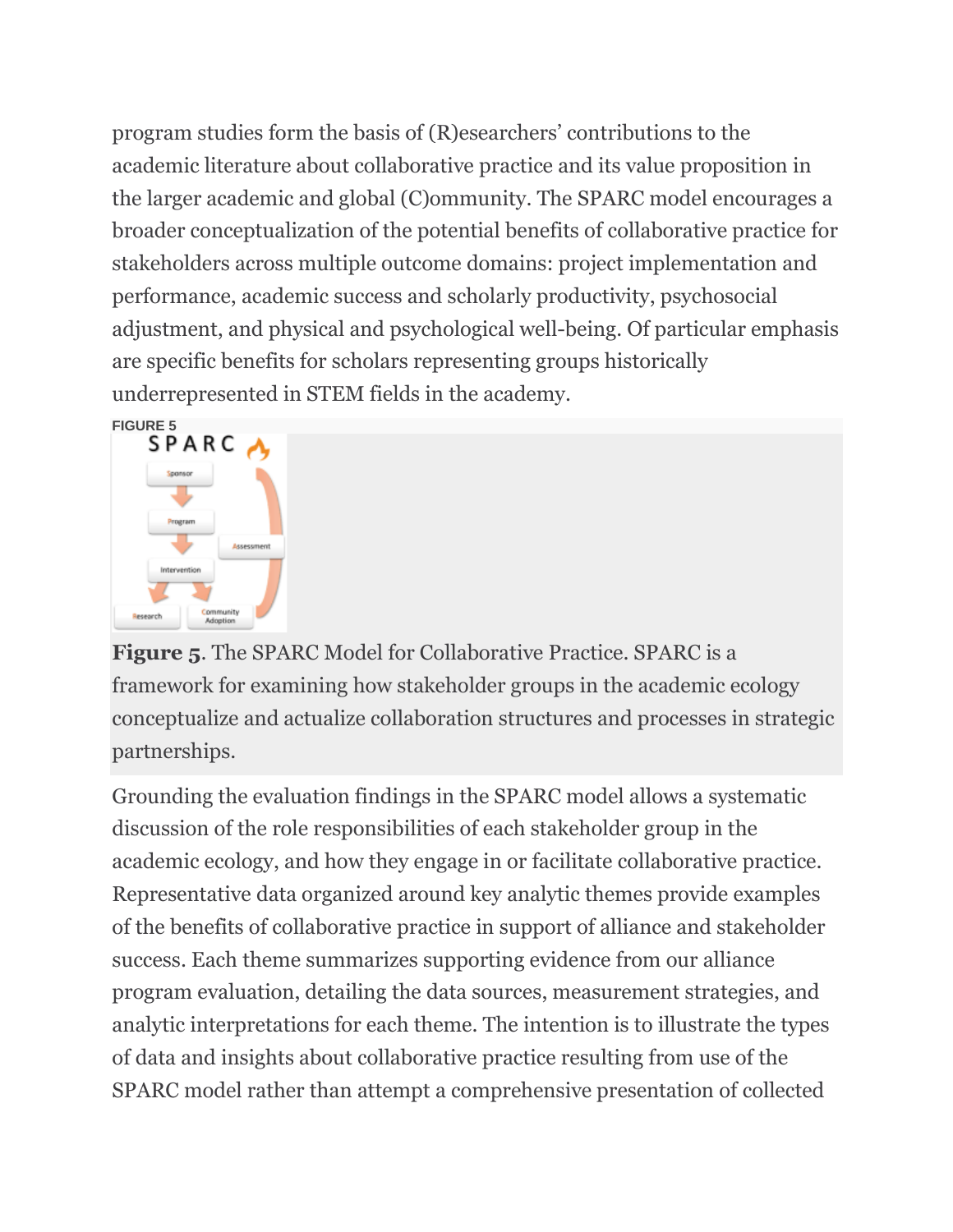evaluation data. A final consideration to keep in mind when reviewing the results is that the evaluation team and evaluation plan evolved over the lifecycle of the partnership as did our leadership team and alliance model, and is still a work in progress.

## **Sponsoring Organization (S)**

Program officers at the sponsoring organization:

- 1. specify the details of the solicitation
- 2. sponsor independent peer review of submitted proposals
- 3. negotiate the project specifications for award in the form of a cooperative agreement
- 4. conduct site visits
- 5. support annual meetings and collaborative opportunities for all award recipients
- 6. review and approve annual reports

7. release funding increments on behalf of the sponsoring organization The sponsors of a program influence its structure and function from conception to completion. Sponsor representatives prepare specific funding requests in alignment with policy, plans, and funding allocations, thereby actualizing collaboration requirements for project partners. Proposal review, award negotiations, and reporting requirements for grantees further shape the design and implementation of collaborative practice in funded projects. NSF outlines its policies for sponsored projects in a regularly updated guide to grants ([NSF, 2021c](https://www.frontiersin.org/articles/10.3389/fpsyg.2021.751660/full#ref42)).

In proposing partnership projects in response to an NSF program solicitation, the evaluation team examined how program officers or sponsor representatives communicated collaboration requirements or preferences to program partners. Specifically, authors documented the communication of collaboration requirements in the AGEP program solicitations, in award negotiations of our AGEP alliance with the NSF program officer, and in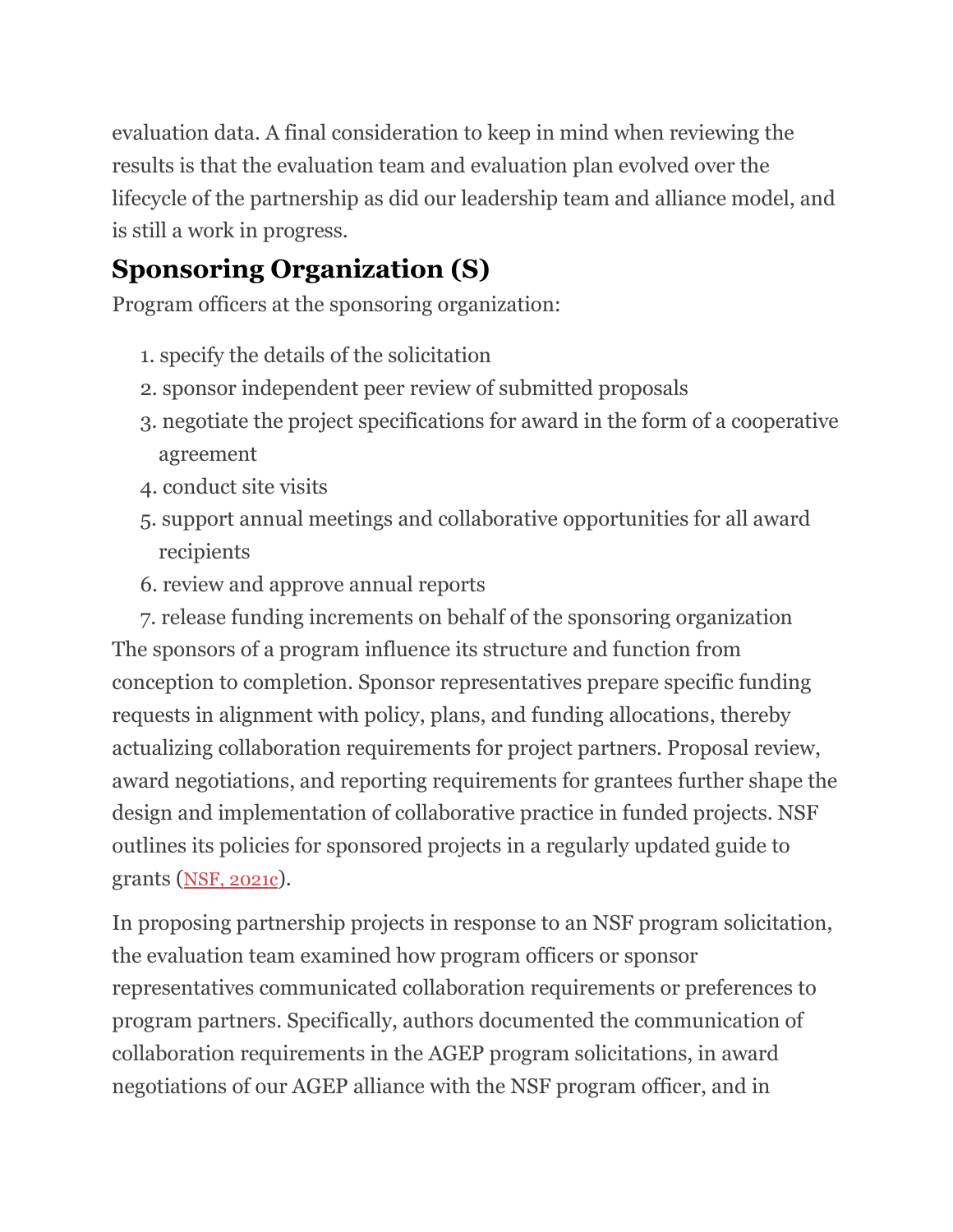ongoing feedback processes like annual reporting and site visits. Section "AGEP Community of Practice" highlights numerous ways NSF program officers regularly engage the AGEP COP in collaborative opportunities such as proposal review, site visit teams, and conference hosting and attendance.

## **Solicitation Requirements**

The evaluation team carefully reviewed the AGEP solicitation ([NSF, 2016](https://www.frontiersin.org/articles/10.3389/fpsyg.2021.751660/full#ref39)), which funds our AGEP alliance, for language concerning collaboration and coordination vs. independent activities ([Kelly et al., 2020a](https://www.frontiersin.org/articles/10.3389/fpsyg.2021.751660/full#ref25), [b](https://www.frontiersin.org/articles/10.3389/fpsyg.2021.751660/full#ref26)). The solicitation analysis revealed:

Required/Suggested Elements

- 1. *Partnership requirement.* Must include project partners
- 2. *Evaluation of collaboration.* Suggests evaluation resources to evaluate collaboration ([Korn, 2008](https://www.frontiersin.org/articles/10.3389/fpsyg.2021.751660/full#ref30))
- 3. *Definition of Partner Roles*. Define the roles of each partner
- 4. *Value-Add of Partners to Collaboration*. Prompts for a discussion "why each partnering institution/organization has been selected" as well as "benefits" or "collaborative" contributions
- 5. *Resources Allocated to Collaboration.* Explicit plan and budget to manage the collaborative aspects of the program
- 6. *Dissemination to Research Community.* Explicit plan for dissemination of work to the research community

Not Required or Elaborated

- 1. *Collaboration plan requirement.* Formal collaboration plan
- 2. *Evaluation of collaboration.* Explicit evaluation of collaborative efforts
- 3. *Structures for Regular Collaboration/Communication.* Discuss role of collaboration in alliance success or elaborate on structures to use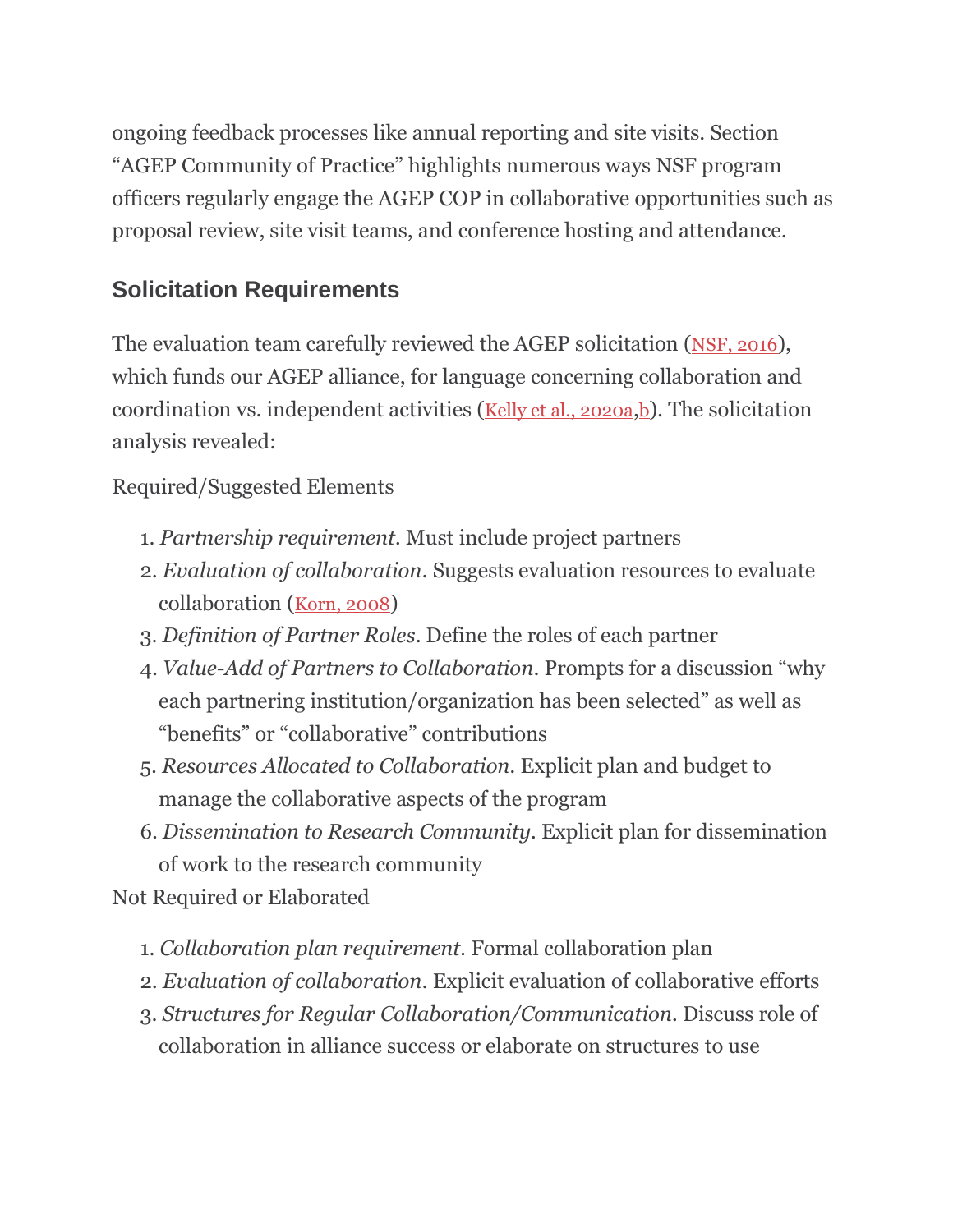Analysis of the AGEP solicitation revealed a lack of specificity about articulating collaborative practice at the proposal stage. The requirements do include an explicit plan and budget to manage program collaboration. However, the requirements do not require formal evaluation of collaborative practice or a formal collaboration plan. A potential alliance might not think about the mechanisms of actual collaboration beyond identifying who does what and how the budget supports these roles. Sponsors of such programs should carefully consider how much detail to require in solicitation documents, as the formal requirements will influence how carefully partners plan aspects of the proposed alliance.

## **Award Negotiation and Annual Continuation**

During the funding negotiations, the program officer emphasized collaborative practice in several ways, beginning with creating an explicit alliance structure for equitable engagement across partners. As a result, each institutional partner submitted a collaborative research proposal to lead specific elements of the alliance. Further, each partner appointed a coordinator for their institution to support the alliance while the lead institution appointed an overall alliance director.

An AGEP program officer directed the external evaluation team to prioritize collaborative practice in the evaluation over effectiveness of individual intervention elements. The program officer also suggested an internal evaluator from the lead institution as a member of the leadership team, and that faculty with evaluation expertise serve on the advisory board. Finally, the program officer supported usi[n](https://www.frontiersin.org/articles/10.3389/fpsyg.2021.751660/full#fn0007)g the American Evaluation Associationz as a source for relevant expertise. The evaluation team recruited both evaluation experts through their association with AEA. The external evaluators actively participate in AEA and serve leadership roles in the STEM Education and Training Topical Interest Group (TIG)[.](https://www.frontiersin.org/articles/10.3389/fpsyg.2021.751660/full#fn0008)<sup>8</sup> This involvement allowed the external evaluators to quickly locate appropriate evaluation expertise for our alliance.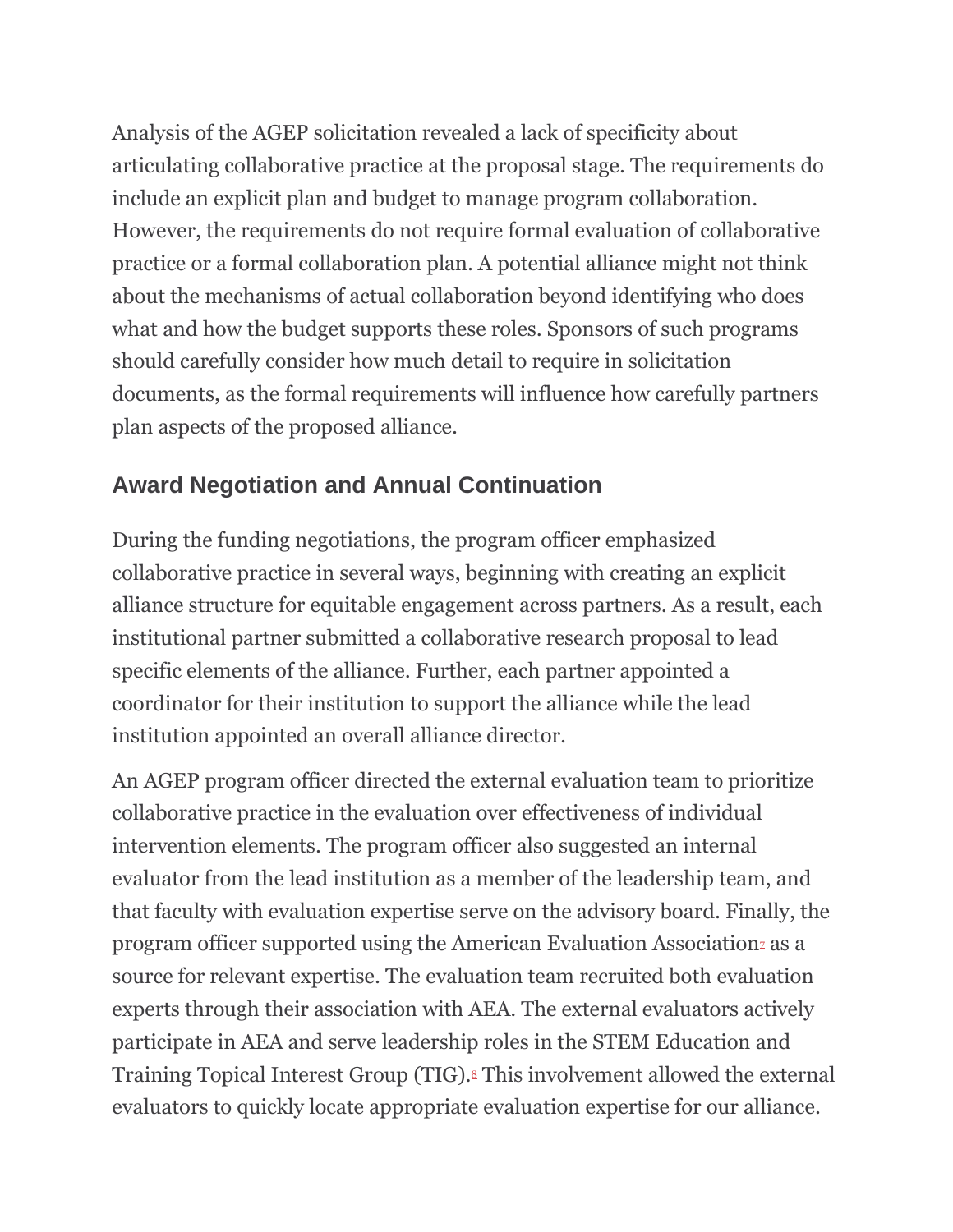Ongoing approval of alliance funding was dependent on submitting annual reporting documents as well as participating in site visits guided by NSF staff. For example, in response to a site visit held in year two of our alliance, supplemental support provided for face-to-face annual meetings improved the quality of alliance engagement and collaboration among alliance stakeholders. Increased funding also supported participation of the evaluation team in AGEP COP programming, along with a specific COP dedicated to evaluation capacity building. From our experience as evaluators, the program officers of the AGEP program have directly and deeply engaged with the partners of all 27 alliances that have been funded since 2013. All these actions during the negotiation and continuation discussions represent significant support of collaborative and equitable practice by the program sponsor.

## **Partners and Participants (P)**

Program partners and participants:

- 1. recruit program partners
- 2. design, prepare and submit a detailed proposal to the sponsoring organization, including elements related to collaborative practice
- 3. implement the program with participants recruited from partner institutions
- 4. participate in AGEP COP activities (such as an annual research conference)
- 5. study and disseminate findings to NSF in an annual report

6. submit presentations and publications to the larger academic community Program partners plan and implement collaborative practice as part of a funded program, guided both by sponsor requirements and supported by credible research. Planning begins at the proposal phase with the selection of institutional partners and the proposal preparation process used to design the partnership program. One way to infer the value project partners placed on collaborative practice was inclusion in proposal documents and project models. Upon funding, the focus on collaborative practice shifts to how the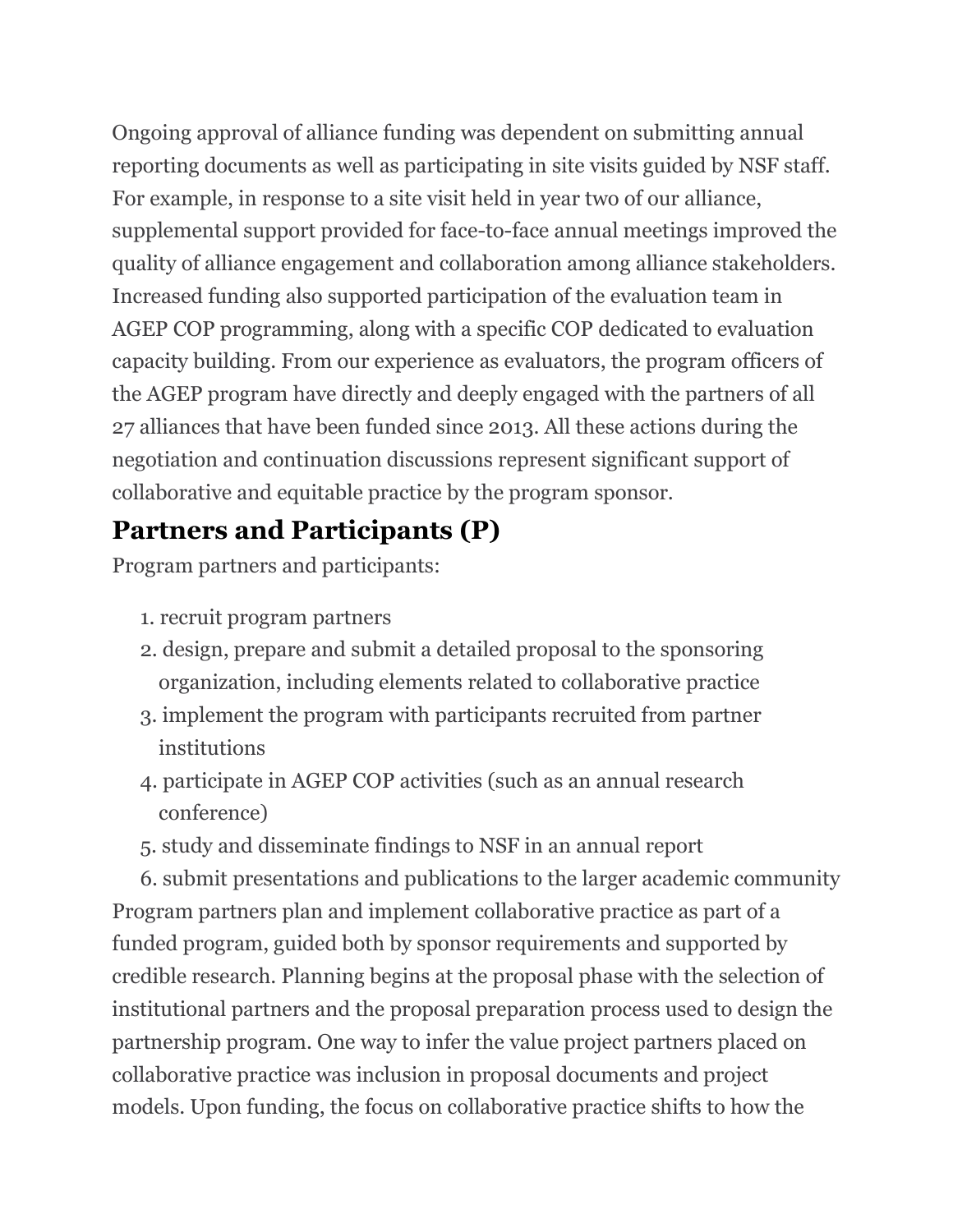alliance leadership team works together to launch the partnership, recruit the participant cohort, and implement planned activities of the alliance model over time.

Not only is collaborative practice used by the alliance leadership team to implement partnership activities, once the leadership team recruits the participant cohort, they become actively involved in collaborative practice as part of their alliance participation as scholars from groups historically underrepresented in STEM fields in the academy. The program evaluation focused not only on how collaborative practice improved partnership performance in implementing the model, but also how it promoted academic success and scholarly productivity, psychosocial adjustment, and physical and psychological well-being in the participant cohort.

While the evaluation team examined the role of collaborative practice over the lifecycle of our alliance across all stakeholders, the following two sections will focus on collaborative practice findings relevant to our alliance leadership team during proposal, launch, recruitment, and project implementation phases of the alliance. The implementation discussion also highlights academic and psychosocial benefits of collaborative alliance activities identified by cohort participants. The authors consider this to be one of the most important findings of our alliance evaluation to date.

## **Collaborative Planning**

The alliance team leveraged several collaborative strategies in developing our alliance AGEP proposal. Foremost, the alliance team built our alliance upon an existing AGEP partnership, proposing a new AGEP alliance model for implementation in the same university system. The four university partners came from the prior alliance, as did most of the cohort participants. Selection of the external evaluation team by the AGEP alliance occurred as a direct result of collaborative work in another NSF partnership community, the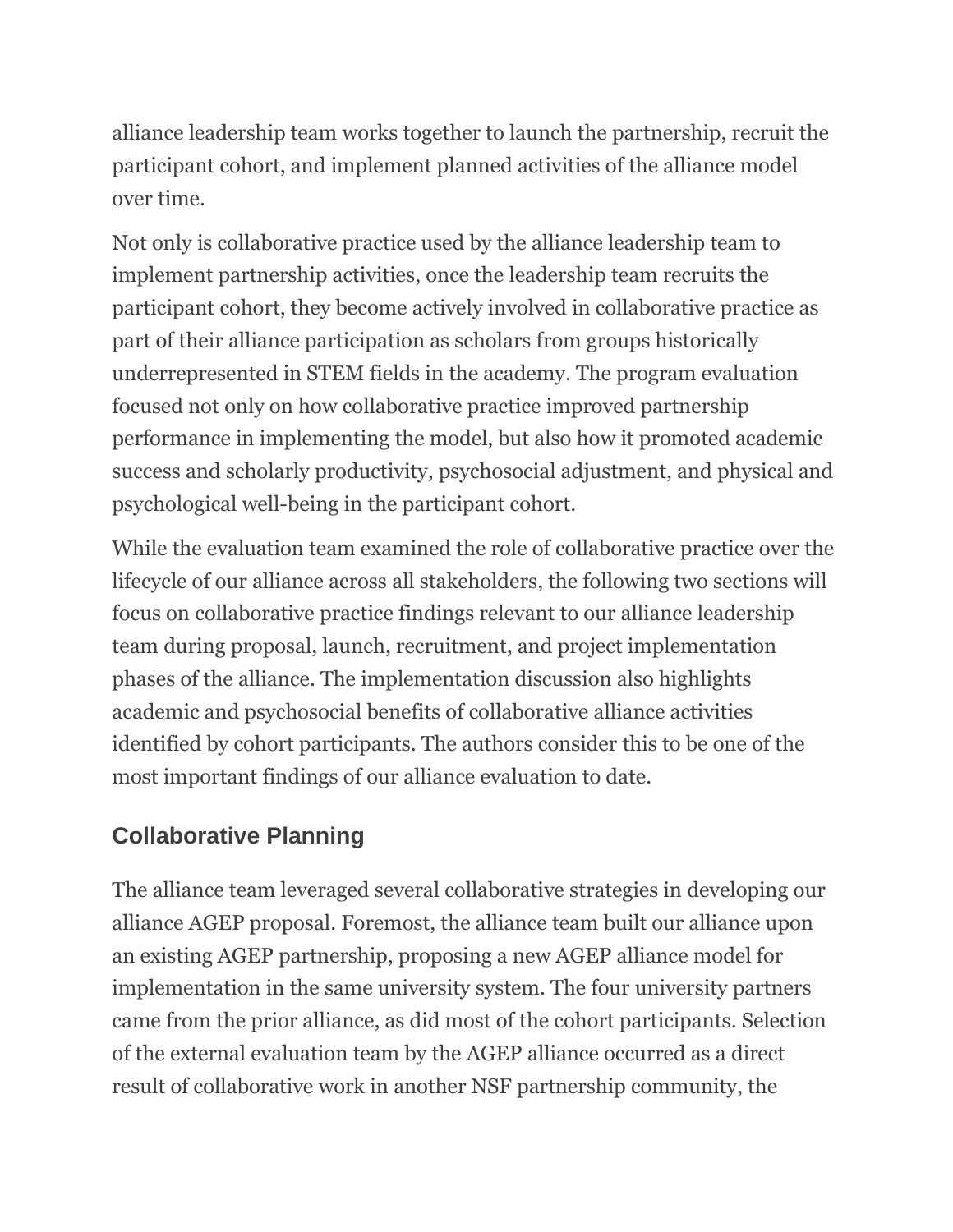National Research Traineeship (NRT) program[.](https://www.frontiersin.org/articles/10.3389/fpsyg.2021.751660/full#fn0009)<sup>9</sup> Representatives from NRT partnerships engaged in a cross-partnership interactive planning activity during an NRT Evaluator's Workshop, which eventually led to the authors joining our AGEP alliance as external evaluators. Evaluators were involved from the initiation of the proposal process, ideal for proper alignment of program and evaluation design ([Kelly and Burr, 2019](https://www.frontiersin.org/articles/10.3389/fpsyg.2021.751660/full#ref24)). In these examples, preexisting collaborative connections facilitated the formation of the current alliance.

Facilitated collaborative grant planning and writing commenced several months preceding the proposal deadline. Professional facilitators appointed by the lead institution guided the leadership team in proposal development. With a large leadership team, this was an important aspect of the proposal process. Consultants who can facilitate a collaborative grant-writing process are an asset to any partnership project. Research Development offices are often useful resources for this expertise. There are also tools and protocols designed to facilitate this process. The National Organization of Research and Development Professionals provides information about these types of resources.[10](https://www.frontiersin.org/articles/10.3389/fpsyg.2021.751660/full#fn0010)

## **Collaborative Implementation**

Once funded, our alliance undertook the difficult yet transformative work of evolving collaborative practice across all alliance stakeholders. Using the five entry points of the CEIF framework to explore collaborative practice in our alliance for evaluation purposes, the next section "Assessment and Evaluation Professionals (A)" on assessment and evaluation summarizes evidence of the evolution of collaborative practice across the alliance leadership team to facilitate partner equity, improve cohort engagement, and increase the breadth of program dissemination.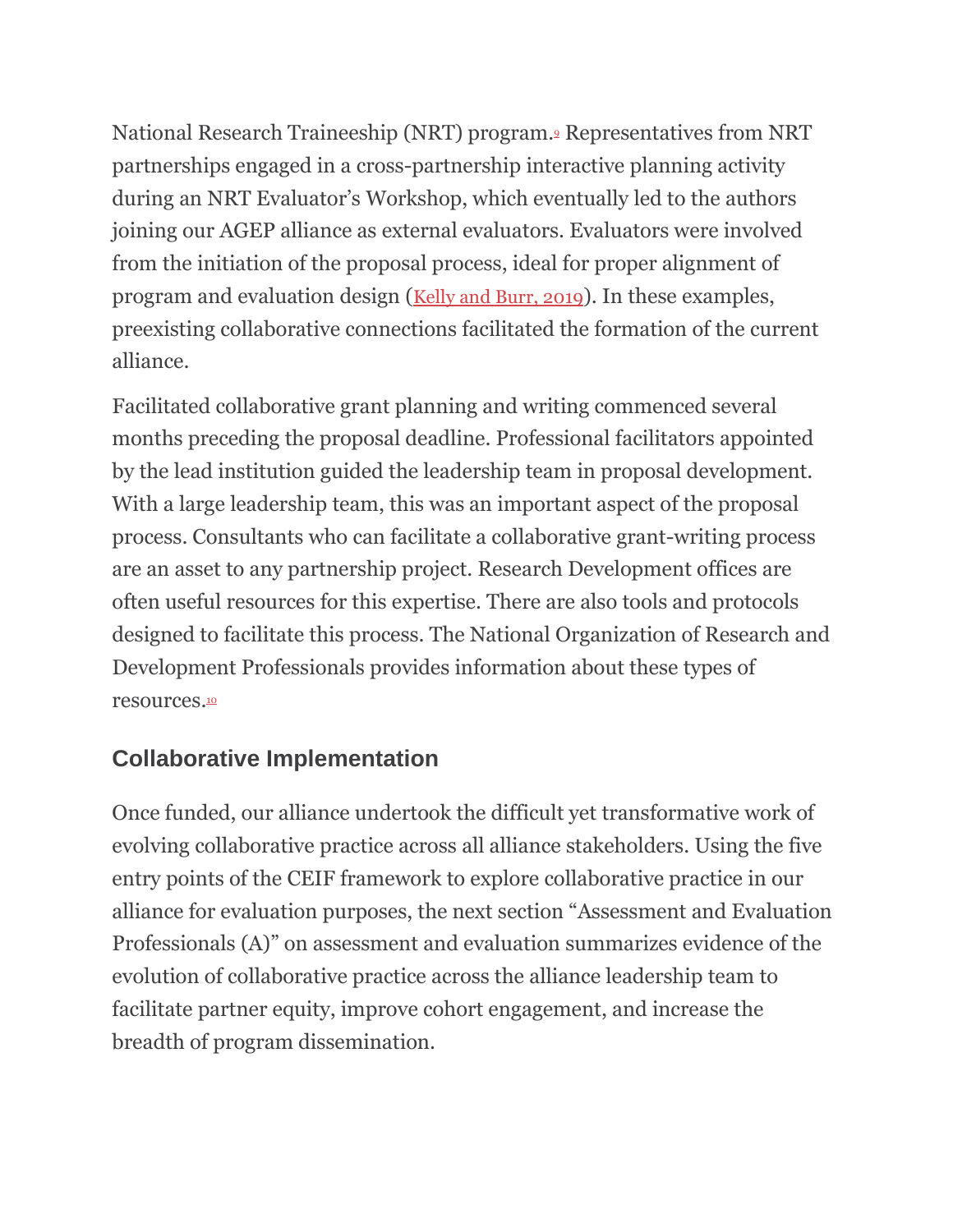In thinking about other benefits of collaborative practice beyond improving partnership performance in meeting stated goals, one event during the third year of our alliance created opportunities to recognize and document benefits of collaborative practice on academic, psychosocial, and well-being outcomes. This event was none other than the coronavirus pandemic that stopped the world in its tracks with citizens quarantined in their homes early in 2020.

The entire AGEP community had to consider changes in program implementation due to national and international restrictions on movement outside the home. Because most alliances have partners separated geographically, virtual technology was already a part of most alliance operations, including ours. Our AGEP alliance adjusted most programming to a purely virtual environment and managed the impact on the grant budget in response to the pandemic. Activities that engaged cohort participants in placebased professional development experiences were most impacted by the restrictions of coronavirus on travel, including institutional visits to international and HBCU destinations. While most work was and continues remotely, it is not possible to fully replace the place-based experiences planned for these activities. The local institutional teams are planning to complete implementation on a delayed timeline.

Considering the importance of face-to-face activities in the development of collaborative groups, the leadership team was particularly concerned about having to conduct the annual all-alliance meeting planned for June 2020 using the Zoom platform. The leadership team understood the importance of bringing all alliance partners together and made deliberate efforts to make the virtual experience engaging and meaningful. The engagement in the virtual space was successful—the emotional reaction to the meeting was palpable in the faces, voices, and chat comments of the participants.

The evaluation team took advantage of data provided by the virtual platform to describe what happened ([Table 1](https://www.frontiersin.org/articles/10.3389/fpsyg.2021.751660/full#tab1)). [Table 2](https://www.frontiersin.org/articles/10.3389/fpsyg.2021.751660/full#tab2) summarizes attendance and chat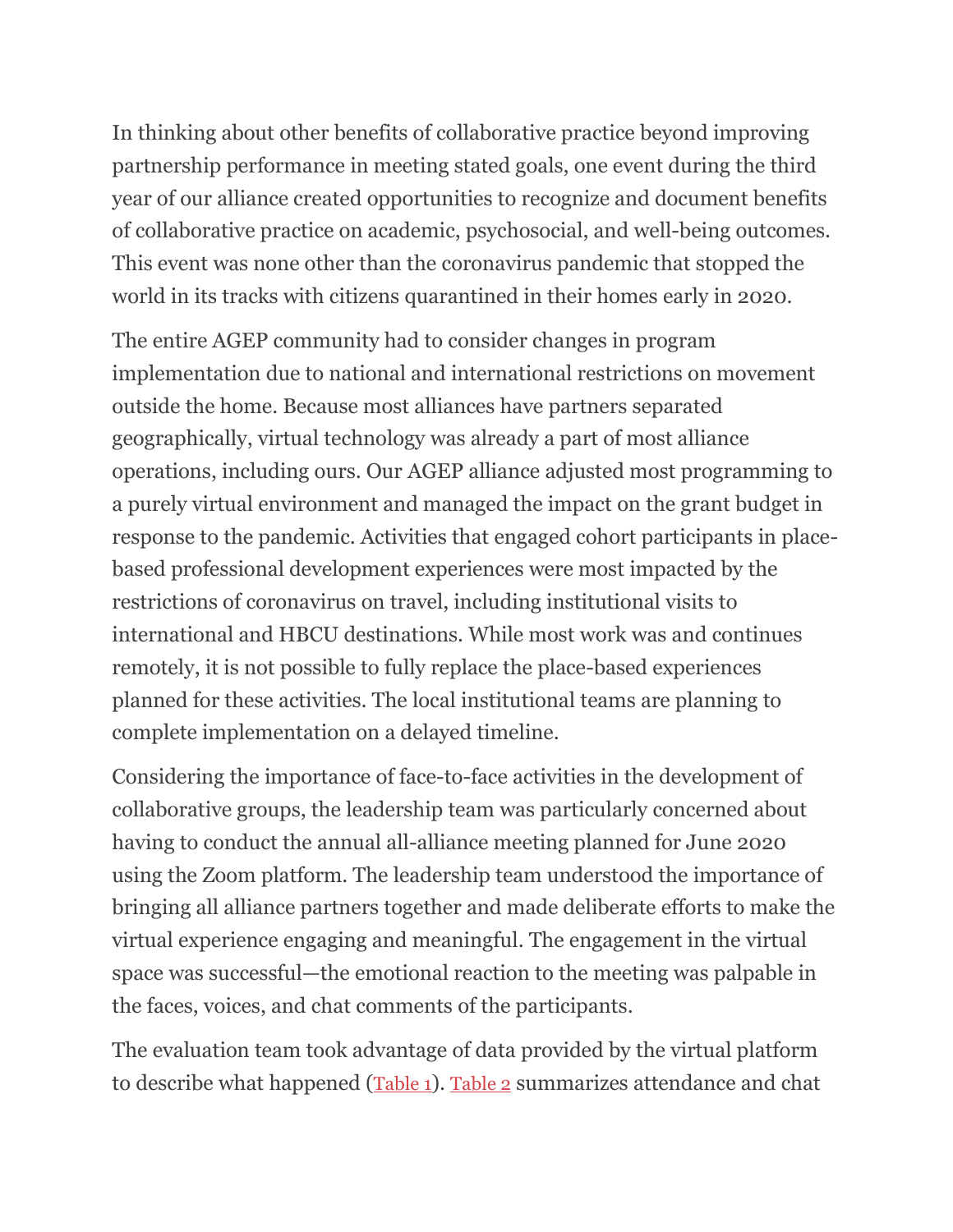narrative that supports the successful engagement of alliance stakeholders. The average number of chats each cohort participant received from attendees about their individual presentations provided direct evidence of the affirmation of cohort participants during the virtual meeting. Some of these messages included offers to connect cohort members to career resources.

**TABLE 2**

**Table 2**. Participation results from virtual annual meeting.

Stated outcomes for alliance cohort participants on the logic model ([Figure 3](https://www.frontiersin.org/articles/10.3389/fpsyg.2021.751660/full#fig3)) include the reduction of barriers, stressors and negative feelings as well as fostering academic identity and connections. Through active engagement in a cohort configuration, alliance participants had opportunities to develop relationships, trust, and a COP among their cohort peers while participating in workshops focused on academic skills development. Regular scholarly learning community (SLC) meetings facilitated ongoing connections among participants and with leadership team faculty during the height of the pandemic. Cohort participants indicated that they continued their own COP outside the alliance ([Kelly et al., 2021](https://www.frontiersin.org/articles/10.3389/fpsyg.2021.751660/full#ref27)), and that informal interactions outside of the project were most impactful in building trust and forming bonds. Cohort participants claimed the connections among their cohort peers were essential for their persistence in the academy. The mutual respect, pride, and affection among cohort members provides meaningful and substantive psychosocial support, which promotes both wellness and academic persistence among cohort participants.

## **Assessment and Evaluation Professionals (A)**

The evaluation team:

- 1. assists in the design of the program during the proposal phase
- 2. provides expertise in logic and program modeling
- 3. develops survey and assessment instruments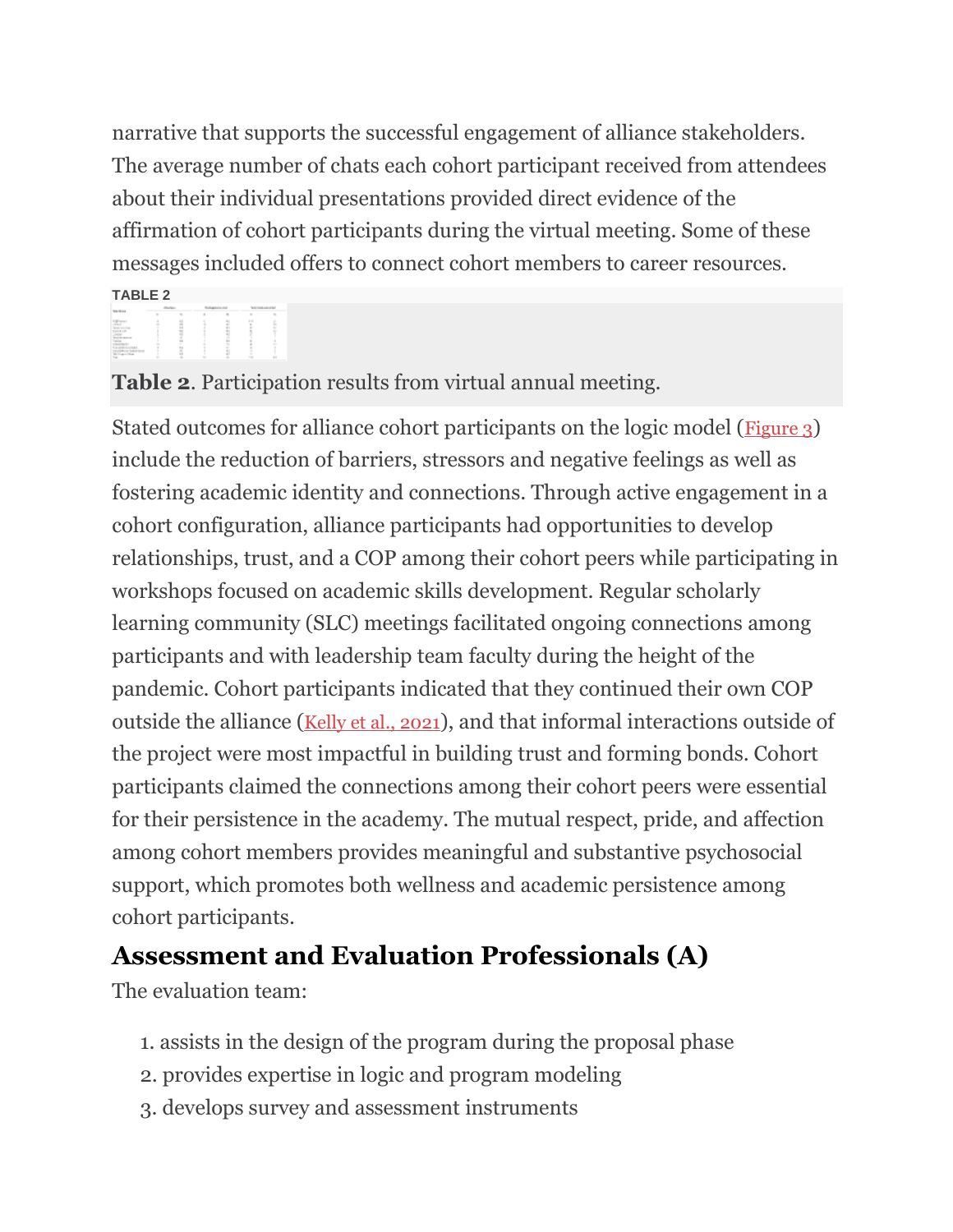- 4. offers experience in human subjects' protections
- 5. designs formative and summative evaluation plans
- 6. implements the program evaluation
- 7. provides formative feedback at monthly leadership meetings
- 8. provides summative feedback in an annual evaluation report
- 9. disseminates findings in presentations and publications to the AGEP and academic communities.

As the AEPs for our alliance, the authors chose to make the evolution of collaborative practice the primary focus of annual program evaluation. This was also a recommendation of the NSF program officer during grant negotiations. By highlighting the value of collaborative practice in evaluation findings and recommending actions to improve collaboration practice among stakeholders, AEPs encourage attention to the evolution of collaborative practice across the academic ecology. Findings in the following sections reflect the five entry points of the CEIF ([Woodland and Hutton, 2012](https://www.frontiersin.org/articles/10.3389/fpsyg.2021.751660/full#ref53), summarized in section "Self-report Instruments and Interview Protocols"), and include defining each entry point, identifying key constructs and measurement strategies, and summarizing supporting data drawn from our AGEP alliance.

## **Operationalize the Construct of Collaboration**

Operationalizing collaborative practice refers to identifying collaboration structures and strategies to guide partnership functioning. There is a need to identify what collaborative practice looks like in the context of our AGEP alliance, creating a shared understanding across stakeholder groups. This is related to the need for intentionality in developing an effective partnership discussed in the introduction. Recall that literature supports improving partnership functioning through collaborative practice.

The size of our overall alliance leadership team required explicit attention to coordination and communication strategies, the underpinnings of collaborative practice. Further, the varied sizes of local institutional teams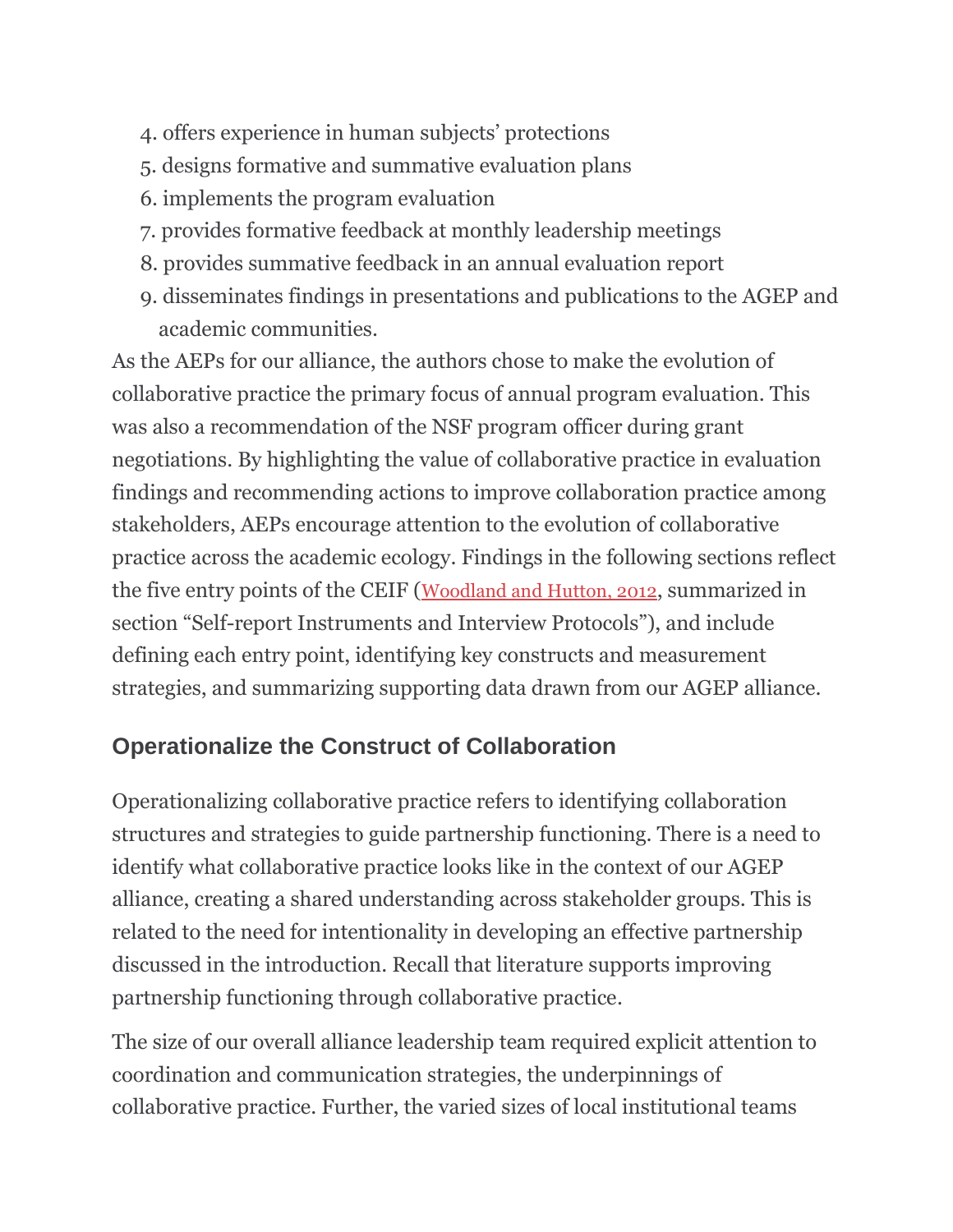motivated the leadership team to develop additional strategies to ensure the equitable participation of all partners in decision-making and input into administrative alliance discussions. In the first two years of funding, the alliance leadership team applied feedback from evaluators, the advisory board, and during NSF site visits to improve alliance coordination and communication in service of program implementation.

Meeting protocols used the Zoom platform, recorded for asynchronous viewing. Local institutional team meetings typically occurred the week before monthly leadership team meetings engaging all partners in collaborative planning and discussion. Structures to facilitate effective meetings included attendance and roll call strategies to ensure partner input during decisionmaking discussions, bounding meeting discussions in time with standardized agendas, and providing minutes and materials from each meeting to all attendees.

Each institution designated a project coordinator to facilitate collaborative practice on behalf of the institutional partner. The lead institution appointed the alliance director, who served as the coordination point for alliance operations. A single point of contact for the overall alliance as well as for each partner institution ensured a high degree of coordination. The director launched the use of project management software (Trello), centralized file sharing (dedicated partnership Google drive), and centralized record keeping (master spreadsheet to track activity delivery and attendance).

In annual interviews, leadership team members acknowledged increased alliance coordination over time because of these actions. While all these strategies were helpful, differing levels of experience and comfort with selected technologies across the leadership team resulted in incomplete adoption. While they understood their importance, many leadership team members noted feeling inundated at times with the constant flow of emails and details from the director. These issues are difficult to balance entirely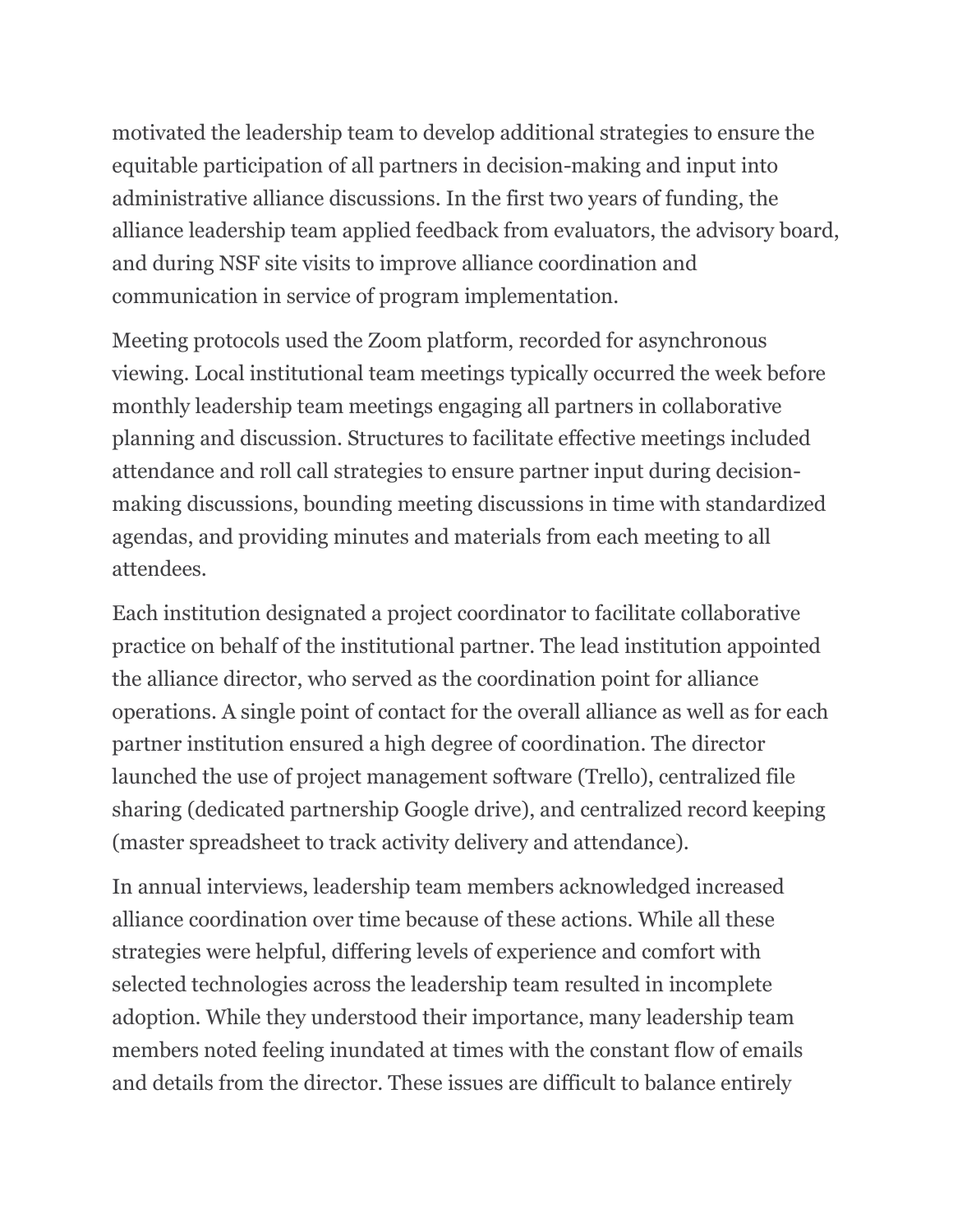across such a large team. In all, the leadership team made concerted efforts over time to improve collaborative practice across a large team through the strategic coordination of information.

## **Map Communities of Practice**

Mapping communities of practice entails tracking interactions among alliance stakeholders. The activities of our alliance occurred through a network of collaboration. Indeed, the work of most partnership projects occurs at the level of interacting stakeholders across a network of stakeholders. Thus, these connections represent the implementation of the alliance across the academic ecology. Social network analysis and mapping tools effectively model these collaborative networks.

The evaluation team asked each interviewee to identify those with whom they interacted in a substantive way during each year of our alliance. Using these data, analysis examined levels of connection (how many times each alliance member was identified as a collaborator). Connection maps, which represented who is collaborating by connecting two nodes (persons of partnering institutions) in the network with a line, model these connections across all partners (see [Figure 6](https://www.frontiersin.org/articles/10.3389/fpsyg.2021.751660/full#fig6)).

**FIGURE 6**



**Figure 6**. Annual Collaboration Network Diagrams Across AGEP Alliance Institutional Leadership Teams. Each color/shape represents an institutional partner, with individual members designated by random numbers. Panels **(A–D)** show the evolution of connections across the four years of the alliance.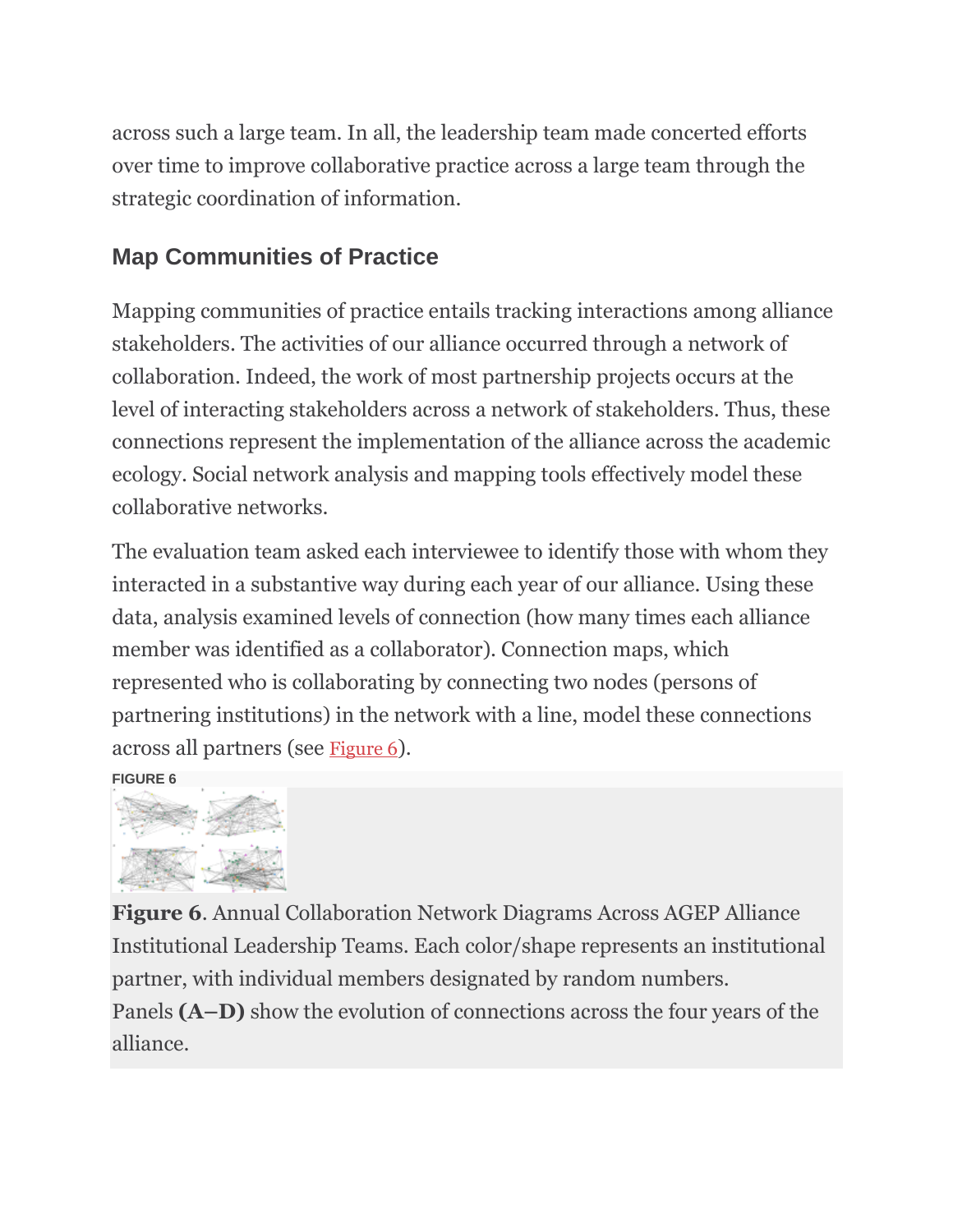Four networking levels represented the number of times each partner was named as a collaborator: Very High (being identified 10 or more times), High (six to nine times), Low (four or five times), and Very Low (three times or less). The alliance PI and the alliance director were identified as Very High each year (essential connections). Partners identified as High were activity leads and coordinators who typically collaborated with those on their campus and with a few others across institutions. Individuals identified as Low or Very Low in connections tended to be those who were new to the project or worked primarily within their institution, with fewer connections outside their local team.

Over four years, eight additional leadership team members were identified as Very High. While only one campus had Very High partners in the first year, three campuses had Very High partners in the second and third years of the program, and all four institutional partners had Very High representatives by the fourth year. While three of the four institutions gradually increased networking over the course of the project, one institution showed decreased networking. Interview comments corroborated the network data, as members of the institutional team expressed feeling disconnected from decision-making and activity implementation. In another case, increasing collaboration with partners across institutional teams compensated for the lack of connection experienced with members of the local team. This also promoted increased alignment of alliance activities that provided complementary benefits (job search and preparation activities aligned to skills development activities).

Social network analysis helped identify patterns of collaboration among members of the leadership team over the duration of the grant. The network maps in [Figure 6](https://www.frontiersin.org/articles/10.3389/fpsyg.2021.751660/full#fig6) illustrate the density of the network connections among team members each grant year. It depicts connections both within and across institutional boundaries. Immediately, it is easy to see that the density of network connections increases over time. Using this network data, the degree of centrality calculation is conceptually like levels of engagement. Over time,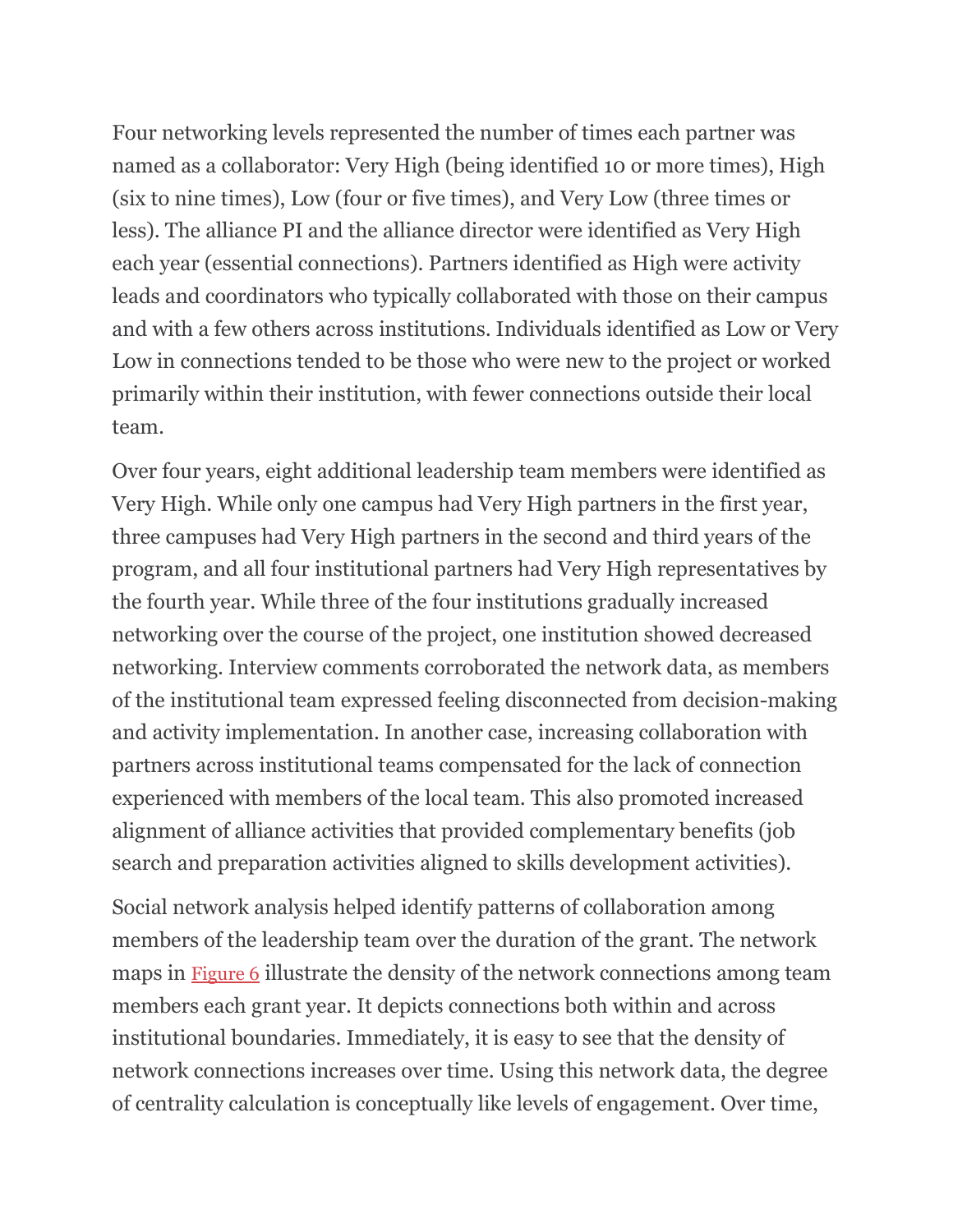centrality spread from one or two members in the first two years to several members by the fourth year. At the beginning of the project, most of the contacts were from the alliance director toward the leadership team members across partnering institutions. From the second year onward, the alliance director becomes the heart of the network (higher degree of centrality). The national evaluation of the NSF AGEP program emphasized the importance of having project directors for alliance stability ([American Institutes for Research,](https://www.frontiersin.org/articles/10.3389/fpsyg.2021.751660/full#ref1)  [2011](https://www.frontiersin.org/articles/10.3389/fpsyg.2021.751660/full#ref1)).

In particular, the cohort participants indicated how important their relationship with the alliance director was in their project engagement and expressed distress at the turnover in the position in the third and fourth years of the alliance. The turnover of the alliance director role affected participants' experience of project continuity and commitment, and members of the leadership team expressed similar sentiments during interviews.

The centrality analysis also indicated that internal and external evaluators increased their centrality over the years, with alliance members seeing evaluators more as team members over time. The overall point is that network analysis provides valuable information about how individual partners collaborate. This is useful both for confirmatory analysis as well as a design tool to look for places to encourage or strengthen connections and monitor network growth in response to programming decisions.

## **Monitor Stages of Development**

As reviewed in section "Self-report Instruments and Interview Protocols," [Woodland and Hutton \(2012\)](https://www.frontiersin.org/articles/10.3389/fpsyg.2021.751660/full#ref53) noted that collaborative teams follow predictable stages of development including: assemble/form, storm/order, norm/perform, and transform/adjourn. The CEIF provides a set of questions addressing the pertinent issues that arise during each stage of development, reflecting the typical progression of a partnership's function over its lifecycle.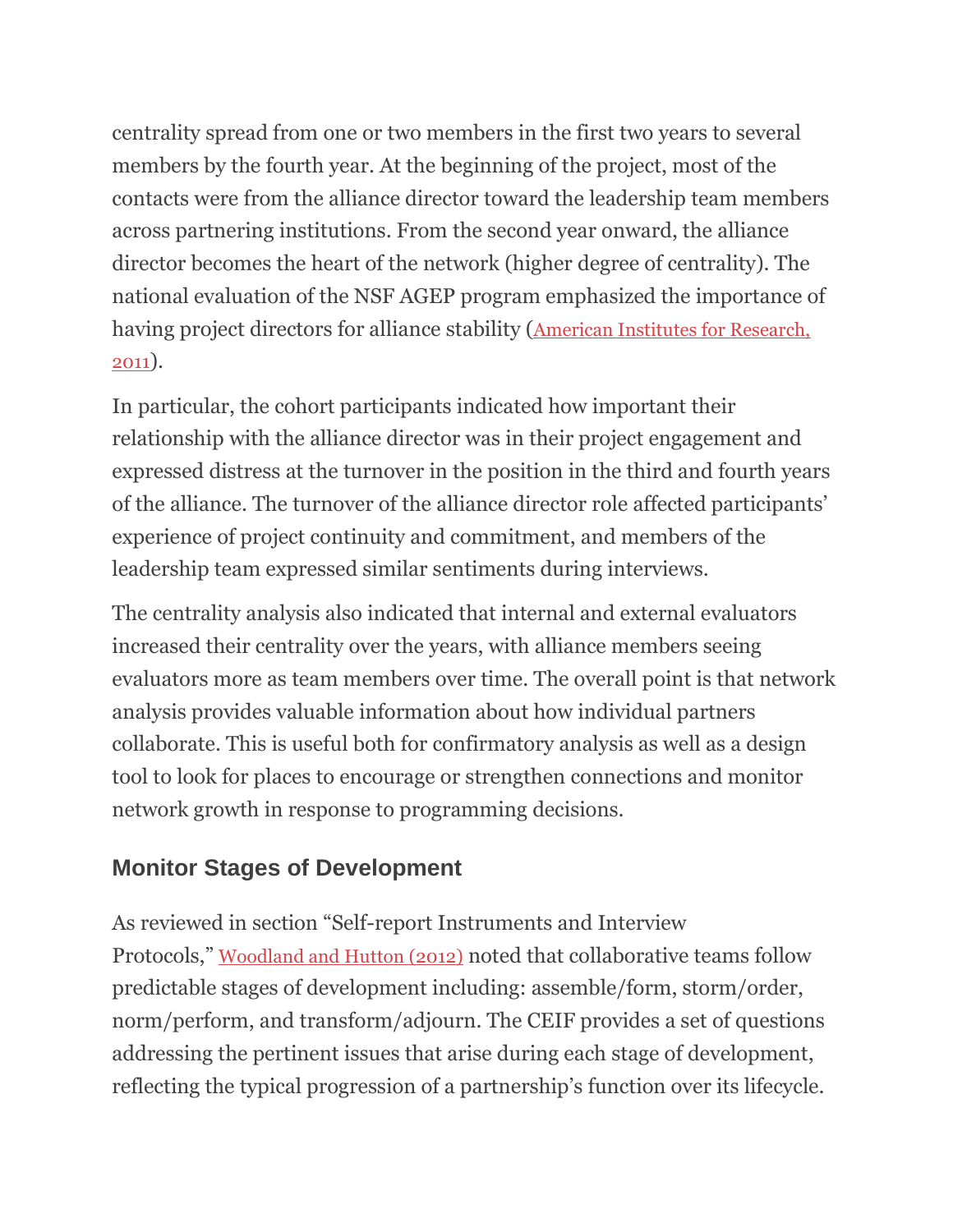Questions are both repeated and replaced over time, providing information about developmental changes in partnership functioning. These questions also serve as an important reminder that partnerships should expect to progress through stages of development, each with its setbacks and victories. The progression of our alliance through these stages benchmarks the development of collaborative practice over the lifecycle of the grant.

Proposals identify preliminary levels of collaboration for activities associated with the assemble/form and storm/order stages of development. The assemble/form stage occurred during the first year and the early part of the second year of the funded alliance. As in the discussion about operationalizing collaborative practice, the assemble/form stage of development includes building shared understanding around goals, enacting governance structures, strategies, and leadership.

The program evaluation report articulated the need for shared understanding of the goal of the partnership project and how to conceptualize the alliance model, and a site visit panel provided similar feedback. Shared understanding of the project goal and the alliance model improved over the lifespan of the alliance through alliance wide discussions of stakeholder feedback, with the leadership team members making the shift from an intervention-focused model to an alliance wide partnership model. Answers to annually repeated interview questions about partnership progress toward goals served as data. The similarity of experiences negotiating understanding of the model vs. the intervention shared by many alliance teams suggests this shift is a common event in the developmental trajectory of an AGEP alliance.

The storm/order stage occurred during the first year and continued during the second year of the funded alliance. During this stage, the alliance moves forward with a shared vision, and the business of preparing for activity implementation begins. Storm/order is a descriptive name for this stage, reflecting the often urgent and sometimes chaotic processes of coordinating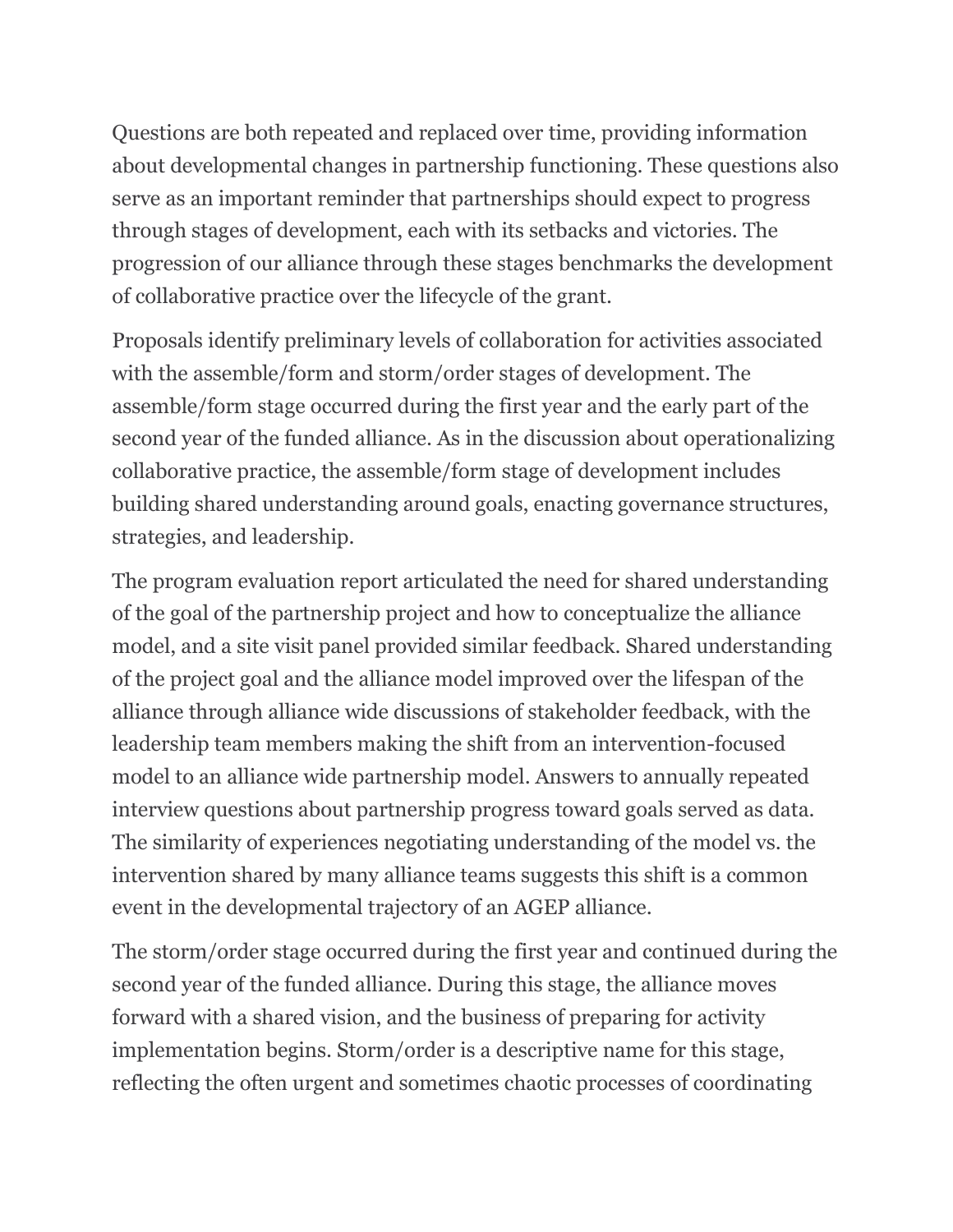timelines for the range of alliance activities and providing a coherent plan for the cohort participants to anticipate. At first, coordination was lacking and cohort participants requested more proactive timelines. Planning for data collection needs from cohort participants lacked coordination across institutional teams. Institutional teams collected information for planning purposes from the participant cohort separately rather than employing a centralized strategy that better controlled the burden on participants. This approach left both the leadership team and the cohort participants with a disconnected view of the overall alliance model. Part of the reason for this disconnection was the partnership structure. A consequence of increasing the equitable engagement of all partners in the alliance model through institution specific roles was a siloing effect, limiting information transfer across activities and increasing the difficulty of alliance coordination across activities.

As practice makes perfect, so did time on task improve coordination among alliance partners. After the ordering phase of a partnership, members proceed to the norm/perform stage. The norm/perform stage began toward the end of the second year and continued through the third and fourth years of the funded alliance. The primary focus is the implementation of planned activities to accomplish outcomes in service of our alliance goal, considered the main operational phase of the funded partnership. During the third year of the alliance, the, the coronavirus pandemic disrupted global operations. As previously discussed in Collaborative Implementation, all alliances had to immediately reassess their implementation plans and associated budget allocations.

Our alliance demonstrated an ability to adjust programming and still provide high quality experiences to alliance stakeholders, such as a highly successful virtual annual meeting. While our alliance completed most planned activities despite the limitations imposed by the pandemic, all the stakeholders remain engaged in completing the remaining activities, including those displaced due to the pandemic. As our alliance enters its fifth and final year, implementation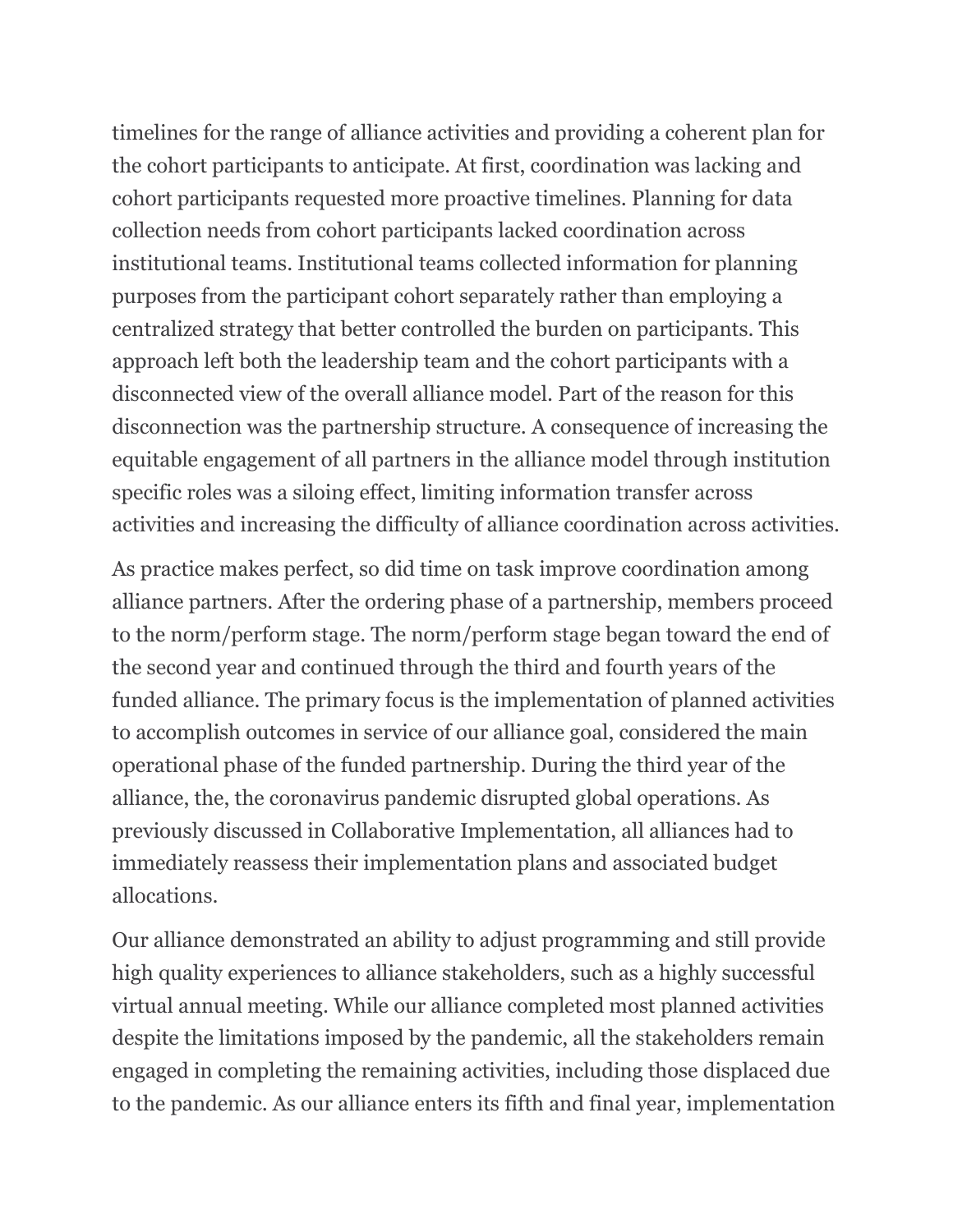of the project continues, shifting over time as some activities conclude and cohort participants transition into postgraduate and early career faculty roles. The content of alliance activities shifts as well to address the concerns of cohort participants in postdoctoral and faculty roles rather than as dissertators.

The transform/adjourn stage began in the fourth year and is continuing into the fifth and final year of our funded alliance. This stage, referred to as transform/adjourn, reflects the transition of the primary focus of the partnership from project implementation to reporting, dissemination, and sustainability. While our alliance has engaged in dissemination activities throughout our alliance lifecycle, it is of particular focus toward the end of a partnership. Given the purpose of federal funding agencies to share and replicate best practices, our AGEP alliance developed a formal dissemination plan. This plan involves a constellation of venues, from peer-reviewed journals to conferences and communities of practice in research, education, evaluation, and broadening participation.

Our alliance is currently developing web pages to showcase our scholarly contributions to a public readership. Leadership team members are also developing a virtual toolkit to share best practices based on our alliance model more broadly. As a result of reliance on the virtual mode of content delivery during the coronavirus pandemic, our alliance utilized a range of virtual tools to increase engagement and enhance program delivery on digital conferencing platforms like Zoom. The toolkit will showcase this repertoire of virtual tools. While the pandemic profoundly disrupted global society and higher education, it also provided a space for new knowledge to arise, and the emphasis on virtual technology as a tool to combat isolation and oppression is one example.

## **Assess Levels of Integration**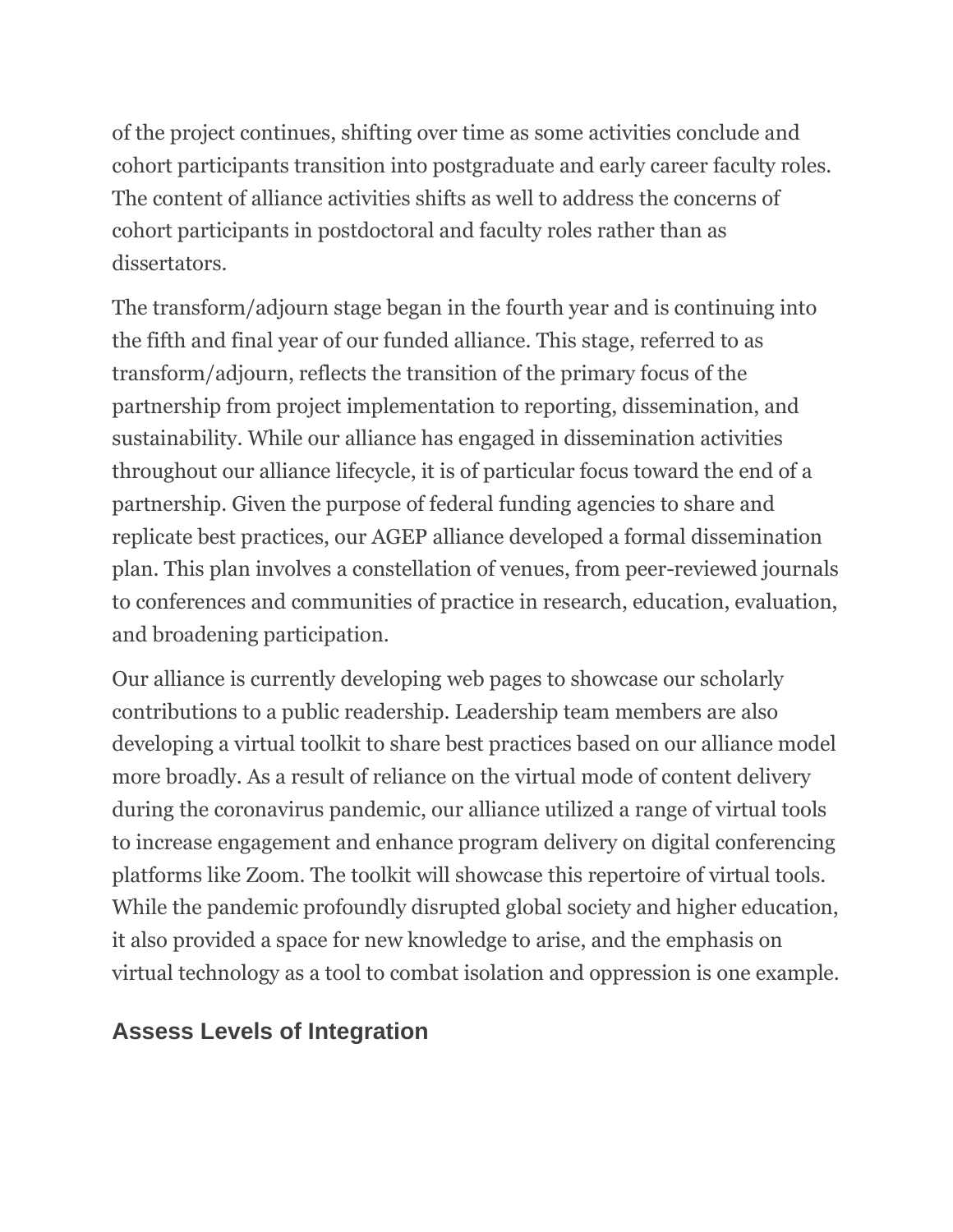The CEIF suggests an important feature of a partnership is the integration of activities across partners ([Woodland and Hutton, 2012](https://www.frontiersin.org/articles/10.3389/fpsyg.2021.751660/full#ref53)). Integration exists as a continuum that ranges from lower to higher levels of integration. At the lower end, partners simply share information or resources in a cooperative fashion. In the middle, partners coordinate more closely to accomplish the goals of the partnership, a co-hosting arrangement. At the high end, collaboration requires an effortful, yet beneficial, merging of mission, materials, and processes. An important clarification is that optimal levels of integration will depend upon the needs of the partnership, and integration may vary across functional domains.

Each year, the evaluation team used the LOIR to assess and describe the functioning of the strategic partnership. The levels of integration range from cooperation (sharing) to coordination (co-hosting) to collaboration (merging) using a grading scale of A (lowest) to E (highest). Each leadership team rated integration each year across five functional domains: communication, leadership, members, decision-making, and resources.

[Figure 7](https://www.frontiersin.org/articles/10.3389/fpsyg.2021.751660/full#fig7) illustrates findings from four of the five domains across four years of the funded alliance. Alliance members rarely selected rubric scores of A and B, indicating that for collaborative constructs under consideration, alliance members established relationships that went beyond simply sharing to cohosting and collaboration, reflecting more integrated partnering. Ratings in [Figure 7D](https://www.frontiersin.org/articles/10.3389/fpsyg.2021.751660/full#fig7) show that ratings of decision-making varied over the first three years, but converged to ratings D and E in the fourth year, reflecting a more consistent perception of collaboration.

**FIGURE 7**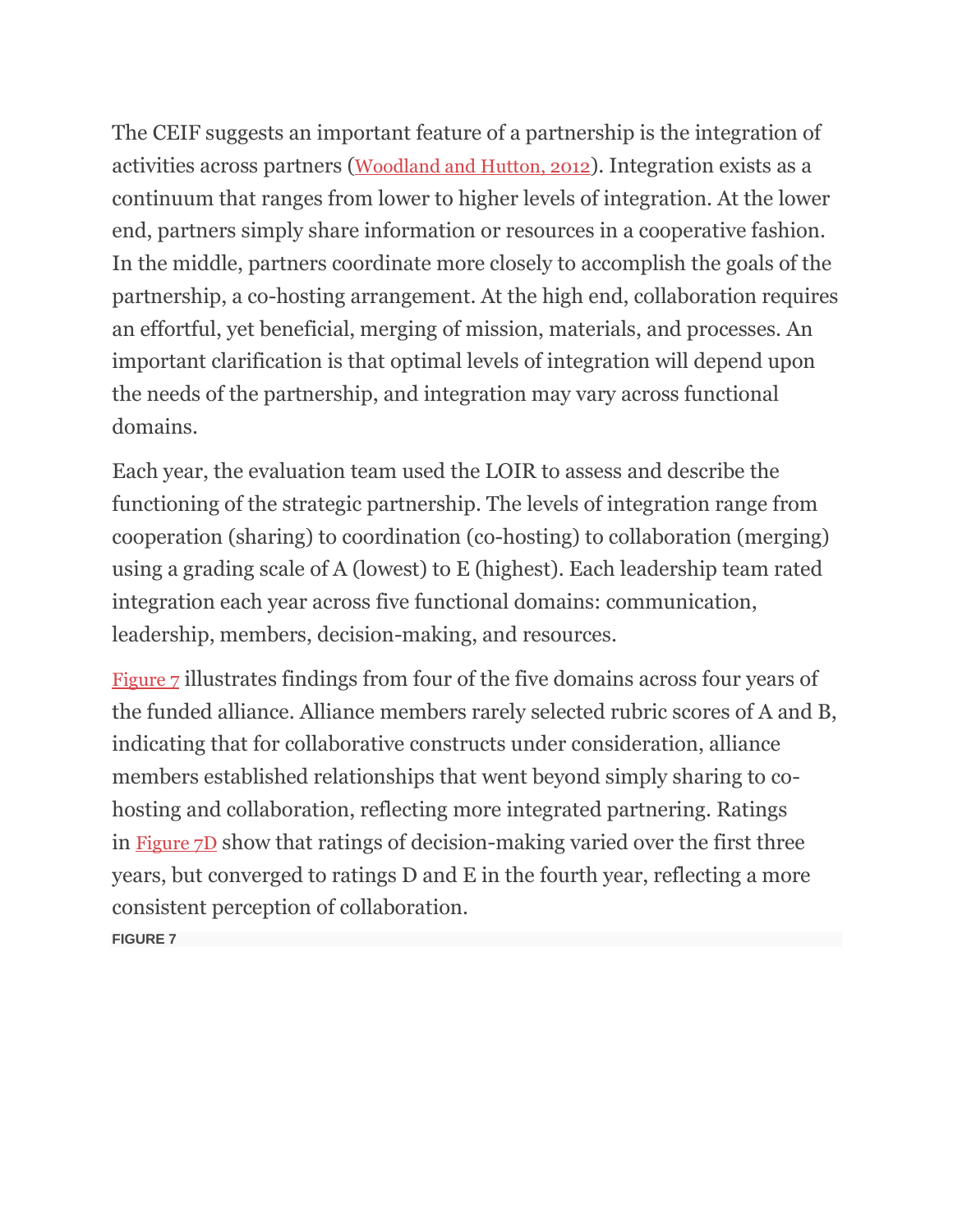

**Figure 7**. Annual Levels of Organizational Integration for Communication, Leadership, Members, and Decision-Making.

Regarding the resources domain, recall that grant negotiations with the program officer resulted in independent budgets allocated to each institution based on assigned activities. This reflects a sharing arrangement, which is at the lower end of the integration rubric. Leadership team members consistently reported difficulty in applying the rubric to the resources domain, and many chose not to answer because integration did not seem to apply as the budgets were independent. Taken in sum, data from the LOIR reflected changes in the perceptions of integration over time and domain in response to programmatic decisions and progress.

## **Assess Cycles of Inquiry**

The final CEIF entry point, assessing cycles of inquiry, focuses on how partners engage in data-driven dialog, decision-making, and action. As partnerships proceed through stages of development, how do stakeholders negotiate change? Change is expected and important in a partnership project. NSF has a section in annual reporting that specifically addresses changes in scope, budget, or implementation that occur during the lifecycle of a funded project.<sup>[11](https://www.frontiersin.org/articles/10.3389/fpsyg.2021.751660/full#fn0011)</sup>

Using a feedback response cycle ([Figure 8](https://www.frontiersin.org/articles/10.3389/fpsyg.2021.751660/full#fig8)), the evaluation team examined how the alliance leadership team engaged in seeking feedback and implementing changes in alliance function. Sources of feedback, or inputs into the feedback cycle, were numerous. These inputs included annual evaluation and reporting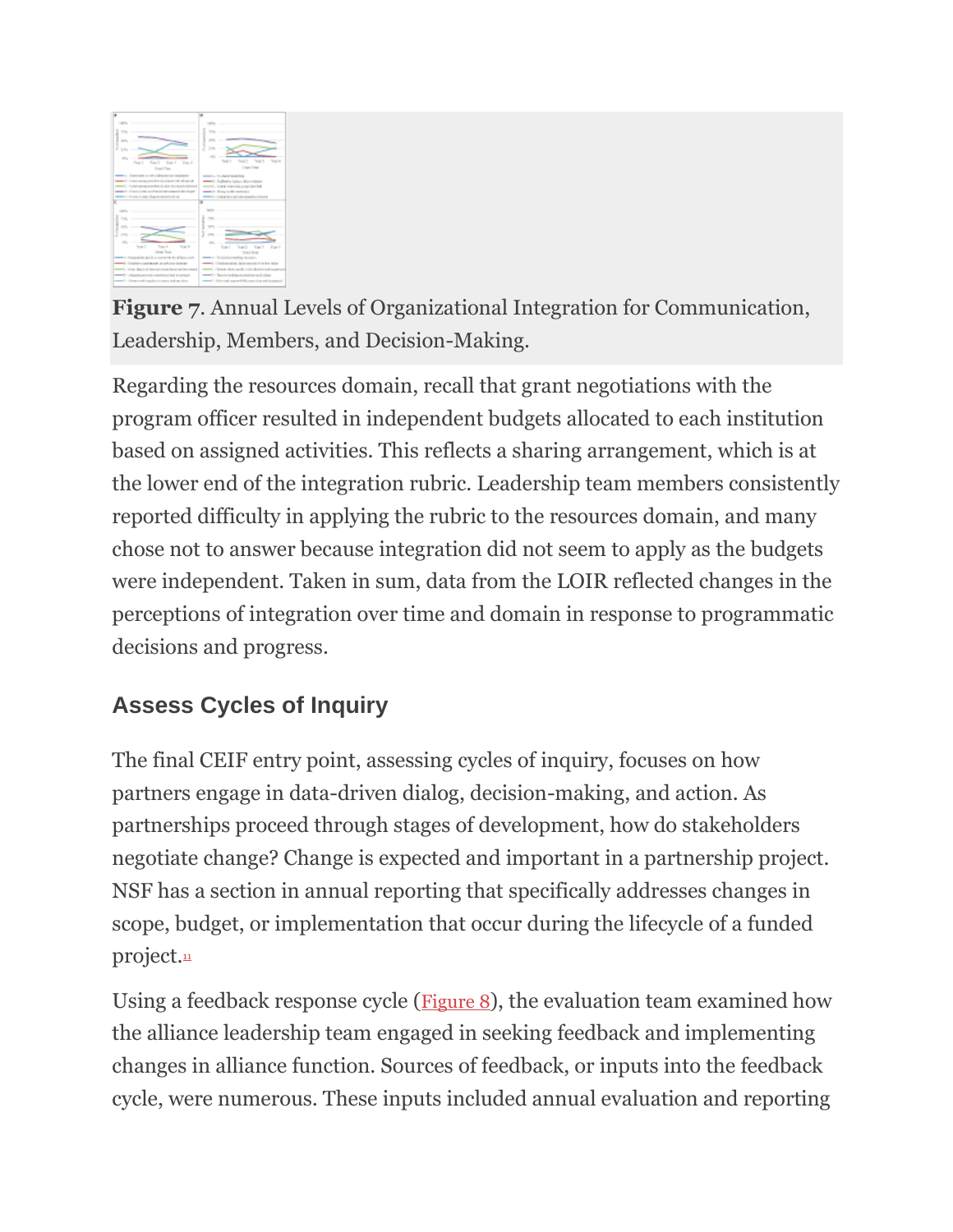requirements, alliance annual meetings, site visits and negotiations with NSF, and annual advisory board meetings. Faculty experts served on advisory boards, one to advise our overall alliance model, and another focused on advising the social science research component of our alliance. Composition of the advisory boards was part of initial grant negotiations with the program officer to ensure a proper range of expertise among members in advising our alliance.



**Figure 8**. Feedback Response Cycle for Managing Change in the AGEP Alliance. The lighter circles illustrate incomplete attention to bringing evidence of change back to stakeholders.

The alliance leadership team was not only open to receiving feedback, but actively sought it. An important development was establishing advisory boards to represent the cohort participants. Seeking feedback on behalf of the cohort participants regarding the content and direction of alliance activities became increasingly important over the lifecycle of the grant. This was in part due to increasing needs for customized and just in time support as cohort participants' trajectories to the professoriate tended to diverge over time.

With so many sources of feedback, a systematic approach for responding to and incorporating recommended changes improves the potential for feedback to serve its purpose in improving alliance function. One approach in response to feedback from advisory board members was to organize the feedback in structured response documents that integrated the feedback and leadership team responses in a two-column format. This approach engaged leadership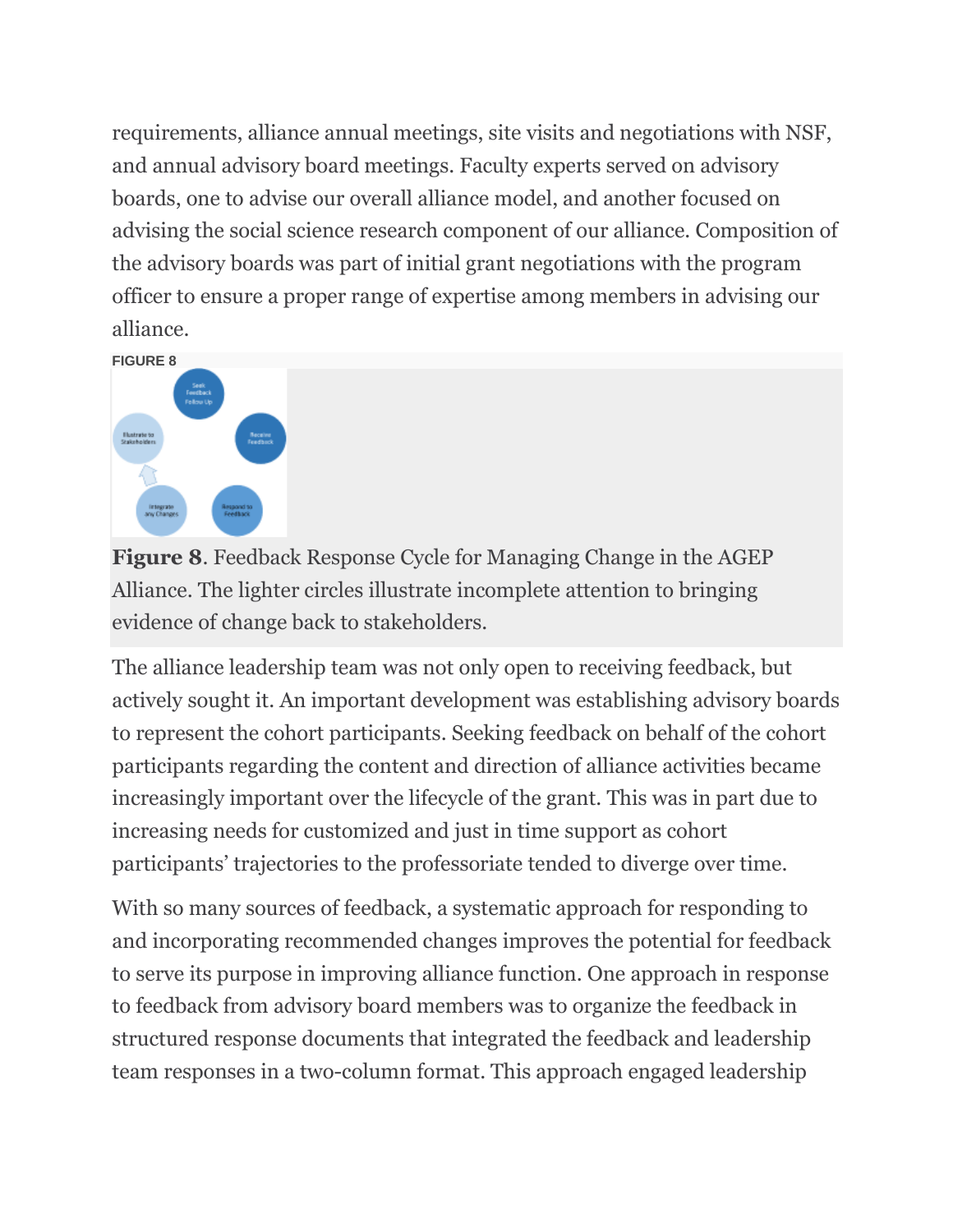team members in dialog about how to address given feedback on a point-bypoint basis.

The next step in the response cycle was for the leadership team to implement these responses or suggested solutions. An analysis of responses to advisory board feedback provided in the first two years of the program suggested that alliance members were least able to implement feedback in relation to improving model development, and better at creating collaboration and connection among alliance partners and cohort participants, connecting social science research to cohort members, and adopting specific dissemination plans for research.

During the virtual annual meeting held in June 2020, an advisory board member expressed interest in seeing how the leadership team incorporated previous feedback provided by the board. This comment revealed a gap in the feedback response cycle of illustrating the results of feedback, which brings the feedback process full circle to follow up in seeking continued feedback. Further, integrating and tracking feedback across sources and over time would provide a visible and coherent approach to engaging in meaningful cycles of inquiry, driving the improvement process.

## **Researchers in Academia (R)**

Program and evaluation stakeholders:

- 1. have a reciprocal relationship to the academic research base
- 2. use the research base to design project elements, best practices, measure outcomes
- 3. learn about and contribute findings to the research base:
	- a. AGEP sponsored conferences, webinars, and workshops
	- b. aligned conferences and communities of practice
	- c. publications in education, evaluation, and social science research journals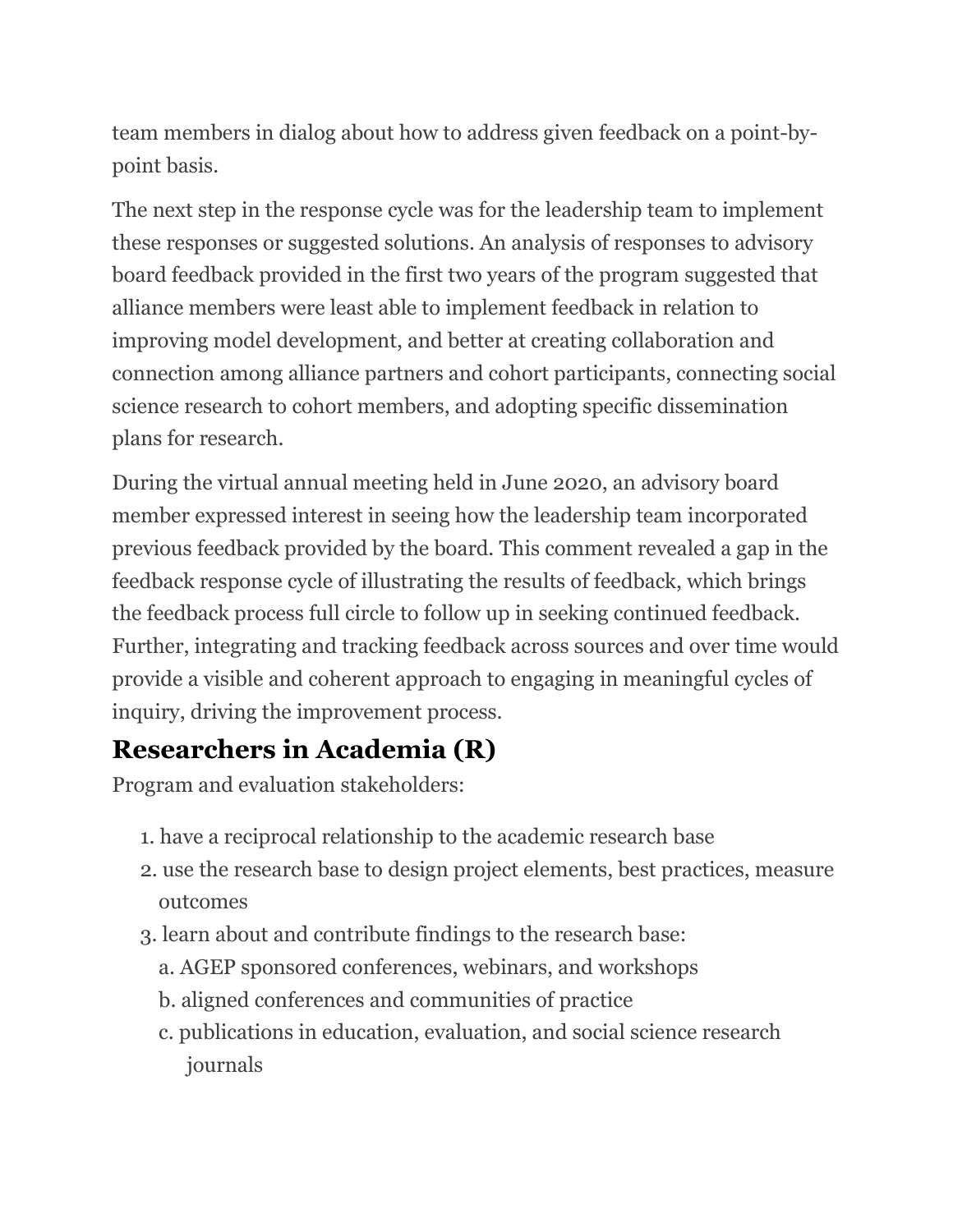The introduction began with a discussion based on prior research of the benefits and burdens of collaborative practice. The academic research base is a product of prevailing scientific practice and the national and global intellectual climate regarding the value of collaborative practice. Stakeholders engage in reciprocal relationships with the research base on collaborative practice, both relying on it to inform their practice and shaping it with the results of that practice—the goal of the academic enterprise. For example, this current paper is a carefully considered contribution to collaboration research informed by the academic research base. For our alliance to progress beyond localized impacts of implemented activities, our leadership team must promote systematic engagement with the research community beyond our alliance. The dissemination of alliance findings to the larger academic community is an expectation for all AGEP alliances.

While the peer-reviewed literature is the gold standard of academic research, it is but one of a set of practices that can effectively disseminate findings and best practices to communities of interested researchers and practitioners. The following two sections are particularly important in the collaborative practice discussion, as they illustrate two structures with potential for widespread impact across the academic ecology. These are collaborative writing and dissemination practices across stakeholders as well as the engagement of our alliance stakeholders in a robust community of practice with the entire community of AGEP alliances.

## **Collaborative Dissemination**

NSF program officers review alliance progress disseminating results from the development, implementation, and study of our AGEP alliance model as part of the annual reporting process. As part of grant negotiations with the program officer, the leadership team generated a detailed dissemination plan for education, evaluation, and social science research presentations and publications over the lifecycle of our funded alliance. The timeline itemized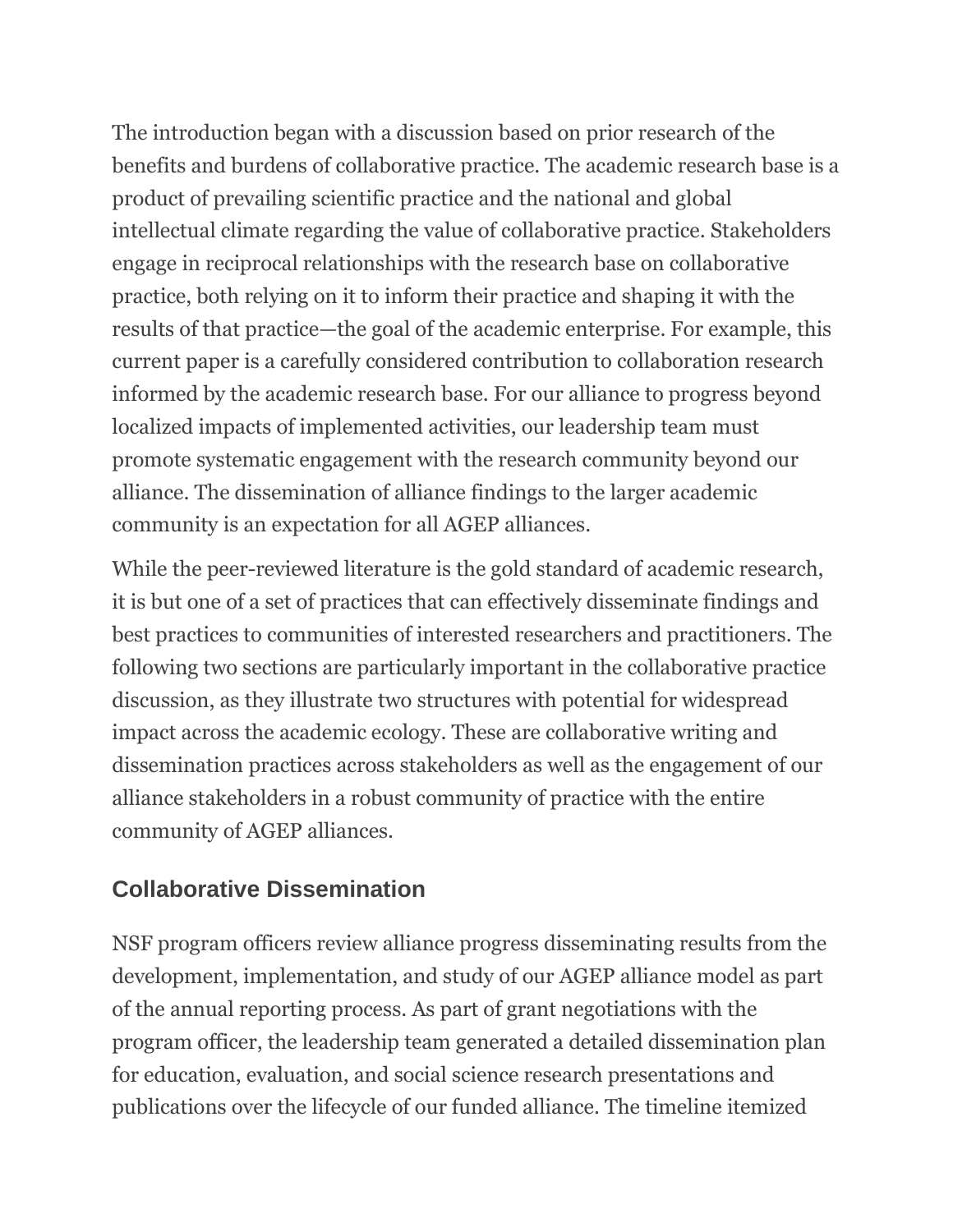the title, research questions, first author, other authors, type of product (Conference, Journal, Instrument), and submission date.

While the need for dissemination support to fulfill the promised timeline was not evident during proposal development, it became so over the alliance lifecycle. Consider the requirements to successfully publish in peer review journals: both NSF and the partnering institutions require IRB approval for instrument selection, development, and acquisition procedures to collect data from human subjects. Limited capacity for consistent coordination of the alliance IRB application and amendments in the local team at the lead institution shifted the burden to the internal evaluator. This highlights the need to ensure the appropriate assignment of IRB responsibility and maintenance as part of the leadership team's management responsibilities, particularly when management requires coordination across multiple university partners. Based on feedback from cohort participants, more careful coordination of data collection needs reduces the number of times cohort participants are asked to respond to queries and provides a comfortable time period in which to respond. Minimizing burden on cohort participants is particularly important in alliances with a large leadership team and requires considerable coordination.

A consequence of the evaluation team's focus on collaborative practice was limited capacity to generate data for the education research included in each institution's dissemination plan. The primary responsibility for instrument design, data collection, analysis, and dissemination of education research shifted to local institutional team members. The shift impacted some institutional teams more than others. A number of leadership team members were simply not familiar with research methods employed in education and social science research and required interdisciplinary collaboration with leadership team members who were. In particular, the evaluation team and faculty from the lead institution's teaching center for excellence assisted institutional teams with dissemination products. The leadership team also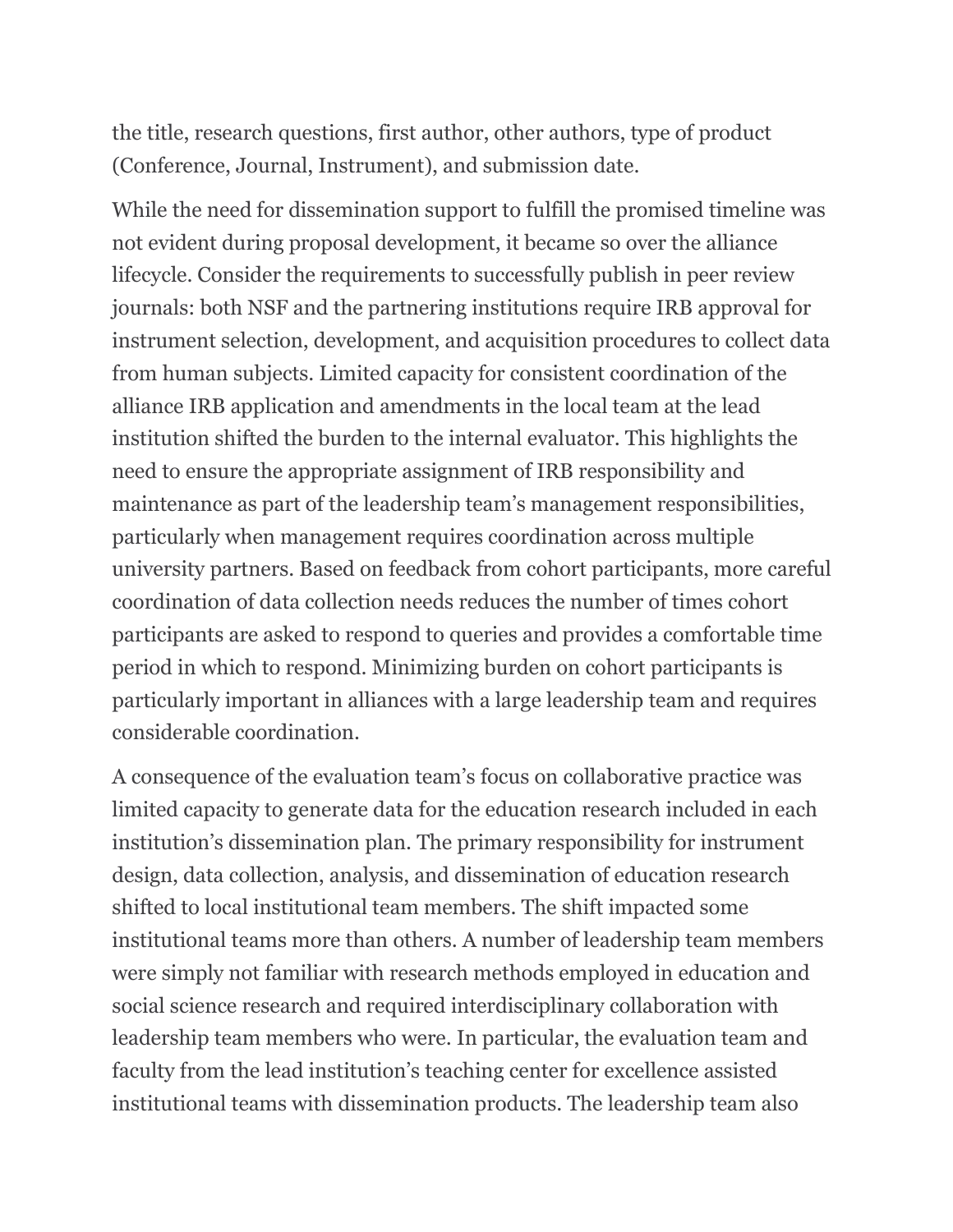sought input on dissemination strategies during advisory board meetings, conferences, and site visits.

To provide more direct support of stakeholders to achieve planned dissemination products, the evaluation team identified several strategies that successfully engaged alliance stakeholders in collaborative writing practices. These practices support scholarly productivity in team environments. A brief discussion of each collaborative practice follows, with each representing a different stakeholder team:

- 1. dissemination product teams
- 2. toolkit working group
- 3. synchronous writing circles

Dissemination product teams worked with a dissemination support consultant using virtual, shared, and synchronous spaces to prepare products to submit for publication and presentation. The consultant developed a needs assessment to review product status and initiate a work plan based on a collaborative approach to academic writing ([Belcher, 2019](https://www.frontiersin.org/articles/10.3389/fpsyg.2021.751660/full#ref2)). In the current context, the core structural practices to support dissemination teams are backward planning from identified product and submission requirements, writing with consistent focus on the argument the product is making, and working from a structured outline of the content using an accurately formatted draft document. The core behavioral strategies that build successful writing practices are the same as those that build successful habits: do not do it alone, do it daily, and do it in manageable pieces.

The toolkit working group assists leadership and institutional teams in sharing the alliance model with others in a public, accessible, durable, and virtual space. The toolkit development process employs a working group model organized around a charge. Shared interactive templates and drafted examples using accessible technology tools guided the structure and content of alliance activities and assisted institutional teams in gathering and presenting relevant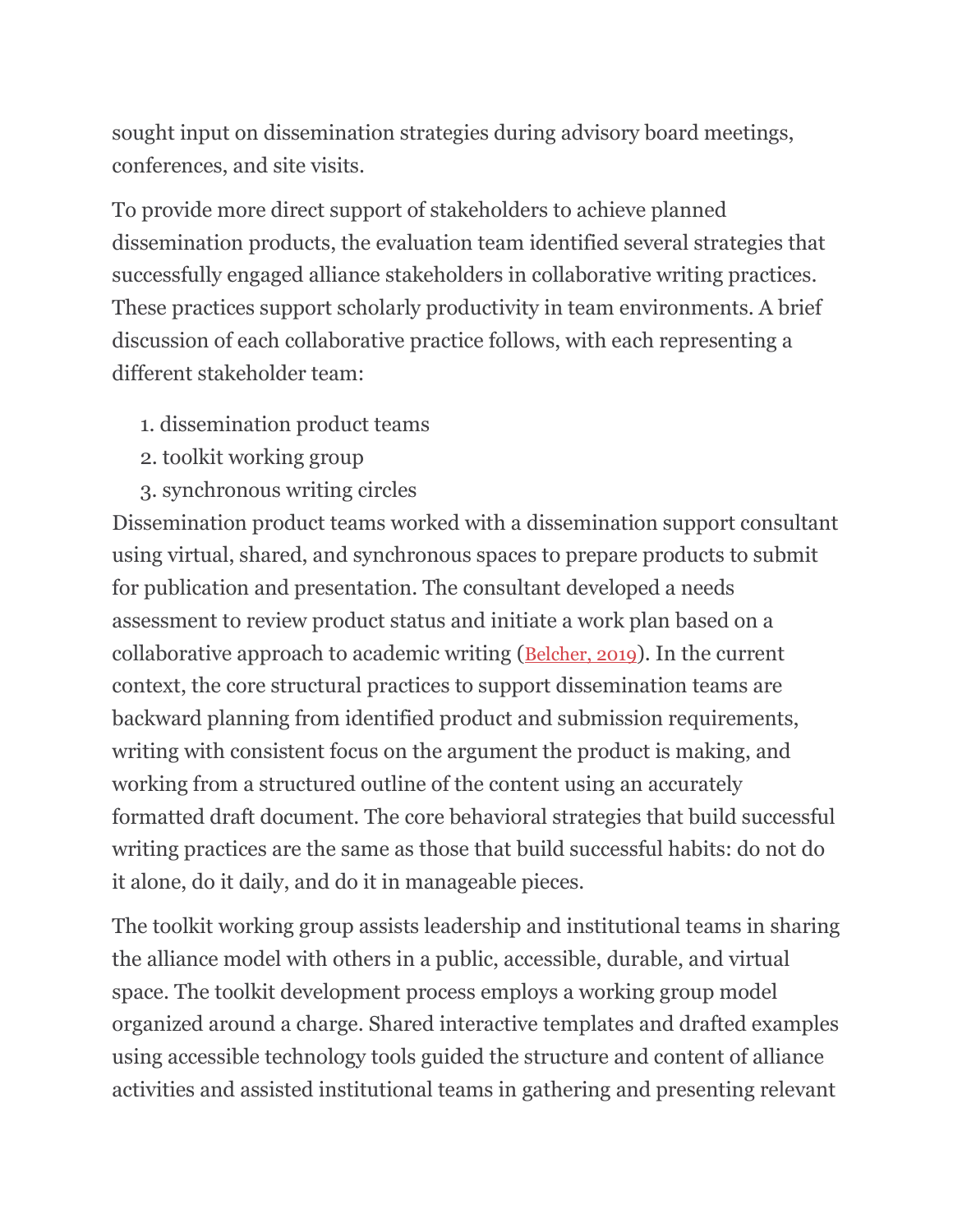details in the toolkit. The working group continues to draft the templates and examples with feedback from the leadership team during monthly meetings. This type of structure guarantees a consistent, accessible, and thorough description of alliance activities. The team is committed to employing technologies that are interactive and entice users to want to know more.

A final example engaged cohort participants in synchronous writing circles, a uniquely structured approach in which participants generated relevant academic content simultaneously during weekly virtual sessions lasting around one hour. During the spring of the fourth year, the lead faculty of the job search and preparation activity engaged cohort participants on specific job support activities such as research proposals or academic portfolios. A typical session would be to define the writing activity (write a specific aims section of a grant proposal) for 5–15 minutes, each circle participant works on their own writing for 30–45 minutes but remains active on the call or webinar, and each participant shares out about progress made for the final 5–15 minutes.

During the annual meeting held in July 2021, the activity team lead described the development and function of the circles. The cohort participants indicated their experience in these collaborative writing sessions as particularly helpful because being part of weekly sessions guaranteed hours of writing productivity on something relevant; each person was doing something similar but customized to their particular research interests. The common experience reinforced motivation and commitment, and the meeting structure helped create writing as a repeatable, accessible practice. A recent article in the Chronicle of Higher Education highlights a group that used a collaborative writing retreat to complete an edited collection volume about the origins of modern food habits.[12](https://www.frontiersin.org/articles/10.3389/fpsyg.2021.751660/full#fn0012) The most important lessons in these dissemination examples are recognizing that writing does not have to be solitary, and in fact should not be. Further, providing more direct support of planned dissemination products through dedicated personnel and collaborative writing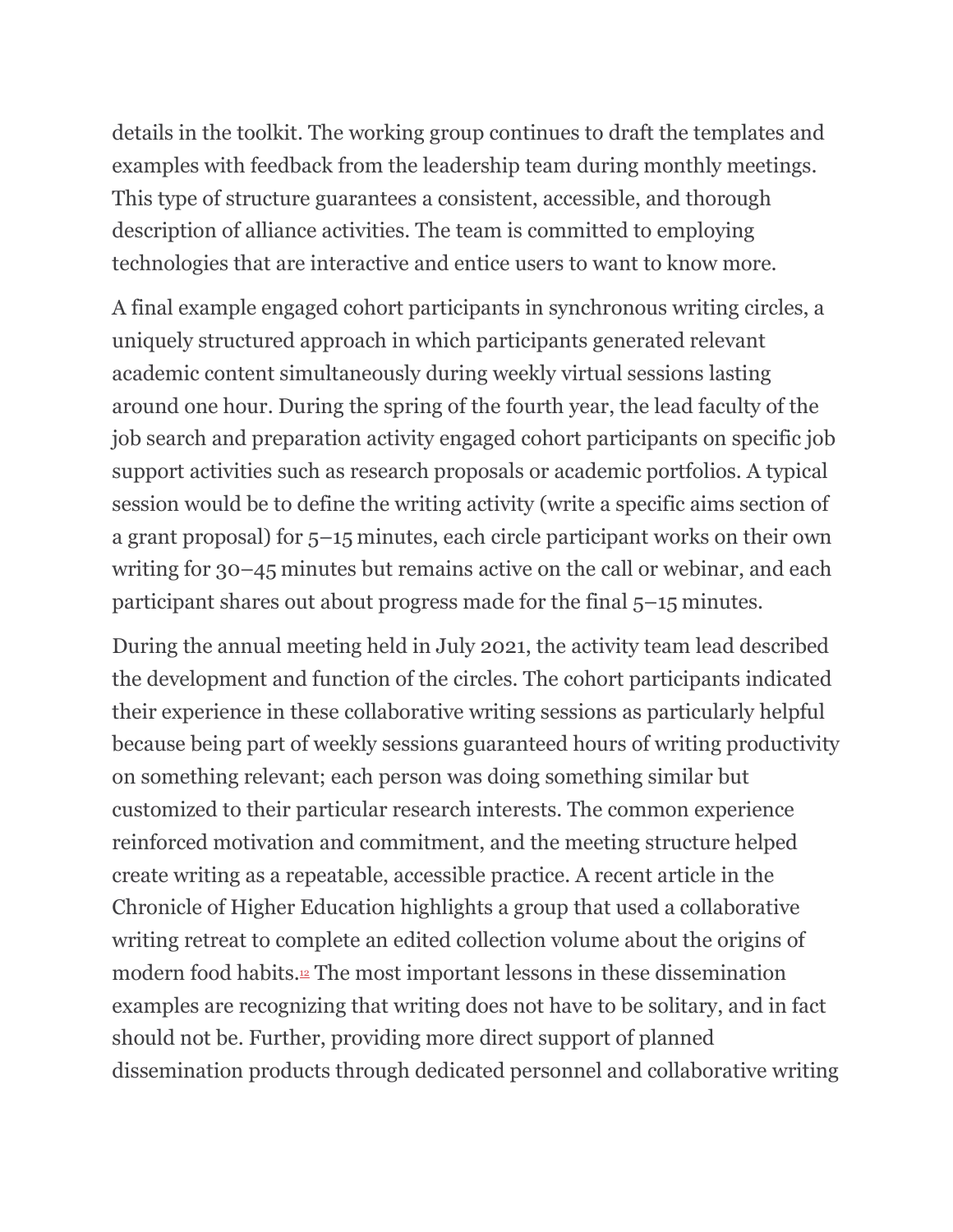practices are effective ways to increase scholarly productivity in alliance stakeholders.

## **AGEP Community of Practice**

The mechanisms NSF program officers employed to engage the AGEP COP are worthy of emulation by other sponsoring programs desiring facilitated collaborative practice among a set of funded projects with similar goals. Our alliance took advantage of most if not all the AGEP COP offerings. NSF engages AGEP community members in a variety of activities including proposal review and site visit teams. Participating in these activities has been a valuable professional development opportunity for members of our alliance.

The AGEP program also supports conference hosting and attendance (e.g., the Boston AGEP National Research Conference (NRC);<sup>[13](https://www.frontiersin.org/articles/10.3389/fpsyg.2021.751660/full#fn0013)</sup> [Boston University, 2021](https://www.frontiersin.org/articles/10.3389/fpsyg.2021.751660/full#ref4)). Indeed, an NRC conference served as the catalyst for this paper and the others included in this special journal issue focused on diversifying the STEM professoriate ([California Alliance, 2018](https://www.frontiersin.org/articles/10.3389/fpsyg.2021.751660/full#ref6)). Our alliance has been an active participant in annual AGEP NRCs, sharing research and insights with the larger AGEP community. For example, our alliance shared an abbreviated version of our successful June 2020 annual alliance meeting with the AGEP COP during a workshop offered at the November 2020 NRC ([Morris et al.,](https://www.frontiersin.org/articles/10.3389/fpsyg.2021.751660/full#ref37)  [2020](https://www.frontiersin.org/articles/10.3389/fpsyg.2021.751660/full#ref37)).

The AGEP program invested in building capacity in evaluation practices as demonstrated by their support of an Evaluation Capacity Building Conference<sup>[14](https://www.frontiersin.org/articles/10.3389/fpsyg.2021.751660/full#fn0014)</sup> (ECBC; [Education Development Center \(EDC\), 2021](https://www.frontiersin.org/articles/10.3389/fpsyg.2021.751660/full#ref10)) and building collaborative practice through their INCLUDES coordination hub $\mathfrak{g}$  (NSF, [2021b](https://www.frontiersin.org/articles/10.3389/fpsyg.2021.751660/full#ref41)). The evaluation team started exploring the evolution of the SPARC model beyond the borders of our alliance to a focus on collaborative practice as reflected at the AGEP community level to develop shared conceptualizations and assessments of collaborative practice across alliances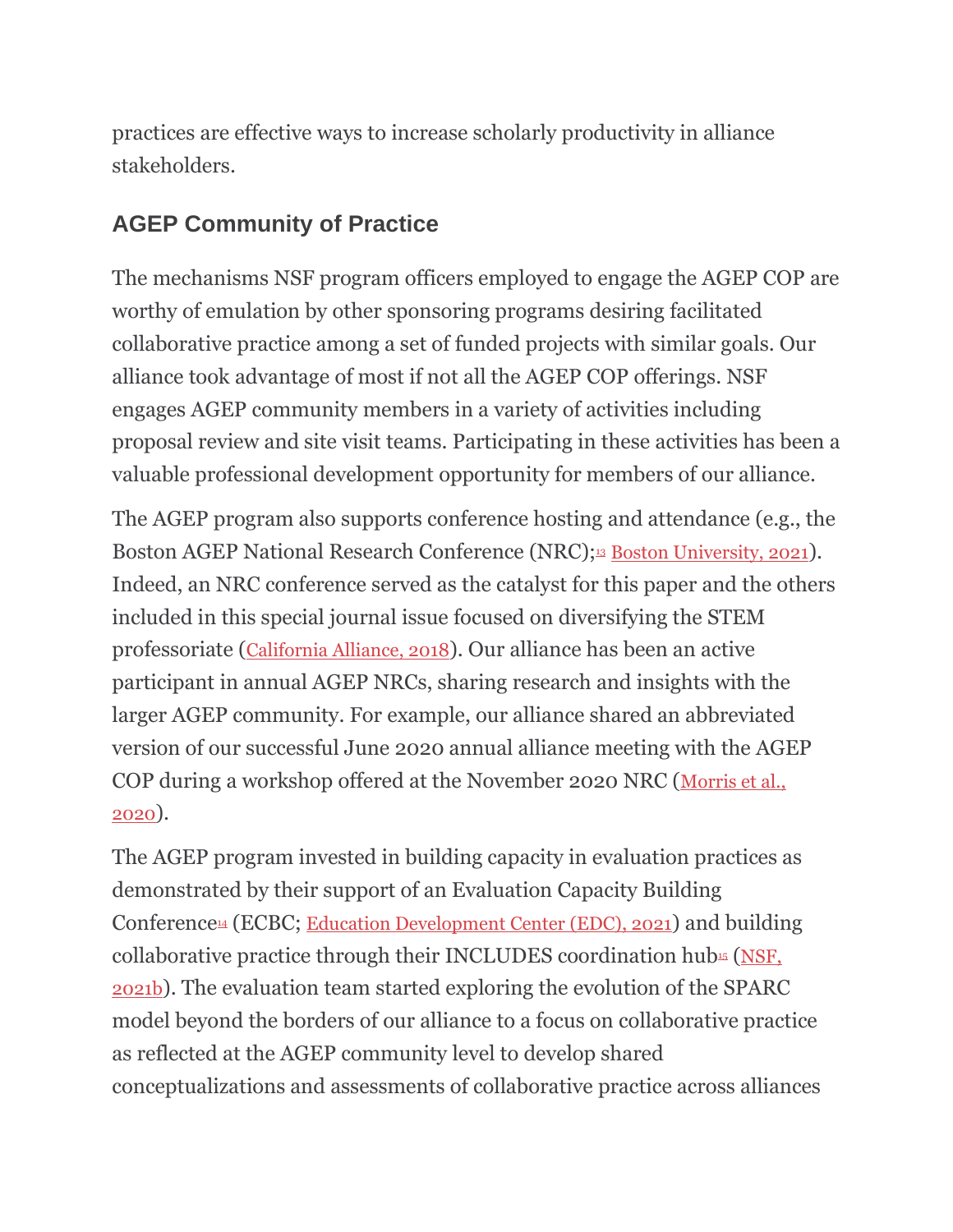([Kelly et al., 2020b](https://www.frontiersin.org/articles/10.3389/fpsyg.2021.751660/full#ref26)). They also sponsored a discussion at an ECBC webinar at the invitation of the team at EDC, engaging AGEP evaluators in a discussion and reflection about the evaluation of collaboration in their alliances ([Kelly,](https://www.frontiersin.org/articles/10.3389/fpsyg.2021.751660/full#ref23)  [2021](https://www.frontiersin.org/articles/10.3389/fpsyg.2021.751660/full#ref23)). Leveraging results across alliances allows stronger inferences about the impact of collaborative practice on stakeholders across the academic ecology and can build a shared understanding across the AGEP portfolio of 122 unique institutions of higher education. The critical point of these dissemination activities is to highlight the opportunities provided to work with the larger AGEP COP and how these opportunities enrich the research community dedicated to diversifying the professoriate.

## **Community and Society at Large (C)**

The entire academic ecology benefits when successful partnership projects:

- 1. support DEI in higher education and in the resulting STEM workforce
- 2. respond to contextual events in flexible and adaptable ways
- 3. expand knowledge, practices, and opportunities to benefit from collaborative practice in the partnership over time
- 4. encourage the transfer of best practices in collaborative practice to other partnerships and stakeholders to increase broader impacts
- 5. collaborate with other partnerships and stakeholders to expand research on collaborative practice generated by the AGEP COP

The larger academic and global (C)ommunity dictates the value of collaborative practice across stakeholders in the academic ecology. The value of collaborative practice is reflected in stakeholder perceptions of the positive impact of collaboration on project outcomes and by popular "demand" or adoption by others. In keeping with the focus of this special issue, the authors focus on the implications of the SPARC model for supporting DEI in higher education and pathways leading to diversification of the professoriate. The evaluation team of our alliance identified four collaborative practices that show promise for advancing DEI in higher education: advocacy roles for SPARC stakeholders, focus on well-being of academy scholars, virtual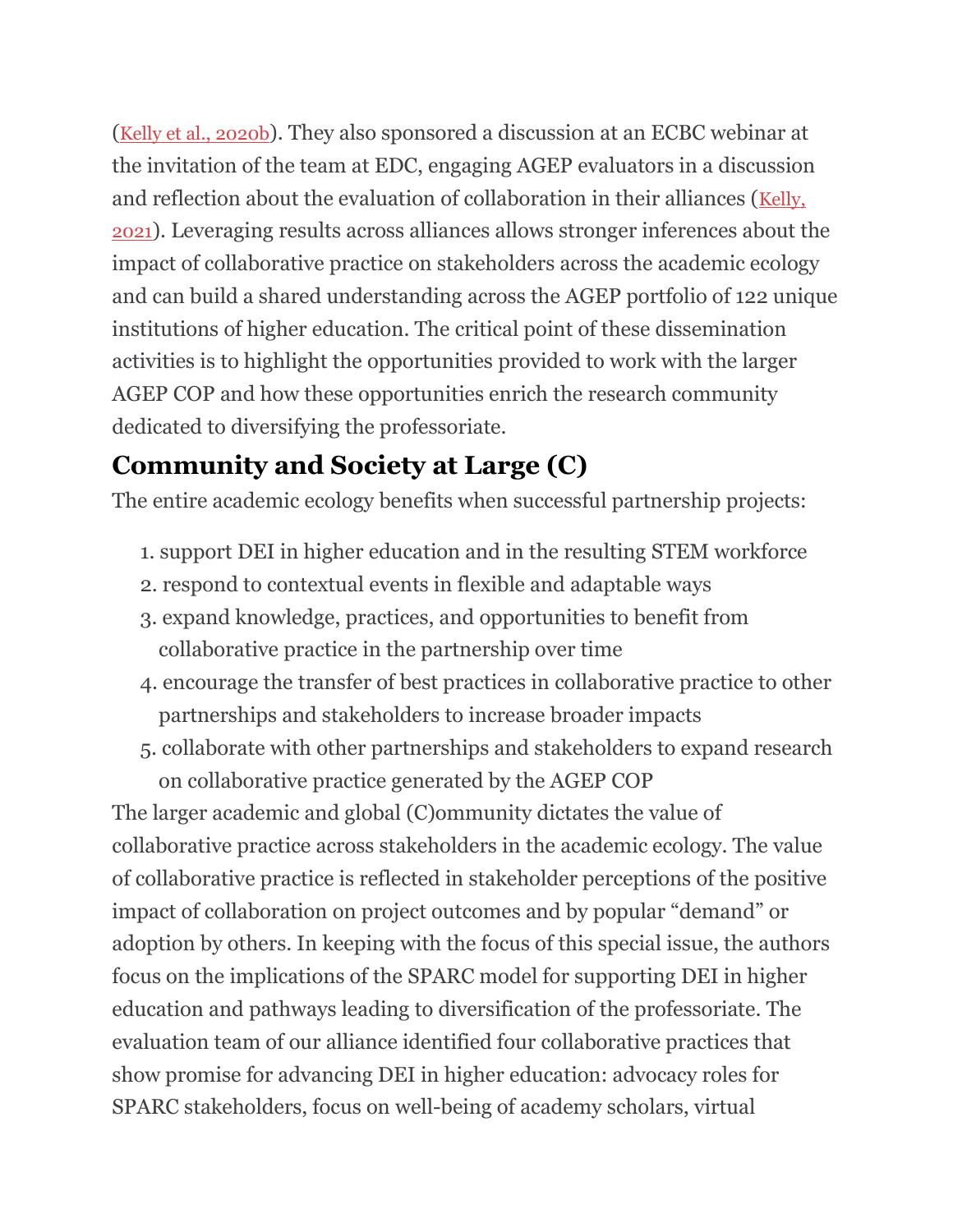technologies to promote inclusive and equitable practices, and safe spaces for discussions about institutional racism and related topics.

The SPARC model emphasizes the role that AEPs can serve to facilitate the use of collaborative practice and its afforded benefits. It also emphasizes that all stakeholders in the AGEP ecology share responsibility for conceptualizing and actualizing collaborative practice. Stakeholders have power to influence their context—to use available avenues of expression to support the value of collaborative practice in service of DEI in the academy. Recent policy from AEA suggests that credible evaluation requires explicitly addressing DEI in the implementing context. In other words, evaluators are ethically obligated to advocate for social justice and cultural responsiveness in all evaluation activities.[16](https://www.frontiersin.org/articles/10.3389/fpsyg.2021.751660/full#fn0016)

The pandemic provides a unique opportunity for research, as evidence continues to accumulate about how our thoughts, behaviors, leisure, work, and relationship with technology has changed. NSF issued a Dear Colleague Letter inviting the research community to think about critical research to capture during the pandemic period. $\mathbb{F}$  Taking to heart the lessons learned during this unique time in history confirms the primary need to attend to the well-being of scholars from groups historically underrepresented in STEM fields in the academy, particularly in times of challenge. The medium of collaborative practice is one pathway to support well-being and academic success. Examples from our alliance were the virtual annual meeting and the monthly meetings of the SLC during the forced isolation period.

Due to the reliance on virtual meeting tools during the period of forced isolation, the evaluation team is studying the impact of technological tools used by alliances to promote inclusive and equitable practices in virtual spaces. The success of the annual meeting suggested that specific efforts to increase engagement through interactive tools can have positive results. Virtual technologies can also orchestrate interactions that ensure all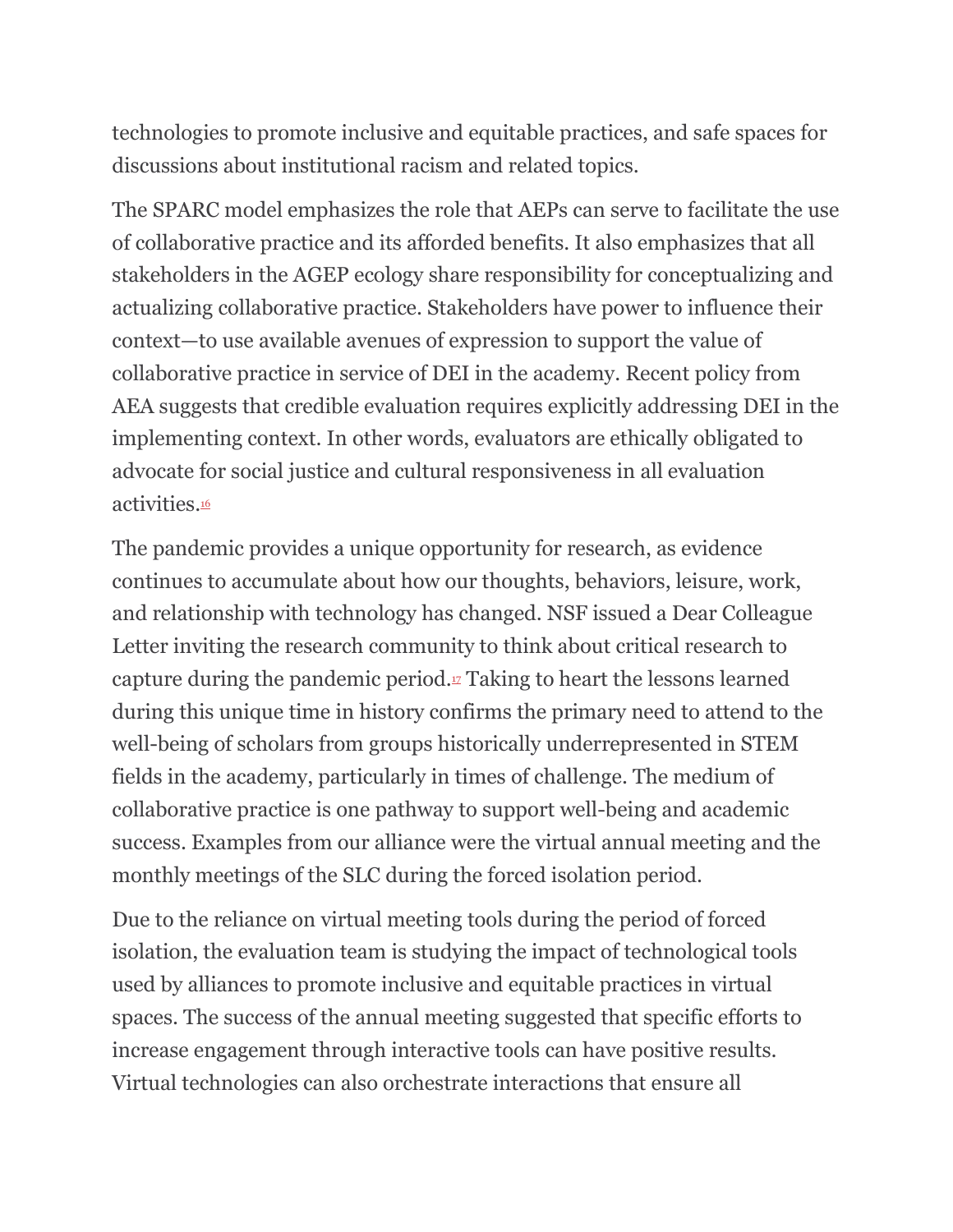participants engage in the content and provide feedback, an empowerment evaluation approach ([Fetterman et al., 2017](https://www.frontiersin.org/articles/10.3389/fpsyg.2021.751660/full#ref13)). A recent article suggested that remote learning can be used in similar ways to displace the roles of power and privilege that dominate the traditional classroom experience by decentralizing the teacher in learning, giving the power of engagement to the learners, increasing accessibility of information across multiple modalities, and employing equitable participation strategies to include everyone's views.[18](https://www.frontiersin.org/articles/10.3389/fpsyg.2021.751660/full#fn0018) Both synchronous and asynchronous opportunities to view content across multiple modalities increases stakeholder access to information in ways most useful to them. The toolkit our alliance is developing will include a section that details interactive and inclusive technologies used by alliance stakeholders in providing alliance content to cohort participants or other alliance stakeholders.

The national dialog surrounding systemic racism and police brutality exploded upon the death of George Floyd by convicted felon Derek Chauvin. This incident, along with similar victims of police homicides, fueled the Black Lives Matter protest movement across the nation. Events such as the dispute at University of North Carolina in Chapel Hill over granting tenure to *1,619 Project* creator Nikole Hannah-Jones<sup>[19](https://www.frontiersin.org/articles/10.3389/fpsyg.2021.751660/full#fn0019)</sup> and recent legislation forbidding discussion of critical race theory in public schools $\omega$  further underline the urgency of our work to engage higher education in the challenge of achieving DEI across the academic ecology. As researchers concerned with DEI in the academy, it is critical to have forums to safely discuss these issues. From the perspective of the authors, the AGEP COP was not only a safe space in which to have an authentic dialog about these concerns, but also a community which considers this dialog an essential part of institutional change in higher education.

# **Discussion**

The goal of this method paper is to demonstrate the application of an evaluative model that spotlights collaborative practice across stakeholder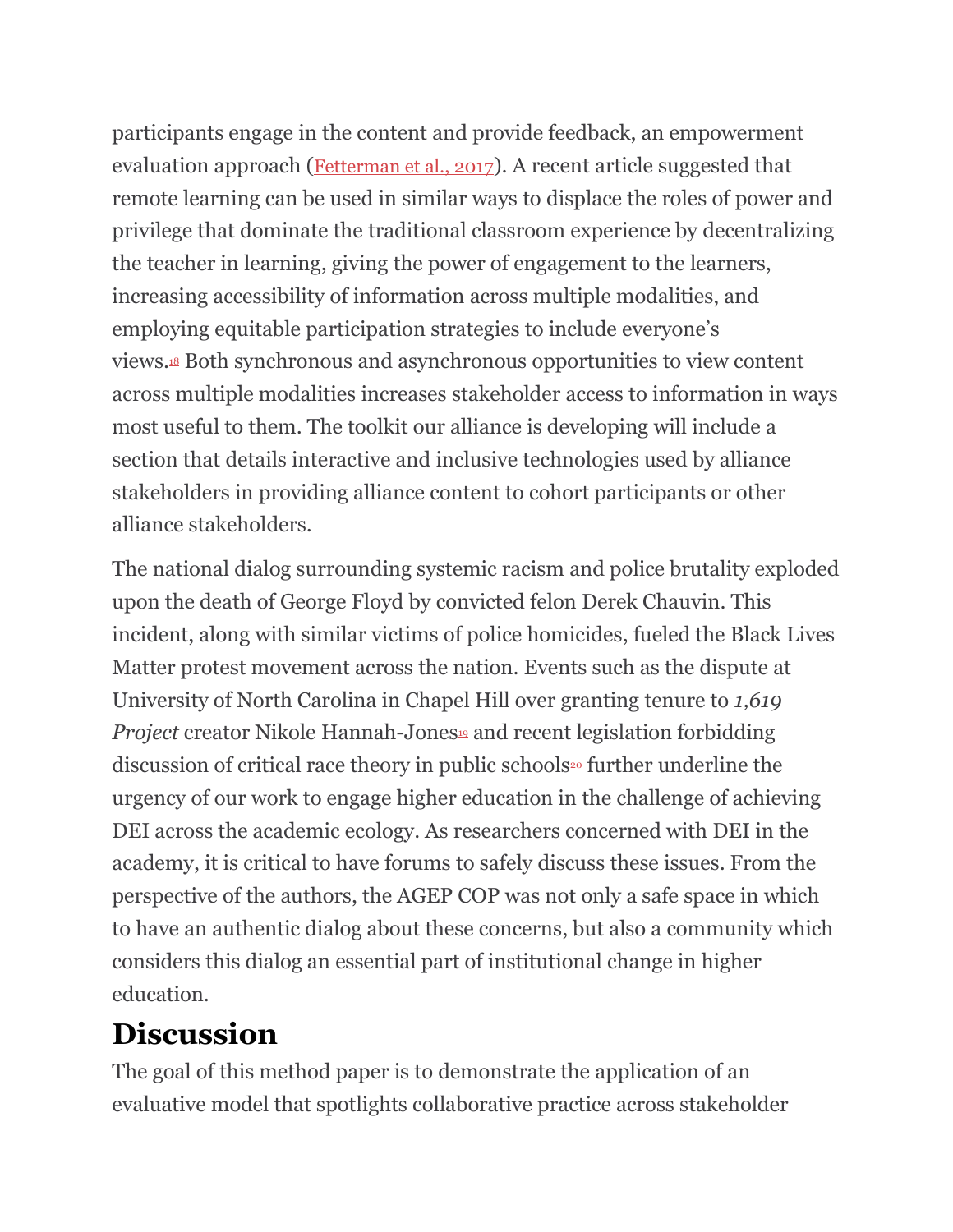groups in funded academic partnership programs. While this story reflects the perspective of our AGEP alliance, it mirrors the stories of other AGEP alliances. As such, it has relevance for the entire AGEP community and related STEM education partnership programs funded by NSF or other government sponsors.

The evaluation team summarized best practices and lessons learned for each SPARC stakeholder group into a reflection tool, the *SPARC Model Checklist for Collaborative Practice*. While targeted toward AEPs, other alliance stakeholders will find the checklist of value in their own collaborative practice. Given the goal of our alliance to promote diversification of the professoriate, the model highlights the benefits of collaborative practice in supporting stakeholders from groups historically underrepresented in STEM fields across outcome domains: partnership project implementation and performance, academic success and scholarly productivity, psychosocial adjustment, and physical and psychological well-being. The next section summarizes the content of the checklist. A full copy is available online.

# **SPARC Model**

## **(S)ponsor**

Sponsor requirements for partner collaboration and program management drive what Partners consider when planning programs. When seeking funding support through a sponsored program, consider how expectations for collaborative practice are negotiated and communicated throughout the period of support.

- •Does the solicitation include language about collaboration?
- •During award negotiations:
	- •Is there a focus on collaborative practice?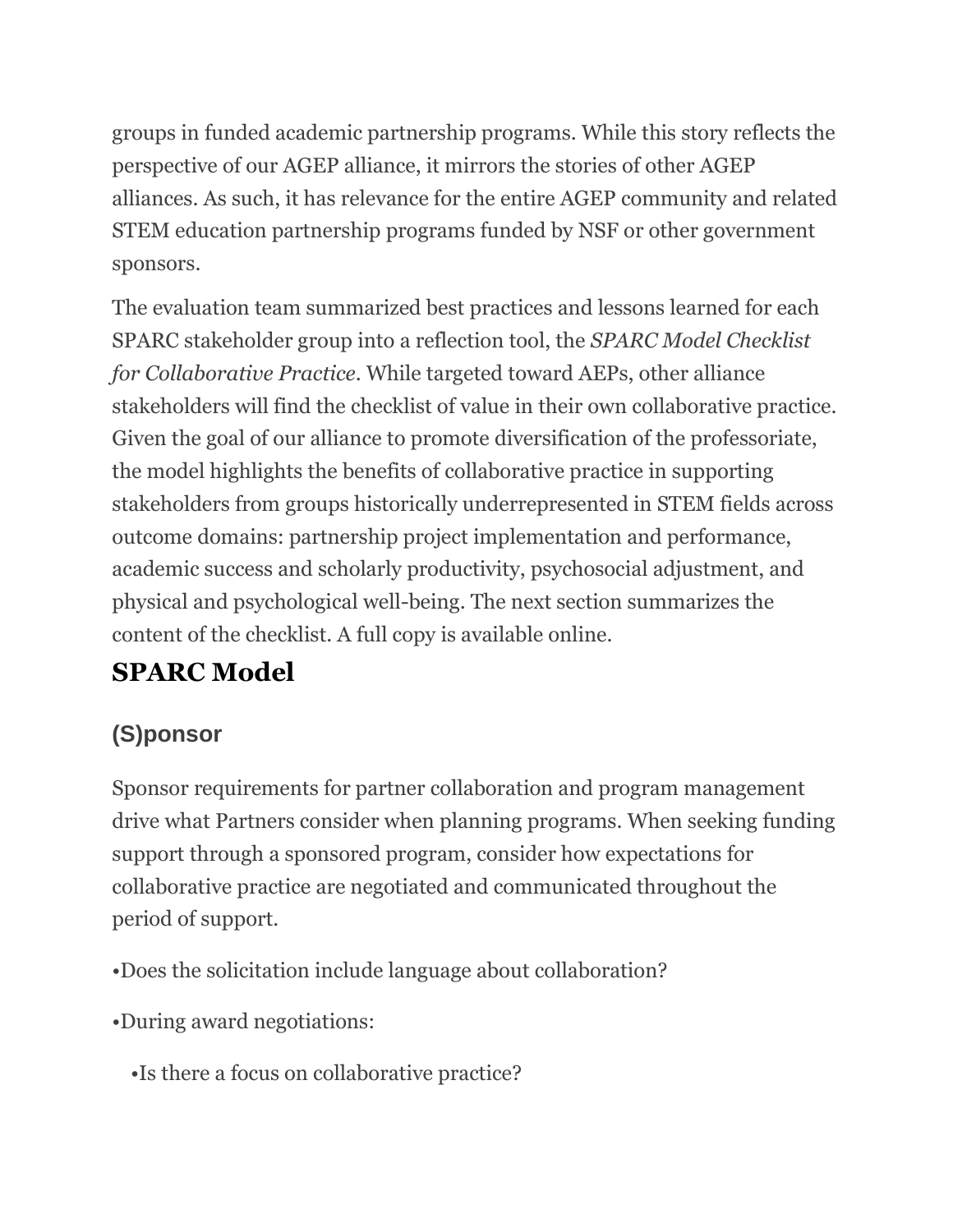- •Does the sponsor require an evaluation team and advisory board?
- •Does the sponsor require separate applications from each institution?
- •Is there a community of practice promoted by the sponsor?

## **(P)rogram**

Program partners and participants must necessarily work together to propose, develop, implement, and study the alliance model for diversifying the professoriate. Consider how partners and participants incorporated collaborative practice in the procurement and execution of the alliance program.

- •Was the program planned collaboratively?
	- •Has the program team leveraged prior collaborations?
	- •Did the program team engage evaluators and advisory boards during planning?
	- •Did the program team engage grant writers to facilitate writing the proposal?
- •Is the program implemented collaboratively?
	- •Has the program team organized itself to respond effectively to disruptions?
	- •Is technology intentionally incorporated to facilitate collaboration?
	- •Are annual meetings or retreats planned intentionally to facilitate connection and collaboration?
- •Have the participants in the program self-organized to collaborate?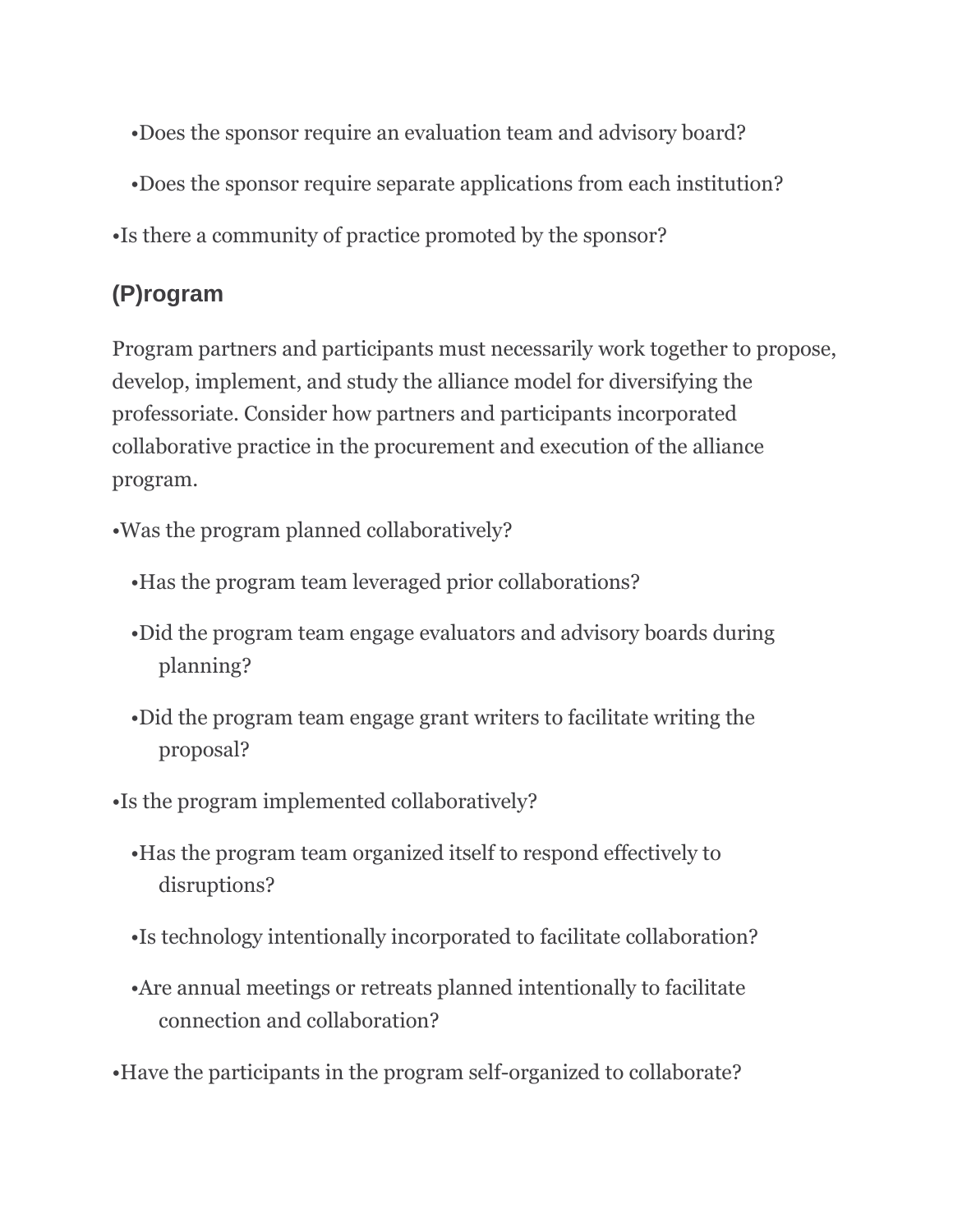## **(A)ssessment and Evaluation Professionals**

Evaluators have a unique opportunity to promote collaborative practice by structuring evaluation explicitly around it. They can promote equity in collaboration to ensure equal representation of views. They can regularly spotlight collaborative practices they observe and support team dissemination activities (e.g., promoting sharing of data, collaborative tools, and studies across alliances). Based on the adoption of the CEIF ([Woodland and Hutton,](https://www.frontiersin.org/articles/10.3389/fpsyg.2021.751660/full#ref53)  [2012](https://www.frontiersin.org/articles/10.3389/fpsyg.2021.751660/full#ref53)) as a framework for evaluating collaborative practice within the alliance, the following questions align to the five entry points identified on the CEIF.

•Has your project team addressed how to operationalize collaborative practice?

- •Does the project team have a shared understanding of the program's goals?
- •Has the project team created well-defined and documented structures and procedures for collaborative practice?
- •Has the project team provided communities of practice for cohort participants?
- •Are you tracking participants' and the team's engagement in the program's communities of practice?
	- •How engaged are team members (i.e., number of members they engage with)?
	- •Do team members' connection patterns within and across institutions change over time?
	- •Is there an evaluation team with internal, external, and advisory board components?
	- •Is there a program director or coordinator who has primary responsibility for alliance management?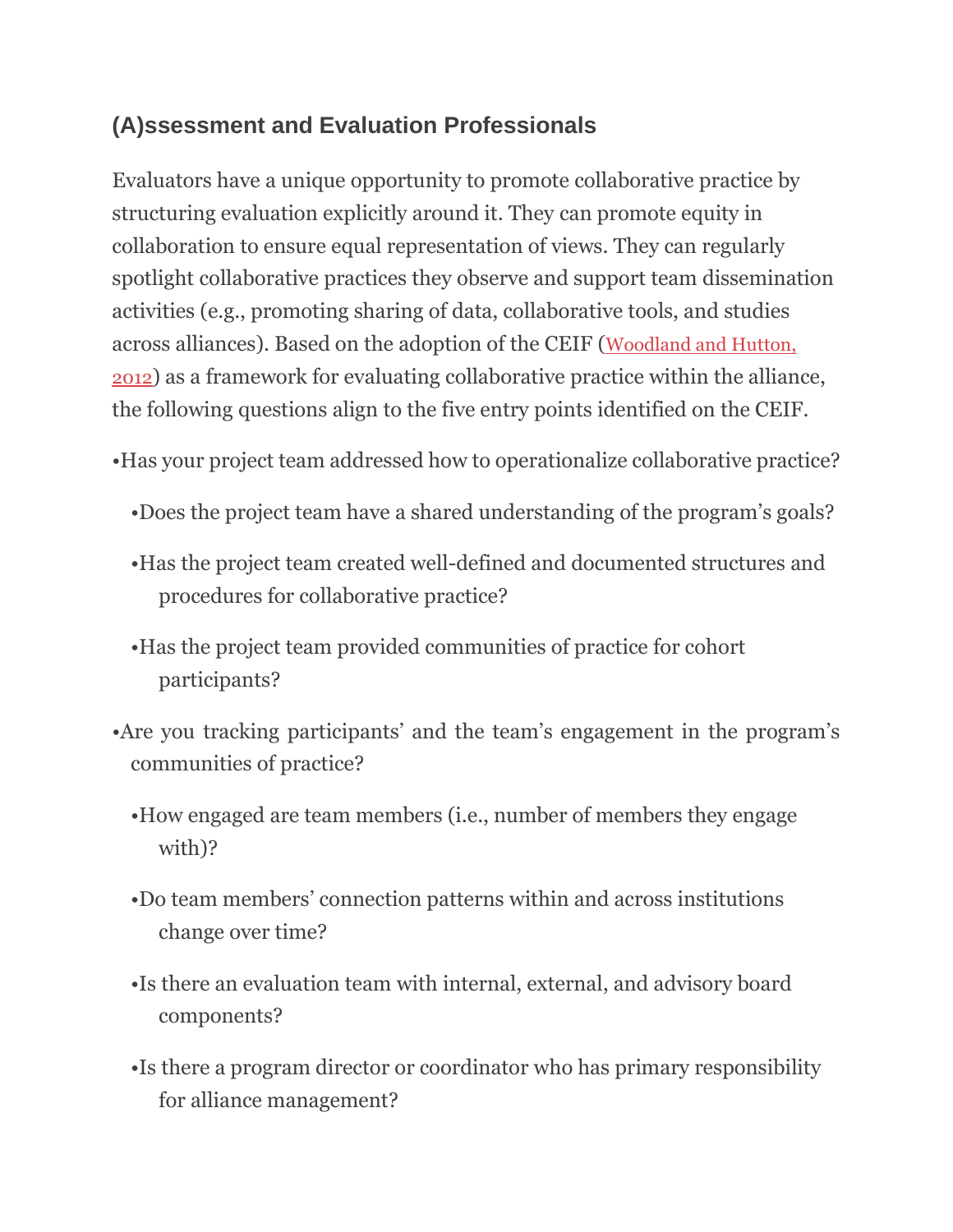- •Are you adjusting the content of your annual assessments to align with your program team's status as they move through the stages of partnership development?
	- •Forming: Are team members committed to a shared goal? Relationships established?
	- •Norming: Have team members determined decision-making? Clarifying structures and processes?
	- •Performing: Is the team focused on implementation? With minimal oversight?
	- •Transforming: Is the team focused on dissemination and next steps for the partnership?
- •Are you assessing the program team's levels of integration?
	- •Are levels of integration consistent across stakeholders? Across institutions?
	- •Do levels of integration change over time? For which categories?
	- •Do levels of integration reflect desired levels of sharing, co-hosting, or collaboration? Do they suggest any issues in need of attention?
- •Are you assessing the program team's cycles of inquiry?
	- •Does the leadership team receive feedback from multiple sources (such as Advisory Boards, site visits, annual evaluation reports)?
	- •Is the leadership team responsive to feedback in a concrete way?
	- •Do team members share consistent opinions about how well their institutional team collaborates around data driven decision-making? How about the overall alliance team?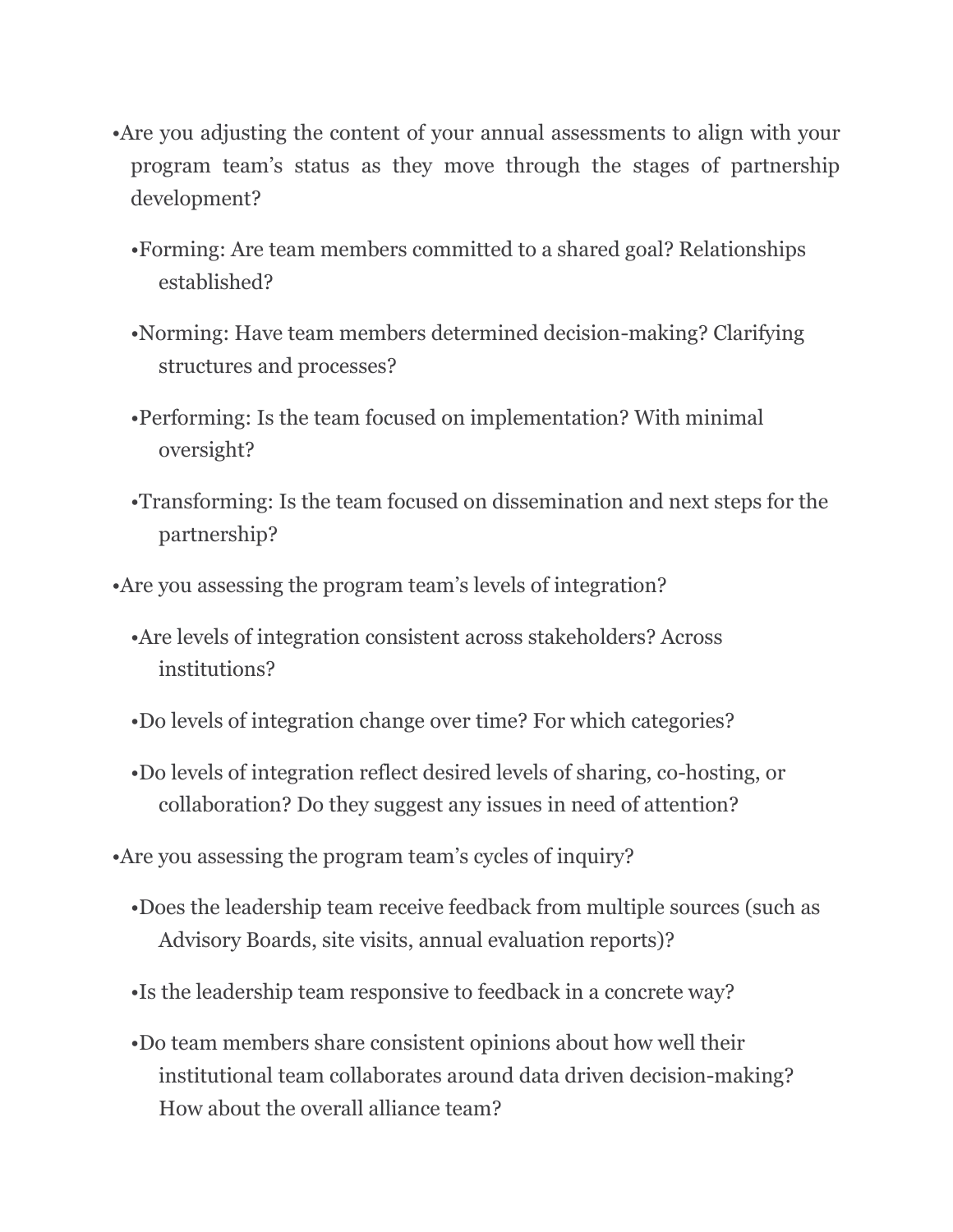## **(R)esearchers**

In the case of our AGEP alliance, we systemically contribute to the national conversation about the role of collaboration in partnership programs like AGEP through systematic dissemination. Based on our alliance work, consider the following questions about collaborative practice for alliances when thinking about research and dissemination.

- •Does the program team use the academic research base to support their planning of collaborative practice?
- •Does the program team have specific dissemination plans to share their alliance research or collaborative practice?
	- •Do any team members require support for social science or education research?
	- •Is there a team member with a clear responsibility for IRB coordination across institutions?
- •Are team members engaging in group writing, coordinated workgroups, or other models of collaborative dissemination?
	- •Would team members benefit from professional development in collaborative dissemination practices?
	- •Would team members benefit from expert coaching or writing support?
- •Do team members actively participate in the AGEP COP?
	- •Do team members regularly share alliance work with the AGEP COP?
	- •Have team members engaged in any collaborative work with other AGEP alliances?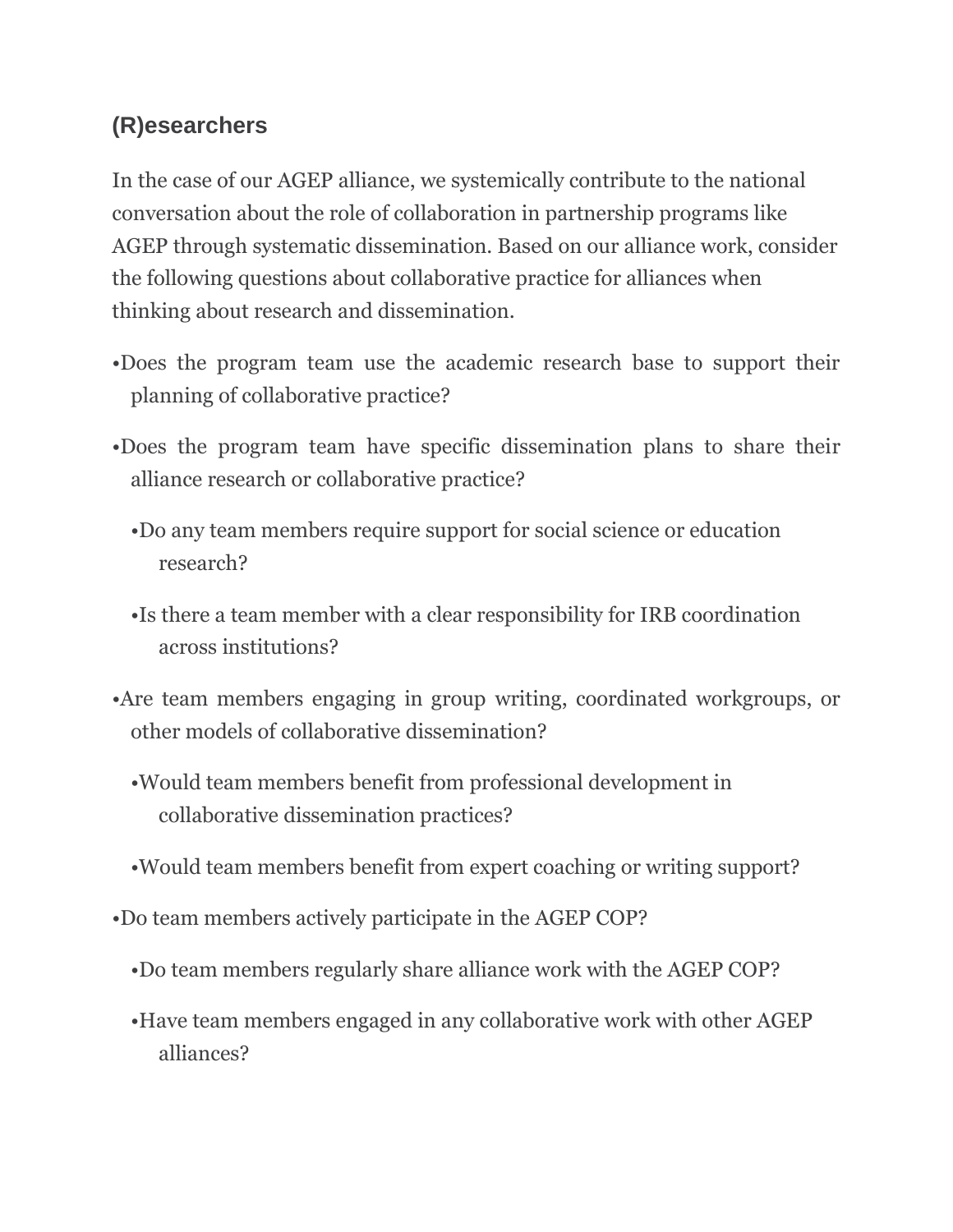## **(C)ommunity**

The unprecedented health crisis and civil unrest of the past two years has forever altered the face of our national and global society. AGEP alliances occur within this context, and thus must remain responsive to the evolving conditions in which a program finds itself. Consider the following questions about being prepared for the future.

- •Have alliance members considered how to promote the use of collaborative practice more broadly in diversifying the professoriate in their own role?
- •Are there contingency plans in the case of disruptions to planned activities?
- •Are mechanisms ensuring the well-being of all cohort participants in place?
- •Are there safe spaces for the open discussion of concerns and solutions regarding DEI in the academy?

## **Conclusion**

The evaluation team of our AGEP alliance recognized the increasing value of collaborative practice in the design, implementation, evaluation, and dissemination of findings in the partnership over time. Authors operationalized the SPARC model with a checklist to assist program stakeholders in designing for and assessing collaborative practice in support of project goals in funded academic partnership projects, emphasizing the contributions of collaborative practice in promoting diversification of the professoriate.

Before concluding, a word from our authors. During our work on the AGEP alliance, we were cognizant of the transformational contributions of this moment in time and reflective practice in creating the SPARC model of collaboration. The combination of a unique point in history with being intentional about learning from the experience created a mindfulness that guided us to important insights about collaborative practice. Engaging in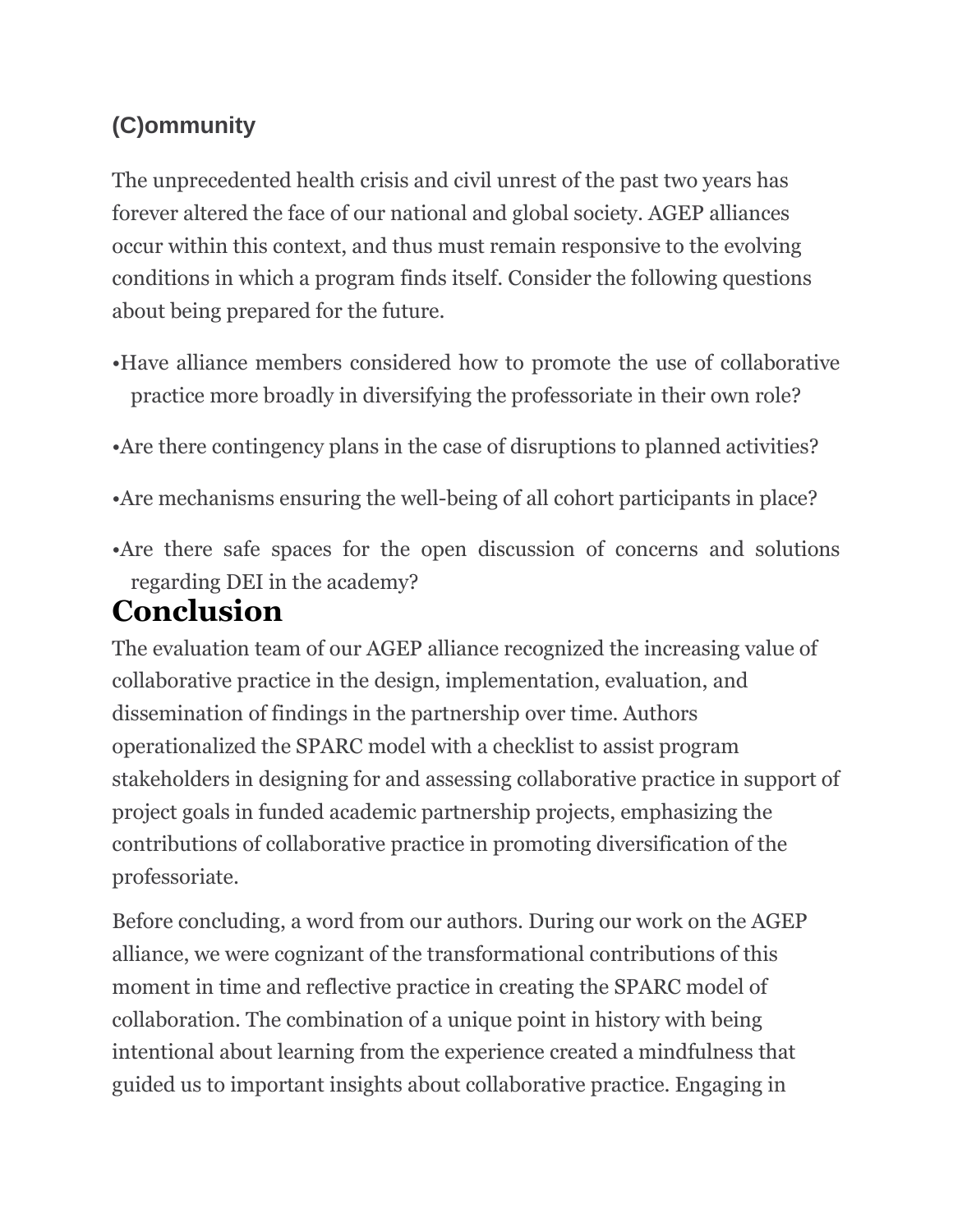reflective practice helps your brain make sense of the value of something to you and how you will use it ([Bransford et al., 2000](https://www.frontiersin.org/articles/10.3389/fpsyg.2021.751660/full#ref5)). Thus, our most important advice in conclusion is to be mindful and observant of the role of collaborative practice and how to structure it in a way that offers value to all group members.

Both a strength and a limitation of the SPARC model presented here is its "*post hoc*" rather than *a-priori* design, an emergent phenomenon that compelled our attention as we hope it will compel yours. As such, it should be considered an initial model, based on a strong yet small set of data. As evaluators, we evolved our approach to collaborative practice and its assessment over the years of the alliance, and this will certainly continue in the last year of the program. Regardless of its rigor in this initial form, it does provoke a rich discussion about collaborative practice that can have immense value for enhancing programs that promote diversification of the professoriate.

An additional limitation is the extent of the body of work reviewed here. The work presented is based on annual interviewing of around 30 people per year, in addition to attendance and observations of meetings and professional development that require considerable time for data collection and analysis. Further, evaluators must have the capacity to conduct the qualitative research and data analysis described. Application of the framework requires flexibility of the evaluator to design evaluation questions based on the collaboration development stages. The authors have decades of combined experience in evaluation work of this nature. Also, alliance members or grant recipients must be willing to invest time to participate in these interviews and be comfortable sharing their views about the project with the evaluators.

A current focus of the evaluation team is exploring ways to leverage common results across alliances. When attending NRC conferences, it is quite common to hear a presenter echo something the evaluation team has observed in our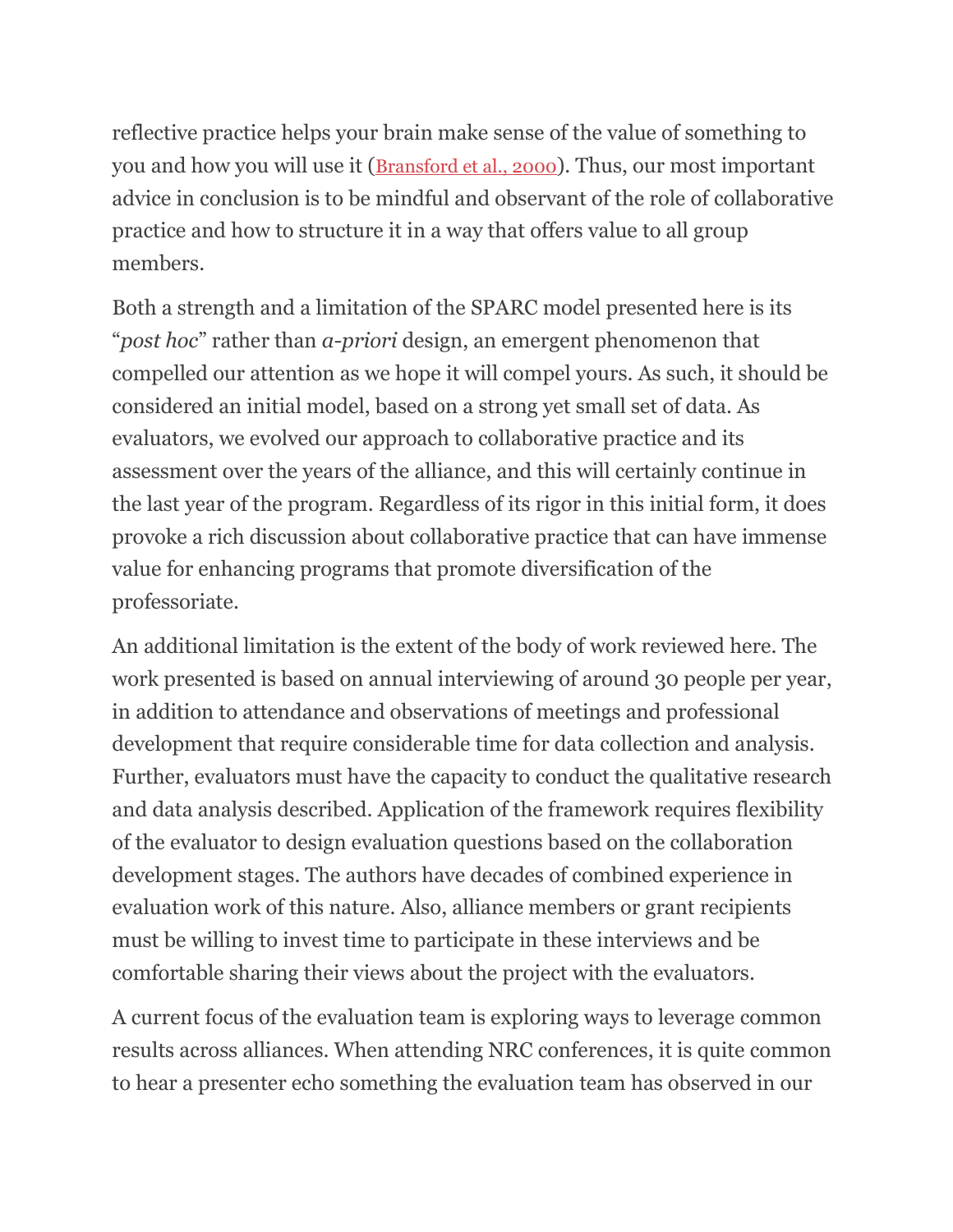alliance. If there were systematic efforts to build on these common findings, the work of the AGEP COP could take a new direction. In the results, we discussed initial work to create a way to characterize collaborative practice across alliances for the sake of comparing alliance practices more directly ([Kelly et al., 2020b](https://www.frontiersin.org/articles/10.3389/fpsyg.2021.751660/full#ref26)); foundations already exist for this future work.

The results outline an emergent model of collaborative practice across key stakeholder groups in the academic ecology of a funded alliance. This alliance is part of the AGEP program in NSF, a sponsored program focused on increasing the diversity of the professoriate. The SPARC model encourages a broader conceptualization of the potential benefits of collaborative practice because it extends beyond alliance boundaries and demonstrates what each stakeholder group uniquely contributes to collaborative practice in the academic ecology. Collaborative practice is a key transdisciplinary skill set ([Kelly and Burr, 2019](https://www.frontiersin.org/articles/10.3389/fpsyg.2021.751660/full#ref24)), worthy of substantial investment.

"The ability to collaborate on both a large and small scale is one of the core requisites of post-modern society … in short, without collaborative skills and relationships it is not possible to learn and to continue to learn as much as you need in order to be an agent for social improvement." ([Fullan, 1994](https://www.frontiersin.org/articles/10.3389/fpsyg.2021.751660/full#ref14), pp. 17–18).

# **Data Availability Statement**

Due to confidentiality concerns and limitations of sample size, the datasets presented in this article are not publicly available. Requests for data or further details should be directed to Theresa Murphrey, [t-murphrey@tamu.edu](mailto:t-murphrey@tamu.edu).

# **Ethics Statement**

The studies involving human participants were reviewed and approved by Texas A&M University TAMU 1186 | College Station, TX 77843 Tel. 979.458.4067 | Fax. 979-862-3176, [https://vpr.tamu.edu/human-research](https://vpr.tamu.edu/human-research-protection-program/)[protection-program/](https://vpr.tamu.edu/human-research-protection-program/). Written informed consent for participation was not required for this study in accordance with the national legislation and the institutional requirements. Signed informed consent from all program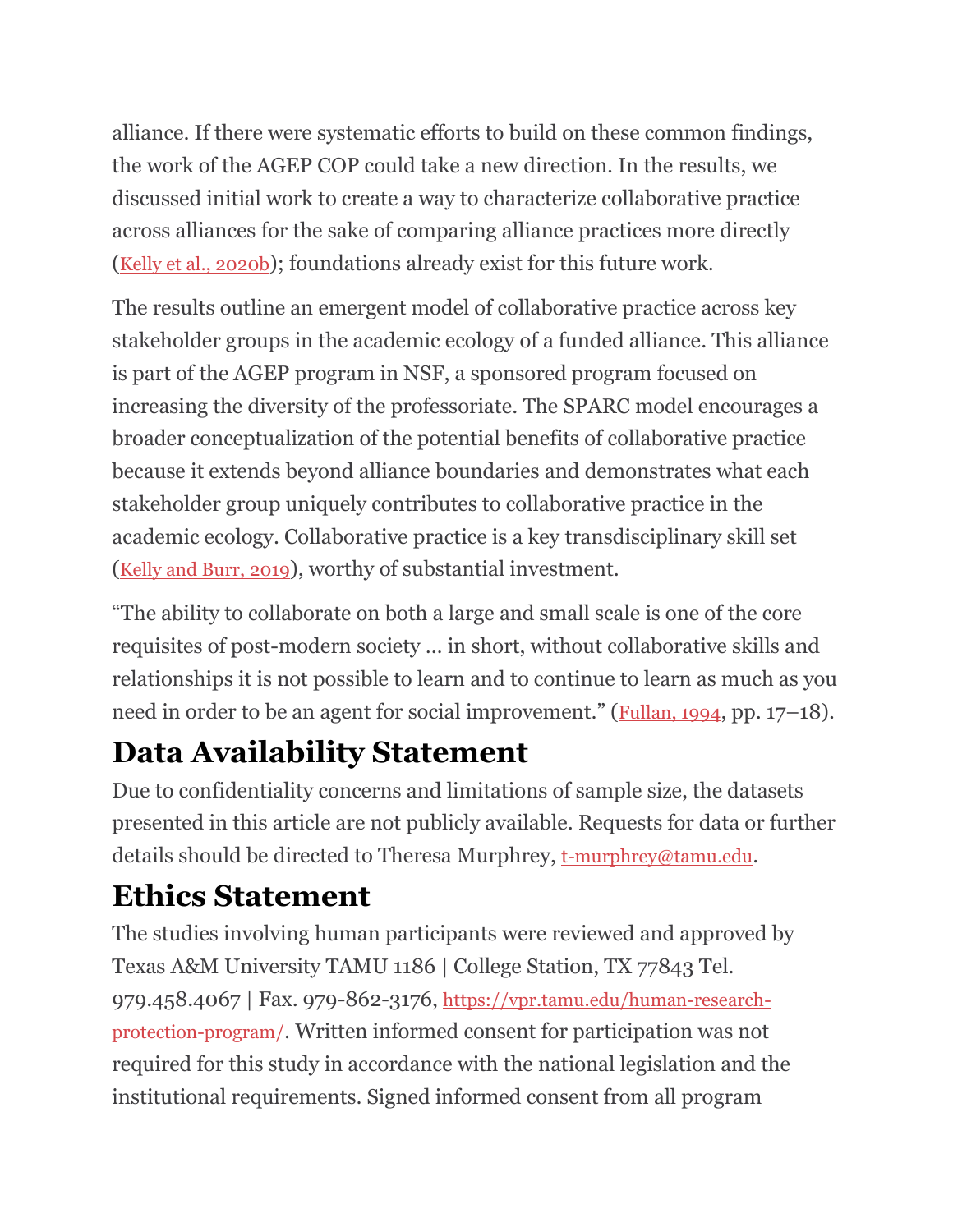stakeholders (both those receiving programming and those delivering programming) allowed the use of ongoing implementation data collected as part of the project for research and evaluation purposes. Specific instruments were also submitted for approval, including protocols and instruments used in evaluating collaborative practice.

# **Author Contributions**

EB, KK: method conceptualization. EB, KK, TM, and TK: instrument development. EB, KK, and TM: data collection. EB, KK, TM, and TK: analysis and interpretation of results. EB, KK, TM, and TK: draft manuscript preparation. All authors contributed to the article and approved the submitted version.

# **Funding**

This work was supported by the National Science Foundation Alliances for Graduate Education and the Professoriate (AGEP; solicitation NSF 16-552) under award numbers 1723255, 1723260, 1723165, and 1723253. It was also supported by Oak Ridge Associated Universities under the 2020 Thought Leadership Research Awards (TLRA) program. Any opinions, findings, and conclusions or recommendations expressed in this article are those of the author(s) and do not necessarily reflect the views of the National Science Foundation or Oak Ridge Associated Universities.

# **Conflict of Interest**

The authors declare that the research was conducted in the absence of any commercial or financial relationships that could be construed as a potential conflict of interest.

# **Publisher's Note**

All claims expressed in this article are solely those of the authors and do not necessarily represent those of their affiliated organizations, or those of the publisher, the editors and the reviewers. Any product that may be evaluated in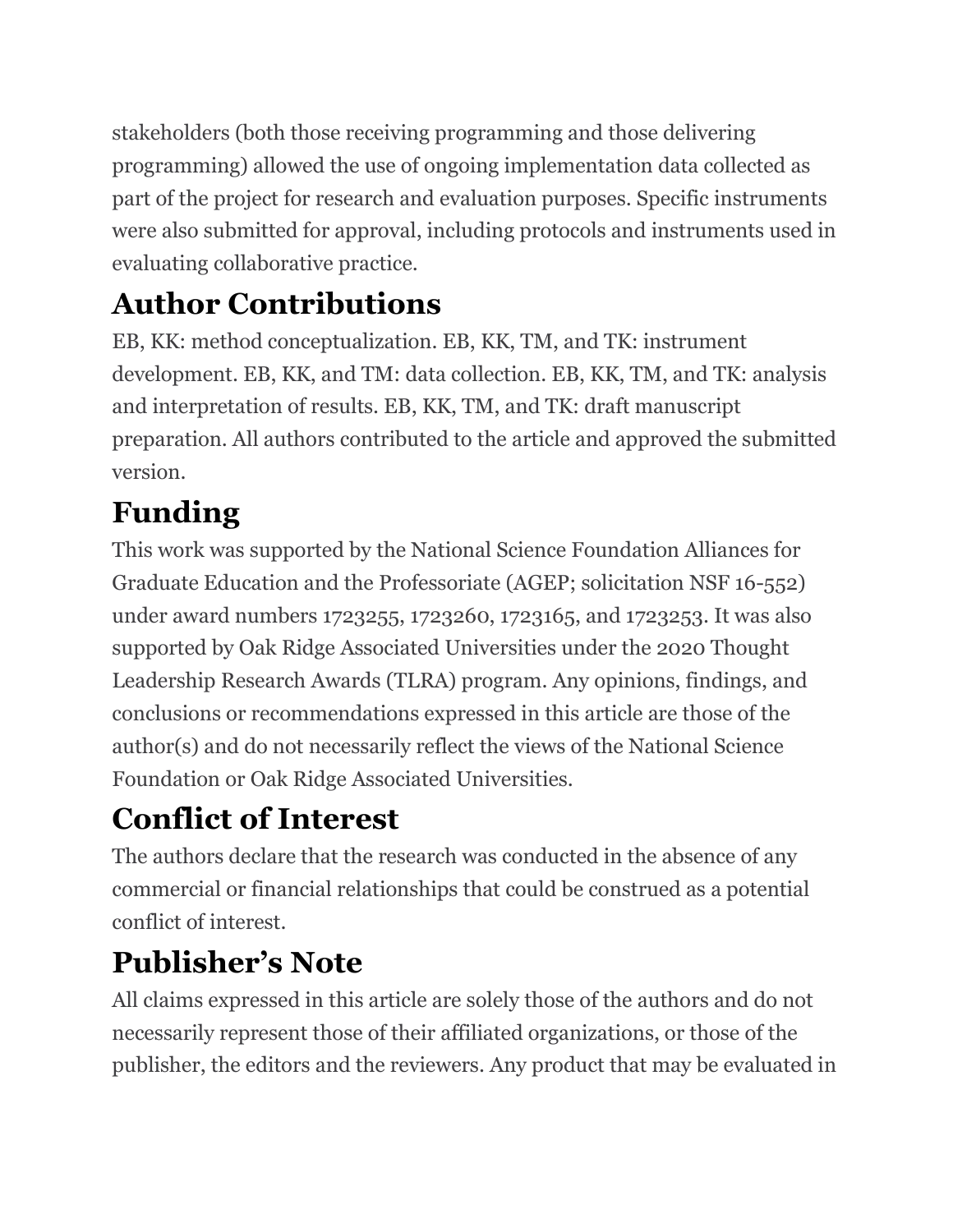this article, or claim that may be made by its manufacturer, is not guaranteed or endorsed by the publisher.

# **Acknowledgments**

We would like to thank all involved with the AGEP Program for supporting this work and our efforts to evaluate this program. We also thank the National Science Foundation for their engagement and support.

# **Footnotes**

- 1. [^](https://www.frontiersin.org/articles/10.3389/fpsyg.2021.751660/full#xfn0001)[https://www.nsf.gov/about/congress/reports/nsf\\_big\\_ideas.pdf](https://www.nsf.gov/about/congress/reports/nsf_big_ideas.pdf)
- 2. [^](https://www.frontiersin.org/articles/10.3389/fpsyg.2021.751660/full#xfn0002)African Americans, Hispanic Americans, American Indians, Alaska Natives, Native Hawaiians, and Native Pacific Islanders.
- 3.  $\Delta$ [https://www.nsf.gov/funding/pgm\\_summ.jsp?pims\\_id=5474](https://www.nsf.gov/funding/pgm_summ.jsp?pims_id=5474)
- 4. [^](https://www.frontiersin.org/articles/10.3389/fpsyg.2021.751660/full#xfn0004)SUNY at Stony Brook, Texas A&M University, Tuskegee University, University of California-Berkeley, and University of Maryland Baltimore County led multiple AGEP alliance projects.
- 5. [^](https://www.frontiersin.org/articles/10.3389/fpsyg.2021.751660/full#xfn0005)<https://socnetv.org/>
- 6. [^](https://www.frontiersin.org/articles/10.3389/fpsyg.2021.751660/full#xfn0006)<https://about.citiprogram.org/en/homepage/>
- 7. [^](https://www.frontiersin.org/articles/10.3389/fpsyg.2021.751660/full#xfn0007)<https://www.eval.org/>
- 8. <u>[^](https://www.frontiersin.org/articles/10.3389/fpsyg.2021.751660/full#xfn0008)<https://comm.eval.org/stemeducationandtraining/home></u>
- 9. [^](https://www.frontiersin.org/articles/10.3389/fpsyg.2021.751660/full#xfn0009)[https://beta.nsf.gov/funding/opportunities/national-science-foundation-research](https://beta.nsf.gov/funding/opportunities/national-science-foundation-research-traineeship-program)[traineeship-program](https://beta.nsf.gov/funding/opportunities/national-science-foundation-research-traineeship-program)
- 10. [^](https://www.frontiersin.org/articles/10.3389/fpsyg.2021.751660/full#xfn0010)<https://www.nordp.org/resource-links>
- 11. [^](https://www.frontiersin.org/articles/10.3389/fpsyg.2021.751660/full#xfn0011)<https://www.research.gov/research-web/content/aboutprojectreports>
- 12. [^](https://www.frontiersin.org/articles/10.3389/fpsyg.2021.751660/full#xfn0012)[https://www.chronicle.com/article/lessons-for-academics-from-a-weekend](https://www.chronicle.com/article/lessons-for-academics-from-a-weekend-writing-retreat?cid2=gen_login_refresh&cid=gen_sign_in)[writing-retreat?cid2=gen\\_login\\_refresh&cid=gen\\_sign\\_in](https://www.chronicle.com/article/lessons-for-academics-from-a-weekend-writing-retreat?cid2=gen_login_refresh&cid=gen_sign_in)
- 13. [^](https://www.frontiersin.org/articles/10.3389/fpsyg.2021.751660/full#xfn0013)<https://live.bu.edu/agep/>
- 14. [^](https://www.frontiersin.org/articles/10.3389/fpsyg.2021.751660/full#xfn0014)<https://agep-ecbc.edc.org/>
- 15. [^](https://www.frontiersin.org/articles/10.3389/fpsyg.2021.751660/full#xfn0015)<https://www.includesnetwork.org/home>
- 16. [^](https://www.frontiersin.org/articles/10.3389/fpsyg.2021.751660/full#xfn0016)<https://www.eval.org/About/About-AEA/Mission-Vision-Values>
- 17. [^](https://www.frontiersin.org/articles/10.3389/fpsyg.2021.751660/full#xfn0017)<https://www.nsf.gov/pubs/2020/nsf20052/nsf20052.jsp>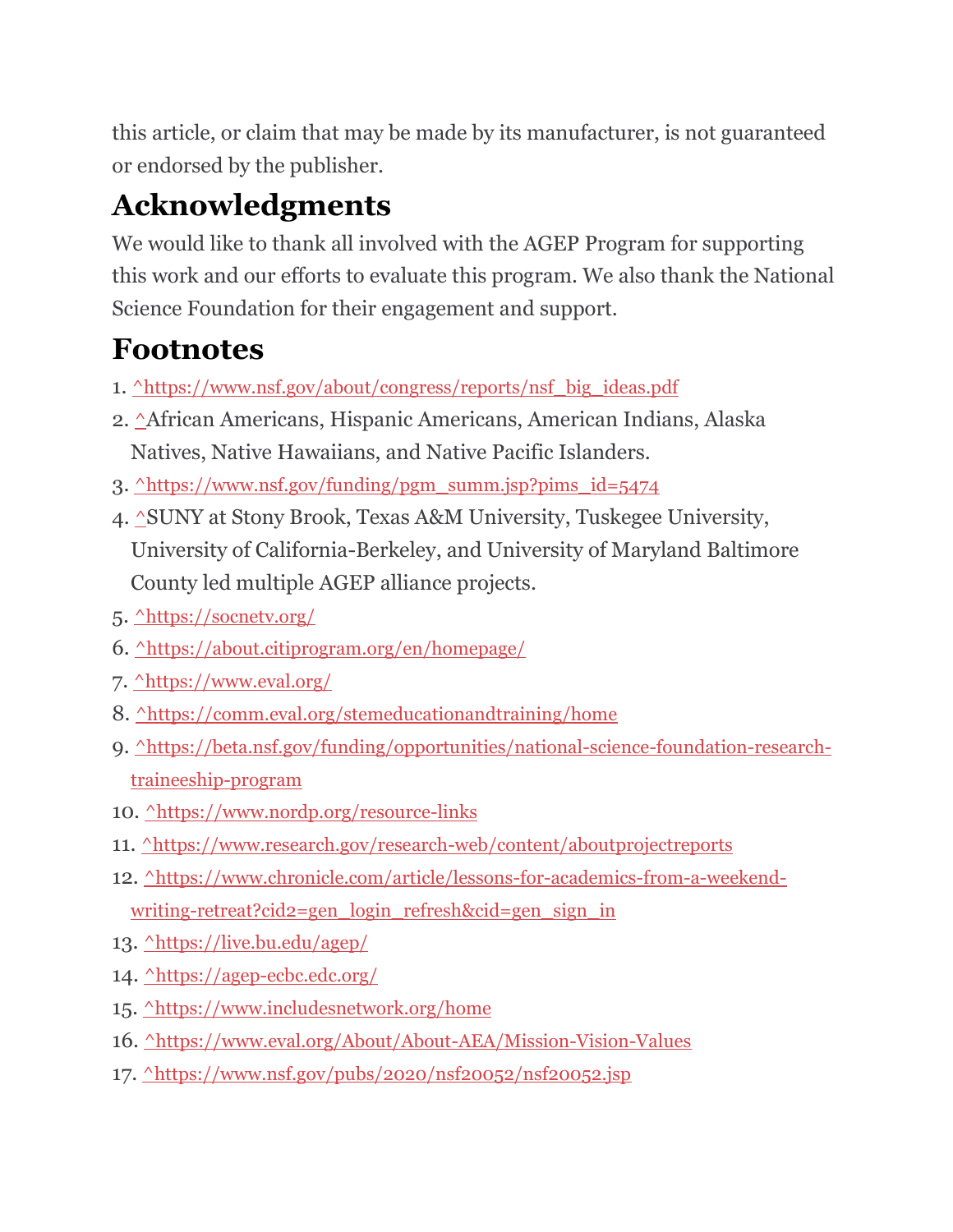- 18. [^](https://www.frontiersin.org/articles/10.3389/fpsyg.2021.751660/full#xfn0018)[https://www.edsurge.com/news/2021-09-06-how-remote-learning-subverts](https://www.edsurge.com/news/2021-09-06-how-remote-learning-subverts-power-and-privilege-in-higher-education)[power-and-privilege-in-higher-education](https://www.edsurge.com/news/2021-09-06-how-remote-learning-subverts-power-and-privilege-in-higher-education)
- 19. [^](https://www.frontiersin.org/articles/10.3389/fpsyg.2021.751660/full#xfn0019)[https://www.npr.org/2021/06/30/1011880598/after-contentious-debate-unc](https://www.npr.org/2021/06/30/1011880598/after-contentious-debate-unc-grants-tenure-to-nikole-hannah-jones)[grants-tenure-to-nikole-hannah-jones](https://www.npr.org/2021/06/30/1011880598/after-contentious-debate-unc-grants-tenure-to-nikole-hannah-jones)
- 20. [^](https://www.frontiersin.org/articles/10.3389/fpsyg.2021.751660/full#xfn0020)[https://www.brookings.edu/blog/fixgov/2021/07/02/why-are-states-banning](https://www.brookings.edu/blog/fixgov/2021/07/02/why-are-states-banning-critical-race-theory/)[critical-race-theory/](https://www.brookings.edu/blog/fixgov/2021/07/02/why-are-states-banning-critical-race-theory/)

# **References**

American Institutes for Research (2011). National evaluation of the Alliances for Graduate Education and the Professoriate. Available at: [https://www.air.org/sites/default/files/STEM\\_AGEP\\_National\\_Evaluation\\_Report](https://www.air.org/sites/default/files/STEM_AGEP_National_Evaluation_Report_2011.pdf) [\\_2011.pdf](https://www.air.org/sites/default/files/STEM_AGEP_National_Evaluation_Report_2011.pdf) (Accessed July 31, 2021).

## [Google Scholar](http://scholar.google.com/scholar_lookup?publication_year=2011&)

Belcher, W. L. (2019). *Writing Your Journal Article in Twelve Weeks: A Guide to Academic Publishing Success.* 2nd *Edn*. Chicago: University of Chicago Press.

## [Google Scholar](http://scholar.google.com/scholar_lookup?author=W.+L.+Belcher&publication_year=2019&journal=Writing+Your+Journal+Article+in+Twelve+Weeks:+A+Guide+to+Academic+Publishing+Success.&)

Bolotnyy, V., Basilico, M., and Barreira, P. (2021). Graduate student mental health: lessons from American economics departments. *J. Econ. Lit.*, forthcoming

## [Google Scholar](http://scholar.google.com/scholar_lookup?author=V.+Bolotnyy&author=M.+Basilico&author=P.+Barreira&publication_year=2021&title=Graduate+student+mental+health:+lessons+from+American+economics+departments&journal=J.+Econ.+Lit.&)

Boston University. (2021). AGEP National Research Conference 2021: sustaining, institutionalizing, and scaling AGEP alliance models and initiatives. Available at: <https://live.bu.edu/agep/> (Accessed June 27, 2021).

## [Google Scholar](http://scholar.google.com/scholar_lookup?publication_year=2021&)

Bransford, J. D., Brown, A. L., and Cocking, R. R. (2000). *How People Learn: Brain, Mind, Experience, and School.* Washington, DC: National Academy Press.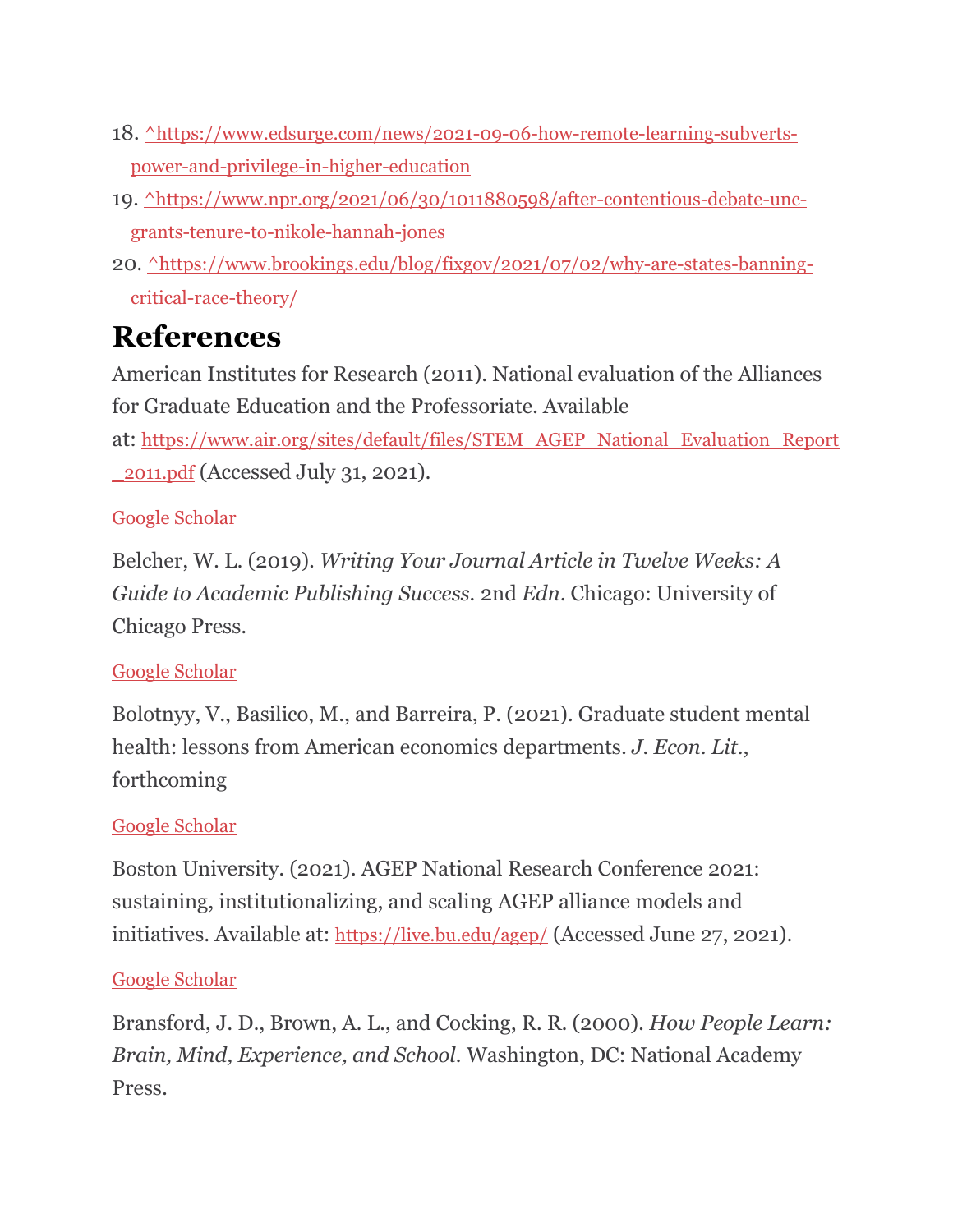### [Google Scholar](http://scholar.google.com/scholar_lookup?author=J.+D.+Bransford&author=A.+L.+Brown&author=R.+R.+Cocking&publication_year=2000&journal=How+People+Learn:+Brain+Mind+Experience+and+School.&)

California Alliance (2018). 2018 AGEP National Research Conference: Pathways to a Diverse Professoriate. Conference program for the 2018 NSF AGEP National Research Conference, Berkeley, CA. March 15-16, 2018.

#### [Google Scholar](http://scholar.google.com/scholar_lookup?publication_year=2018&)

Carey, C., Smith, K., and Martin, L. M. (2009). Cross-university enterprise education collaboration as a community of practice. *Educ. Train.* 51, 696–706. doi: 10.1108/00400910911005244

## [CrossRef Full Text](https://doi.org/10.1108/00400910911005244) | [Google Scholar](http://scholar.google.com/scholar_lookup?author=C.+Carey&author=K.+Smith&author=L.+M.+Martin&publication_year=2009&title=Cross-university+enterprise+education+collaboration+as+a+community+of+practice&journal=Educ.+Train.&volume=51&pages=696-706)

Cheruvelil, K. S., Soranno, P. A., Weathers, K. C., Hanson, P. C., Goring, S. J., Filstrup, C. T., et al. (2014). Creating and maintaining high-performing collaborative research teams: The importance of diversity and interpersonal skills. *Front. Ecol. Environ.* 12, 31–38. doi: 10.1890/130001

## [CrossRef Full Text](https://doi.org/10.1890/130001) | [Google Scholar](http://scholar.google.com/scholar_lookup?author=K.+S.+Cheruvelil&author=P.+A.+Soranno&author=K.+C.+Weathers&author=P.+C.+Hanson&author=S.+J.+Goring&author=C.+T.+Filstrup&publication_year=2014&title=Creating+and+maintaining+high-performing+collaborative+research+teams:+The+importance+of+diversity+and+interpersonal+skills&journal=Front.+Ecol.+Environ.&volume=12&pages=31-38)

Cotula, L. (2021). Towards a political economy of the COVID-19 crisis: reflections on an agenda for research and action. *World Dev.* 138:105235. doi: 10.1016/j.worlddev.2020.105235

## [PubMed Abstract](https://pubmed.ncbi.nlm.nih.gov/33100479) | [CrossRef Full Text](https://doi.org/10.1016/j.worlddev.2020.105235) | [Google Scholar](http://scholar.google.com/scholar_lookup?author=L.+Cotula&publication_year=2021&title=Towards+a+political+economy+of+the+COVID-19+crisis:+reflections+on+an+agenda+for+research+and+action&journal=World+Dev.&volume=138&pages=105235)

Education Development Center (EDC). (2021). AGEP ECBC: Evaluation Capacity Building Conference. Available at: <https://agep-ecbc.edc.org/> (Accessed June 27, 2021).

#### [Google Scholar](http://scholar.google.com/scholar_lookup?publication_year=2021&)

Edwards, M., and Ashkanasy, N. (2018). Emotions and failure in academic life: normalising the experience and building resilience. *J. Manag. Organ.* 24, 167–188. doi: 10.1017/jmo.2018.20

[CrossRef Full Text](https://doi.org/10.1017/jmo.2018.20) | [Google Scholar](http://scholar.google.com/scholar_lookup?author=M.+Edwards&author=N.+Ashkanasy&publication_year=2018&title=Emotions+and+failure+in+academic+life:+normalising+the+experience+and+building+resilience&journal=J.+Manag.+Organ.&volume=24&pages=167-188)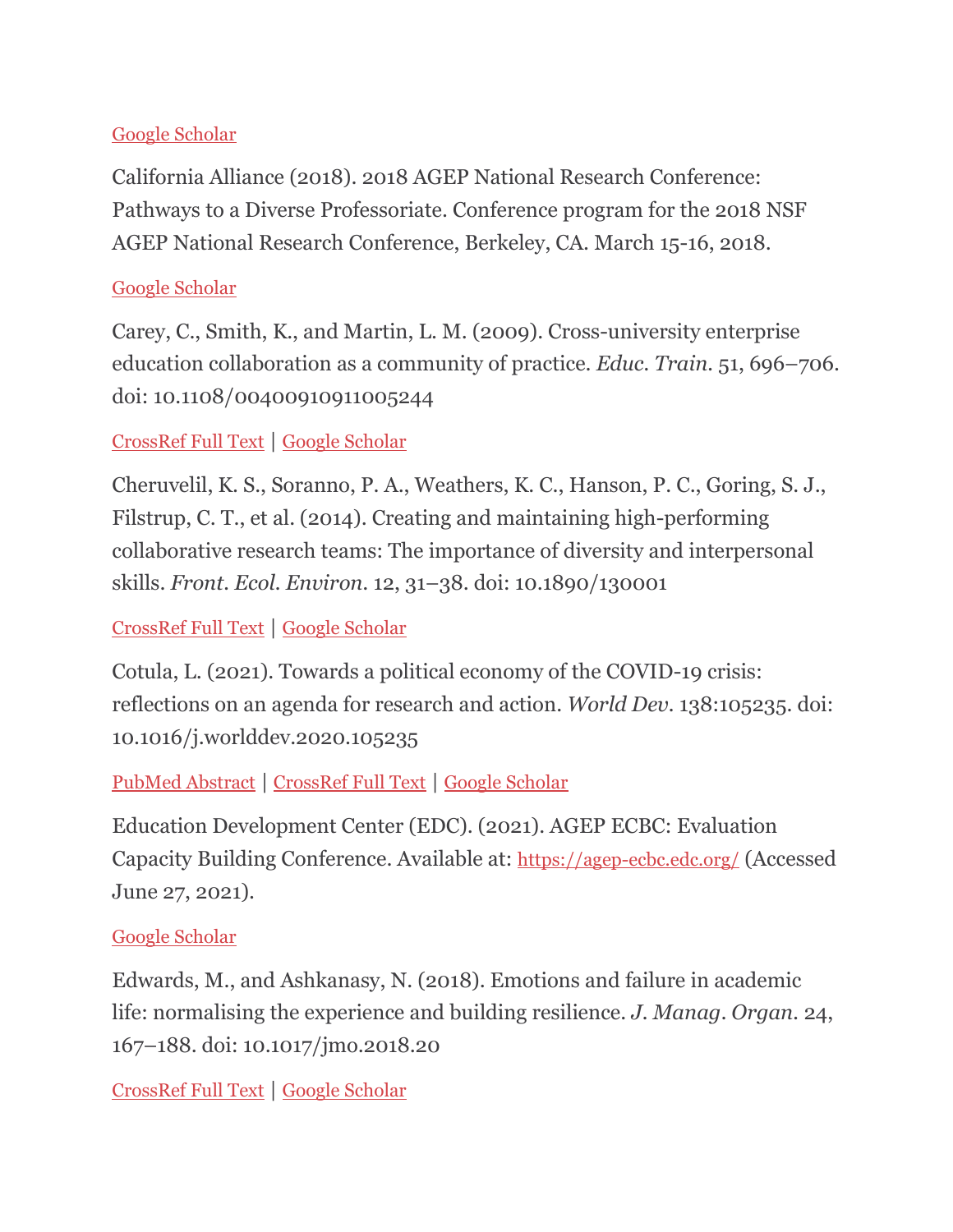Elliot, D. L., Baumfield, V., Reid, K., and Makara, K. A. (2016). Hidden treasure: successful international doctoral students who found and harnessed the hidden curriculum. *Oxf. Rev. Educ.* 42, 733–748. doi: 10.1080/03054985.2016.1229664

[CrossRef Full Text](https://doi.org/10.1080/03054985.2016.1229664) | [Google Scholar](http://scholar.google.com/scholar_lookup?author=D.+L.+Elliot&author=V.+Baumfield&author=K.+Reid&author=K.+A.+Makara&publication_year=2016&title=Hidden+treasure:+successful+international+doctoral+students+who+found+and+harnessed+the+hidden+curriculum&journal=Oxf.+Rev.+Educ.&volume=42&pages=733-748)

Fetterman, D. M., Rodriguez-Campos, L., and Zukowski, A. P., Contributors (2017). *Collaborative, Participatory, and Empowerment Evaluation: Stakeholder Involvement Approaches.* New York: The Guilford Press.

### [Google Scholar](http://scholar.google.com/scholar_lookup?author=D.+M.+Fetterman&author=L.+Rodriguez-Campos&author=A.+P.+Zukowski&publication_year=2017&journal=Collaborative+Participatory+and+Empowerment+Evaluation:+Stakeholder+Involvement+Approaches.&)

Fullan, M. (1994). *Change Forces: Probing the Depths of Educational Reform. School Development and the Management of Change Series, 10, ERIC NO ED373391.* Pennsylvania: Falmer Press.

#### [Google Scholar](http://scholar.google.com/scholar_lookup?author=M.+Fullan&publication_year=1994&journal=Change+Forces:+Probing+the+Depths+of+Educational+Reform.+School+Development+and+the+Management+of+Change+Series+10+ERIC+NO+ED373391.&)

Gajda, R. (2004). Utilizing collaboration theory to evaluate strategic alliances. *Am. J. Eval.* 25, 65–77. doi: 10.1177/109821400402500105

[CrossRef Full Text](https://doi.org/10.1177/109821400402500105) | [Google Scholar](http://scholar.google.com/scholar_lookup?author=R.+Gajda&publication_year=2004&title=Utilizing+collaboration+theory+to+evaluate+strategic+alliances&journal=Am.+J.+Eval.&volume=25&pages=65-77)

Glaser, B., and Strauss, A. (1999). *The Discovery of Grounded Theory: Strategies for Qualitative Research.* Piscataway, NJ: AldineTransaction.

#### [Google Scholar](http://scholar.google.com/scholar_lookup?author=B.+Glaser&author=A.+Strauss&publication_year=1999&journal=The+Discovery+of+Grounded+Theory:+Strategies+for+Qualitative+Research.&)

Hernandez, P. R., Woodcock, A., Estrada, M., and Schultz, P. W. (2018). Undergraduate research experiences broaden diversity in the scientific workforce. *Bioscience* 68, 204–211. doi: 10.1093/biosci/bix163

[CrossRef Full Text](https://doi.org/10.1093/biosci/bix163) | [Google Scholar](http://scholar.google.com/scholar_lookup?author=P.+R.+Hernandez&author=A.+Woodcock&author=M.+Estrada&author=P.+W.+Schultz&publication_year=2018&title=Undergraduate+research+experiences+broaden+diversity+in+the+scientific+workforce&journal=Bioscience&volume=68&pages=204-211)

Holland, J. (2020). *Good Chemistry: The Science of Connection, From Soul to Psychedelics.* New York: HarperCollins.

[Google Scholar](http://scholar.google.com/scholar_lookup?author=J.+Holland&publication_year=2020&journal=Good+Chemistry:+The+Science+of+Connection+From+Soul+to+Psychedelics.&)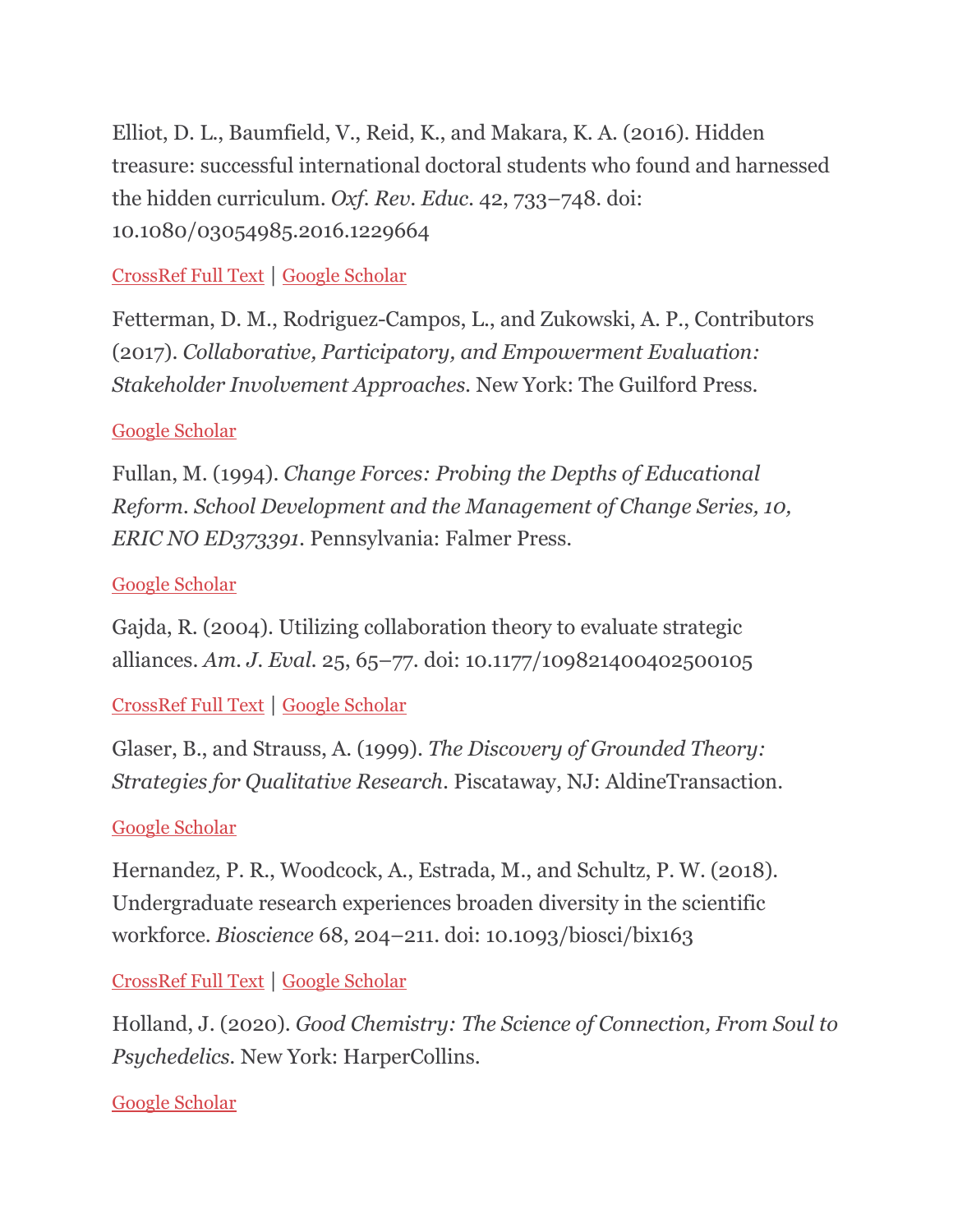Indiana University Center for Postsecondary Research (2021). *The Carnegie classifications of institutions of higher education*. 2018 Update public file. Available at: <https://carnegieclassifications.iu.edu/downloads.php> (Accessed March 15, 2021).

## [Google Scholar](http://scholar.google.com/scholar_lookup?publication_year=2021&)

Jackson, G. (2021). COVID-19 and socio-economics. *Soc. Econ. Rev.* 19, 1–6. doi: 10.1093/ser/mwab030

## [PubMed Abstract](https://pubmed.ncbi.nlm.nih.gov/34393661) | [CrossRef Full Text](https://doi.org/10.1093/ser/mwab030) | [Google Scholar](http://scholar.google.com/scholar_lookup?author=G.+Jackson&publication_year=2021&title=COVID-19+and+socio-economics&journal=Soc.+Econ.+Rev.&volume=19&pages=1-6)

Joint Committee on Standards for Educational Evaluation (JCSEE). (2018). Checklist of the program evaluation standards statements. Available at: <https://wmich.edu/evaluation/checklists> (Accessed October 29, 2021).

### [Google Scholar](http://scholar.google.com/scholar_lookup?publication_year=2018&)

Jones, M. T., Barlow, A. E. L., and Villarejo, M. (2010). Importance of undergraduate research for minority persistence and achievement in biology. *J. High. Educ.* 81, 82–115. doi: 10.1080/00221546.2010.11778971

## [CrossRef Full Text](https://doi.org/10.1080/00221546.2010.11778971) | [Google Scholar](http://scholar.google.com/scholar_lookup?author=M.+T.+Jones&author=A.+E.+L.+Barlow&author=M.+Villarejo&publication_year=2010&title=Importance+of+undergraduate+research+for+minority+persistence+and+achievement+in+biology&journal=J.+High.+Educ.&volume=81&pages=82-115)

Kelly, K. A. (2021). Exploring ways to evaluate collaborations and partnerships with AGEP evaluation community member, Dr. Kim Kelly. Webinar presented as part of the evaluation capacity building conference (ECBC), providing professional development and technical assistance to evaluators of AGEP alliance projects. Available at: [https://agep-ecbc.edc.org/wp](https://agep-ecbc.edc.org/wp-content/uploads/AGEP-ECBC-March-8-2021-Webinar-Presentation.pdf)[content/uploads/AGEP-ECBC-March-8-2021-Webinar-Presentation.pdf](https://agep-ecbc.edc.org/wp-content/uploads/AGEP-ECBC-March-8-2021-Webinar-Presentation.pdf) (Accessed June 27, 2021).

## [Google Scholar](http://scholar.google.com/scholar_lookup?author=K.+A.+Kelly&publication_year=2021&)

Kelly, K., and Burr, E. (2019). "Emphasizing transdisciplinary prowess in the evaluation of STEAM programs" in *Converting STEM into STEAM Programs.*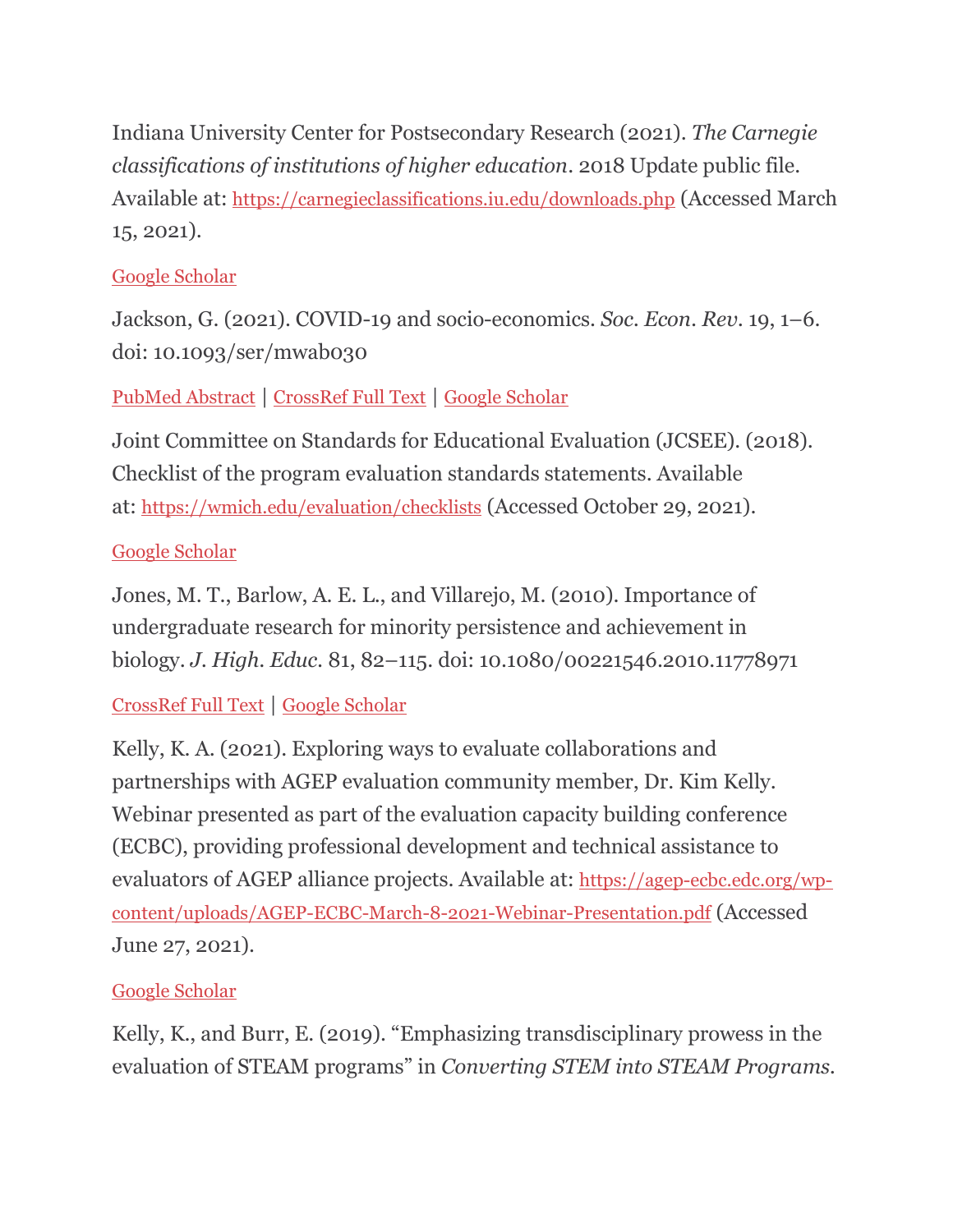*Environmental Discourses in Science Education. Vol. 5.* eds. A. J. Stewart, M. P. Mueller, and D. J. Tippins (Cham: Springer), 259–283.

## [Google Scholar](http://scholar.google.com/scholar_lookup?author=K.+Kelly&author=E.+Burr&publication_year=2019&title=Emphasizing+transdisciplinary+prowess+in+the+evaluation+of+STEAM+programs&journal=Converting+STEM+into+STEAM+Programs.+Environmental+Discourses+in+Science+Education.+Vol.+5.&pages=259-283)

Kelly, K. A., Burr, E. M., and Murphrey, T. P. (2020a). Fanning the SPARCs of SHREWD programs: facilitating program outcomes by spotlighting how stakeholder groups conceptualize and actualize collaboration in multi-partner STEM and healthcare research and education workforce development (SHREWD) programs [Conference presentation]. AEA 2020 Annual Meeting, Virtual.

### [Google Scholar](http://scholar.google.com/scholar_lookup?author=K.+A.+Kelly&author=E.+M.+Burr&author=T.+P.+Murphrey&publication_year=2020a&)

Kelly, K. A., Murphrey, T. P., Carter-Veale, W., Blackmon, A. T., Burr, E. M., and Flynn, J. (2020b). The unsung hero of AGEP alliances: Effective collaboration [Conference presentation]. NSF AGEP 2020 National Research Conference, Virtual. Available at: [https://live.bu.edu/agep/prior-events/november](https://live.bu.edu/agep/prior-events/november-conference/)[conference/](https://live.bu.edu/agep/prior-events/november-conference/) (Accessed October 31, 2021).

#### [Google Scholar](http://scholar.google.com/scholar_lookup?author=K.+A.+Kelly&author=T.+P.+Murphrey&author=W.+Carter-Veale&author=A.+T.+Blackmon&author=E.+M.+Burr&author=J.+Flynn&publication_year=2020b&)

Kelly, K. A., Reustle, J., Murphrey, T. P., Walton, S., and Carter-Sowell, A. (2021). Roles of Program Leadership and Program Participants in Promoting Inclusion [Conference presentation]. AACU 2021 Annual Meeting, Virtual.

#### [Google Scholar](http://scholar.google.com/scholar_lookup?author=K.+A.+Kelly&author=J.+Reustle&author=T.+P.+Murphrey&author=S.+Walton&author=A.+Carter-Sowell&publication_year=2021&)

Khalil, M. I., Humayun, M., and Jhanjhi, N. Z. (2021). "COVID-19 impact on educational system globally" in *Emerging Technologies for Battling Covid-19. Studies in Systems, Decision and Control.* eds. F. Al-Turjman, A. Devi, and A. Nayyar (Cham: Springer)

#### [Google Scholar](http://scholar.google.com/scholar_lookup?author=M.+I.+Khalil&author=M.+Humayun&author=N.+Z.+Jhanjhi&publication_year=2021&title=COVID-19+impact+on+educational+system+globally&journal=Emerging+Technologies+for+Battling+Covid-19.+Studies+in+Systems+Decision+and+Control.&)

Komives, S. R., and Wagner, W., Associates (Eds.). (2017). *Leadership For a Better World* (2nd *Edn*). San Francisco, CA: Jossey-Bass.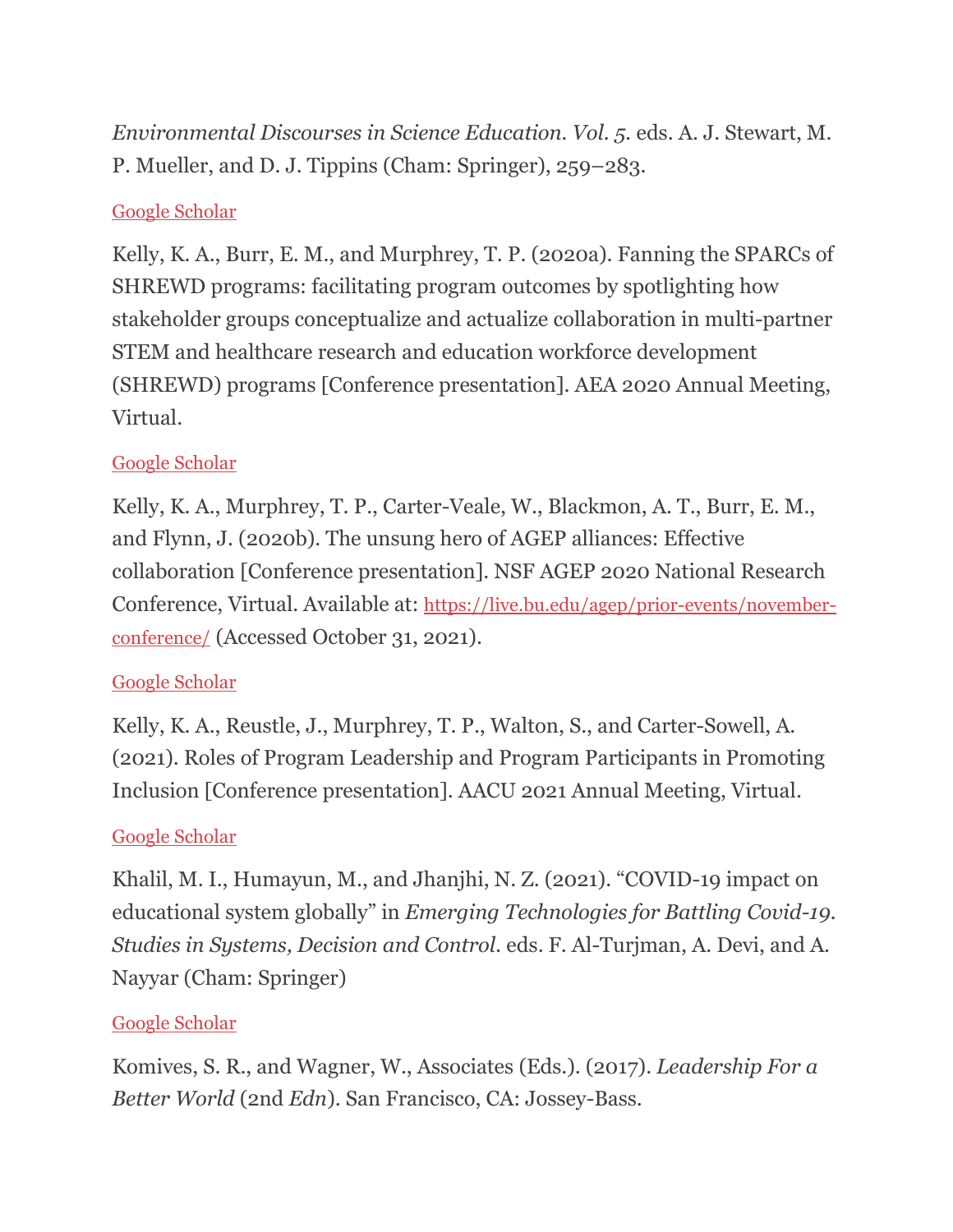#### [Google Scholar](http://scholar.google.com/scholar_lookup?publication_year=2017&journal=Leadership+For+a+Better+World&)

Korn, R. (2008). "Evaluating collaborations." in *Framework for Evaluating Impacts of Broadening Participation Projects*. eds. B. Clewell, and N. Fortenberry. Available

at: [https://www.nsf.gov/od/broadeningparticipation/framework-evaluating-impacts](https://www.nsf.gov/od/broadeningparticipation/framework-evaluating-impacts-broadening-participation-projects_1101.pdf)[broadening-participation-projects\\_1101.pdf](https://www.nsf.gov/od/broadeningparticipation/framework-evaluating-impacts-broadening-participation-projects_1101.pdf) (Accessed July 27, 2021).

### [Google Scholar](http://scholar.google.com/scholar_lookup?author=R.+Korn&publication_year=2008&)

Leong, F. T., and Kalibatseva, Z. (2011). Cross-cultural barriers to mental health services in the United States. Cerebrum: the Dana forum on brain science, 2011, 5. Available

at: <https://www.ncbi.nlm.nih.gov/pmc/articles/PMC3574791/>

[PubMed Abstract](https://pubmed.ncbi.nlm.nih.gov/23447774) | [Google Scholar](http://scholar.google.com/scholar_lookup?author=F.+T.+Leong&author=Z.+Kalibatseva&publication_year=2011&title=Cross-cultural+barriers+to+mental+health+services+in+the+United+States&)

Lynch, J., and Bambra, C. (2021). *The Unequal Pandemic: COVID-19 and Health Inequalities.* United Kingdom: Policy Press.

#### [Google Scholar](http://scholar.google.com/scholar_lookup?author=J.+Lynch&author=C.+Bambra&publication_year=2021&journal=The+Unequal+Pandemic:+COVID-19+and+Health+Inequalities.&)

Marek, L. I., Brock, D.-J. P., and Savla, J. (2015). Evaluating collaboration for effectiveness: conceptualization and measurement. *Am. J. Eval.* 36, 67–85. doi: 10.1177/1098214014531068

## [CrossRef Full Text](https://doi.org/10.1177/1098214014531068) | [Google Scholar](http://scholar.google.com/scholar_lookup?author=L.+I.+Marek&author=D.-J.+P.+Brock&author=J.+Savla&publication_year=2015&title=Evaluating+collaboration+for+effectiveness:+conceptualization+and+measurement&journal=Am.+J.+Eval.&volume=36&pages=67-85)

Merriam, S. B., and Tisdell, E. J. (2016). *Qualitative Research: A Guide to Design and Implementation.* San Francisco, CA: Jossey-Bass.

#### [Google Scholar](http://scholar.google.com/scholar_lookup?author=S.+B.+Merriam&author=E.+J.+Tisdell&publication_year=2016&journal=Qualitative+Research:+A+Guide+to+Design+and+Implementation.&)

Micari, M., and Pazos, P. (2021). Beyond grades: improving college students' social-cognitive outcomes in STEM through a collaborative learning environment. *Learn. Environ. Res.* 24, 123–136. doi: 10.1007/s10984-020- 09325-y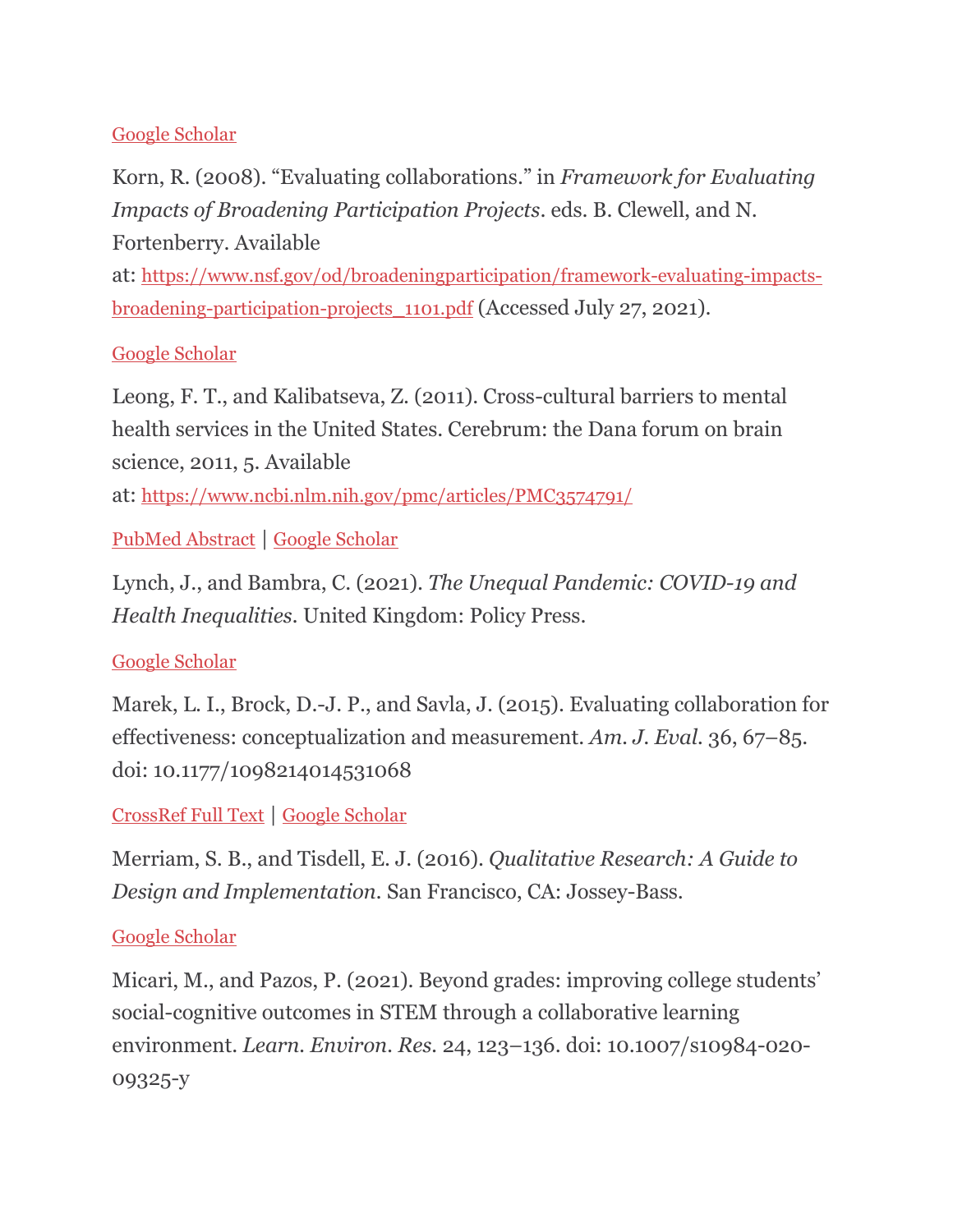## [CrossRef Full Text](https://doi.org/10.1007/s10984-020-09325-y) | [Google Scholar](http://scholar.google.com/scholar_lookup?author=M.+Micari&author=P.+Pazos&publication_year=2021&title=Beyond+grades:+improving+college+students%E2%80%99+social-cognitive+outcomes+in+STEM+through+a+collaborative+learning+environment&journal=Learn.+Environ.+Res.&volume=24&pages=123-136)

Misra, S., Stokols, D., and Cheng, L. (2015). The transdisciplinary orientation scale: factor structure and relation to the integrative quality and scope of scientific publications. *J. Collab. Healthc. Transl. Med.* 3:2

### [Google Scholar](http://scholar.google.com/scholar_lookup?author=S.+Misra&author=D.+Stokols&author=L.+Cheng&publication_year=2015&title=The+transdisciplinary+orientation+scale:+factor+structure+and+relation+to+the+integrative+quality+and+scope+of+scientific+publications&journal=J.+Collab.+Healthc.+Transl.+Med.&volume=3&pages=2)

Morris, L., Kelly, K. A., Green, M., Juranek, I., and Murphrey, T. P. (2020). What matters most during a pandemic: maintaining participant connections in AGEP alliances [Conference presentation]. NSF AGEP NRC 2020, Virtual. Available at: [https://live.bu.edu/agep/prior-events/november](https://live.bu.edu/agep/prior-events/november-conference/)[conference/](https://live.bu.edu/agep/prior-events/november-conference/) (Accessed October 31, 2021).

#### [Google Scholar](http://scholar.google.com/scholar_lookup?author=L.+Morris&author=K.+A.+Kelly&author=M.+Green&author=I.+Juranek&author=T.+P.+Murphrey&publication_year=2020&)

Murthy, V. H. (2020). *Together: The Healing Power of Human Connection in a Sometimes-Lonely World.* New York, NY: Harper Wave, an imprint of HarperCollins Publishers.

#### [Google Scholar](http://scholar.google.com/scholar_lookup?author=V.+H.+Murthy&publication_year=2020&journal=Together:+The+Healing+Power+of+Human+Connection+in+a+Sometimes-Lonely+World.&)

NSF (2016). NSF Division of HRD Alliances for Graduate Education and the Professoriate (AGEP) Program Guidelines. National Science Foundation. Available at: <https://www.nsf.gov/pubs/2016/nsf16552/nsf16552.htm> (Accessed December 4, 2021).

#### [Google Scholar](http://scholar.google.com/scholar_lookup?publication_year=2016&)

NSF (2021a). NSF Awards Search. National Science Foundation. Available at: [https://www.nsf.gov/awardsearch/advancedSearchResult?ProgOrganization=11060](https://www.nsf.gov/awardsearch/advancedSearchResult?ProgOrganization=11060000&ProgEleCode=1515&BooleanElement=ALL) [000&ProgEleCode=1515&BooleanElement=ALL](https://www.nsf.gov/awardsearch/advancedSearchResult?ProgOrganization=11060000&ProgEleCode=1515&BooleanElement=ALL)& (Accessed July 31, 2021).

#### [Google Scholar](http://scholar.google.com/scholar_lookup?publication_year=2021a&)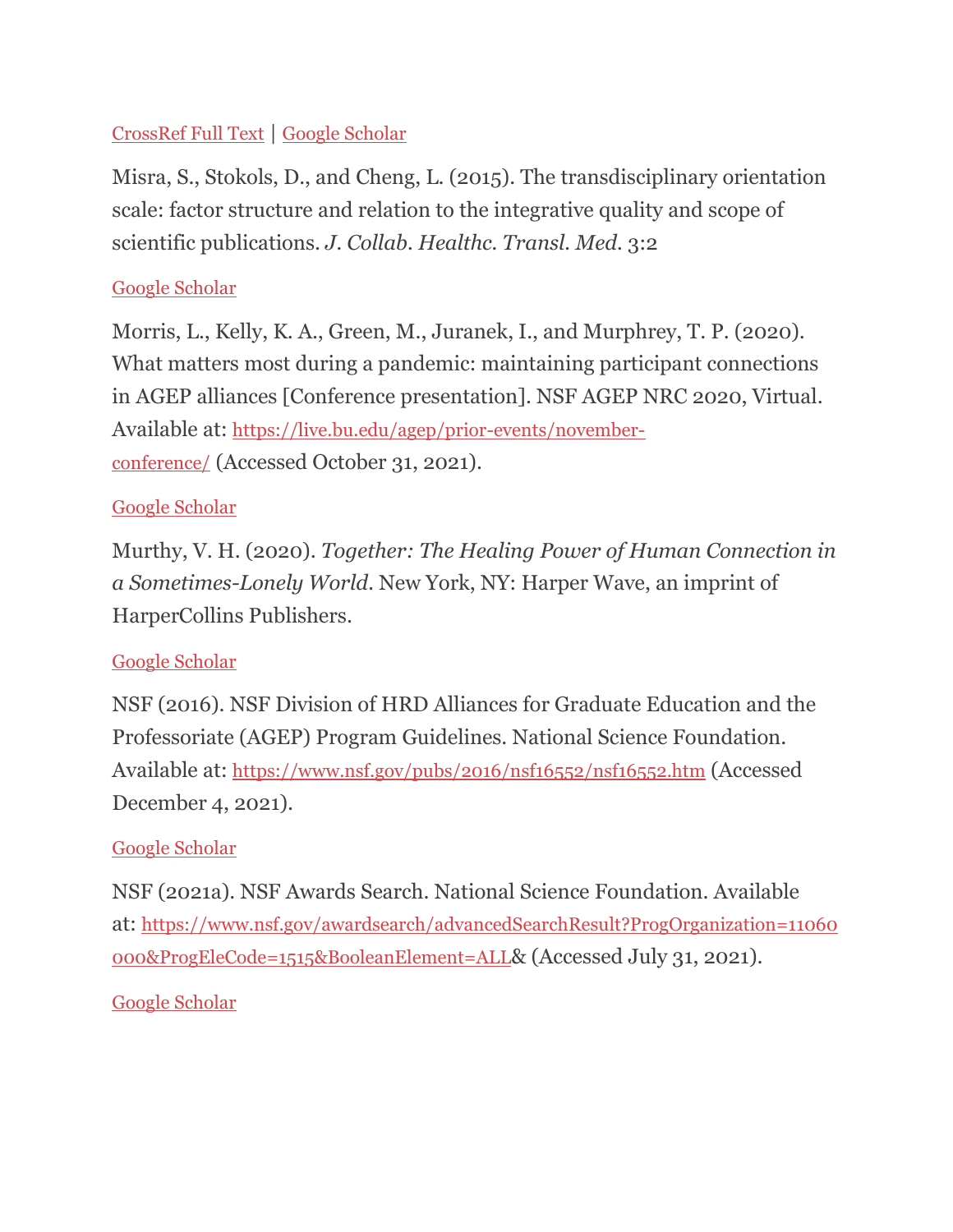NSF (2021b). NSF INCLUDES national network: broadening participation, expanding opportunities in STEM. Available

at: <https://www.includesnetwork.org/home> (Accessed June 27, 2021).

## [Google Scholar](http://scholar.google.com/scholar_lookup?publication_year=2021b&)

NSF (2021c). Proposal & Award Policies & Procedures Guide (PAPPG). National Science Foundation. Available

at: [https://www.nsf.gov/pubs/policydocs/pappg22\\_1/index.jsp](https://www.nsf.gov/pubs/policydocs/pappg22_1/index.jsp) (Accessed June 27, 2021).

## [Google Scholar](http://scholar.google.com/scholar_lookup?publication_year=2021c&)

Patton, M. Q. (2008). *Utilization-Focused Evaluation* : 4th *Edn*. Thousand Oaks, CA: Sage Publications.

## [Google Scholar](http://scholar.google.com/scholar_lookup?author=M.+Q.+Patton&publication_year=2008&journal=Utilization-Focused+Evaluation&)

Ponjuán, L. (2013). Awareness into action: helping Latino students succeed in Texas higher education. *Jrnl TACUSPA* 1, 25–27.

## [Google Scholar](http://scholar.google.com/scholar_lookup?author=L.+Ponju%C3%A1n&publication_year=2013&title=Awareness+into+action:+helping+Latino+students+succeed+in+Texas+higher+education&journal=Jrnl+TACUSPA&volume=1&pages=25-27)

Pritchett, M., Ala'i-Rosales, S., Cruz, A. R., and Cihon, T. M. (2021). Social justice is the spirit and aim of an applied science of human behavior: moving from colonial to participatory research practices. *Behav. Anal. Pract.*, 1–19. doi: 10.1007/s40617-021-00591-7

[PubMed Abstract](https://pubmed.ncbi.nlm.nih.gov/34178290) | [CrossRef Full Text](https://doi.org/10.1007/s40617-021-00591-7) | [Google Scholar](http://scholar.google.com/scholar_lookup?author=M.+Pritchett&author=S.+Ala%E2%80%99i-Rosales&author=A.+R.+Cruz&author=T.+M.+Cihon&publication_year=2021&title=Social+justice+is+the+spirit+and+aim+of+an+applied+science+of+human+behavior:+moving+from+colonial+to+participatory+research+practices&journal=Behav.+Anal.+Pract.&pages=1-19)

Settles, I. H. (2020). Meaningful moments: how mentors and collaborators helped transform career challenges into opportunities. *Women Ther.* 43, 58– 73. doi: 10.1080/02703149.2019.1684674

[CrossRef Full Text](https://doi.org/10.1080/02703149.2019.1684674) | [Google Scholar](http://scholar.google.com/scholar_lookup?author=I.+H.+Settles&publication_year=2020&title=Meaningful+moments:+how+mentors+and+collaborators+helped+transform+career+challenges+into+opportunities&journal=Women+Ther.&volume=43&pages=58-73)

Stokes, E. K., Zambrano, L. D., Anderson, K. N., Marder, E. P., Raz, K. M., El Burai Felix, A., et al. (2020). Coronavirus disease 2019 case surveillance —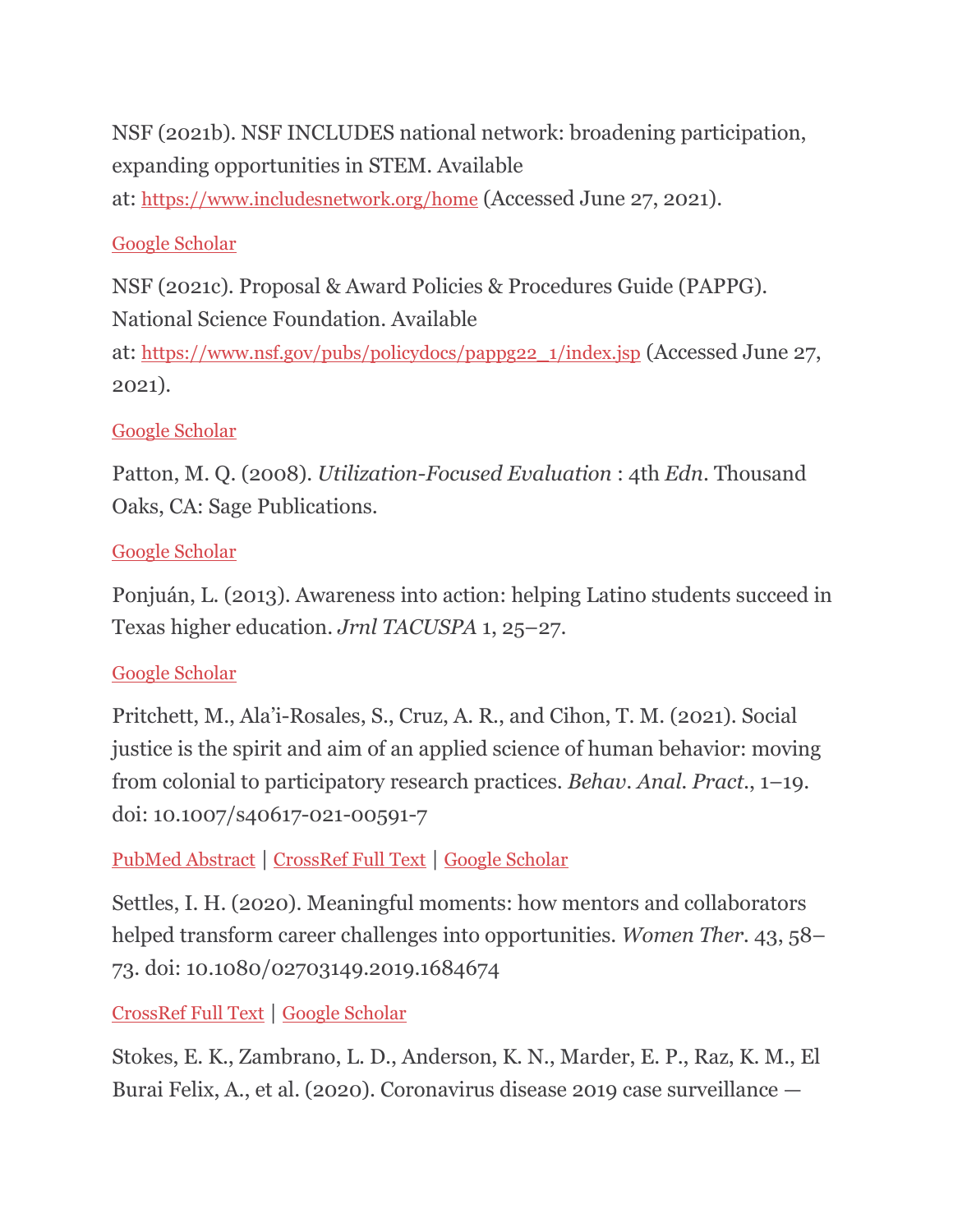United States, January 22–May 30, 2020. *MMWR Morb. Mortal. Wkly Rep.* 69, 759–765. doi: 10.15585/mmwr.mm6924e2externalicon

[PubMed Abstract](https://pubmed.ncbi.nlm.nih.gov/32555134) | [CrossRef Full Text](https://doi.org/10.15585/mmwr.mm6924e2externalicon) | [Google Scholar](http://scholar.google.com/scholar_lookup?author=E.+K.+Stokes&author=L.+D.+Zambrano&author=K.+N.+Anderson&author=E.+P.+Marder&author=K.+M.+Raz&author=A.+El+Burai+Felix&publication_year=2020&title=Coronavirus+disease+2019+case+surveillance+%E2%80%94+United+States+January+22%E2%80%93May+30+2020&journal=MMWR+Morb.+Mortal.+Wkly+Rep.&volume=69&pages=759-765)

Taylor, M., Plastrik, P., Coffman, J., and Whatley, A. (2014). Evaluating networks for social change: a casebook. Available at: [http://www.evaluationinnovation.org/sites/default/files/NetworkEvalGuidePt2\\_Ca](http://www.evaluationinnovation.org/sites/default/files/NetworkEvalGuidePt2_Casebook.pdf) [sebook.pdf](http://www.evaluationinnovation.org/sites/default/files/NetworkEvalGuidePt2_Casebook.pdf) (Accessed October 15, 2021).

### [Google Scholar](http://scholar.google.com/scholar_lookup?author=M.+Taylor&author=P.+Plastrik&author=J.+Coffman&author=A.+Whatley&publication_year=2014&)

Taylor-Powell, E., Rossing, B., and Geran, J. (1998). Evaluating collaboratives: reaching the potential. University of Wisconsin–Extension publication issue 8. Available

at: [https://books.google.com/books/about/Evaluating\\_Collaboratives.html?id=QsMJ](https://books.google.com/books/about/Evaluating_Collaboratives.html?id=QsMJHQAACAAJ) [HQAACAAJ](https://books.google.com/books/about/Evaluating_Collaboratives.html?id=QsMJHQAACAAJ) (Accessed June 27, 2021).

#### [Google Scholar](http://scholar.google.com/scholar_lookup?author=E.+Taylor-Powell&author=B.+Rossing&author=J.+Geran&publication_year=1998&)

U.S. Department of Education (2020). United States Department of education lists of postsecondary institutions enrolling populations with significant percentages of undergraduate minority students. Office for Civil Rights. Available at: [https://www2.ed.gov/about/offices/list/ocr/edlite](https://www2.ed.gov/about/offices/list/ocr/edlite-minorityinst.html)[minorityinst.html](https://www2.ed.gov/about/offices/list/ocr/edlite-minorityinst.html) (Accessed March 15, 2021).

#### [Google Scholar](http://scholar.google.com/scholar_lookup?publication_year=2020&)

Usher, K., Durkin, J., and Bhullar, N. (2020). The COVID-19 pandemic and mental health impacts. *Int. J. Ment. Health Nurs.* 29, 315–318. doi: 10.1111/inm.12726

[PubMed Abstract](https://pubmed.ncbi.nlm.nih.gov/32277578) | [CrossRef Full Text](https://doi.org/10.1111/inm.12726) | [Google Scholar](http://scholar.google.com/scholar_lookup?author=K.+Usher&author=J.+Durkin&author=N.+Bhullar&publication_year=2020&title=The+COVID-19+pandemic+and+mental+health+impacts&journal=Int.+J.+Ment.+Health+Nurs.&volume=29&pages=315-318)

W. K. Kellogg Foundation (2004). *W.K. Kellogg Foundation Logic Model Development Guide.* Battle Creek: W.K. Kellogg Foundation.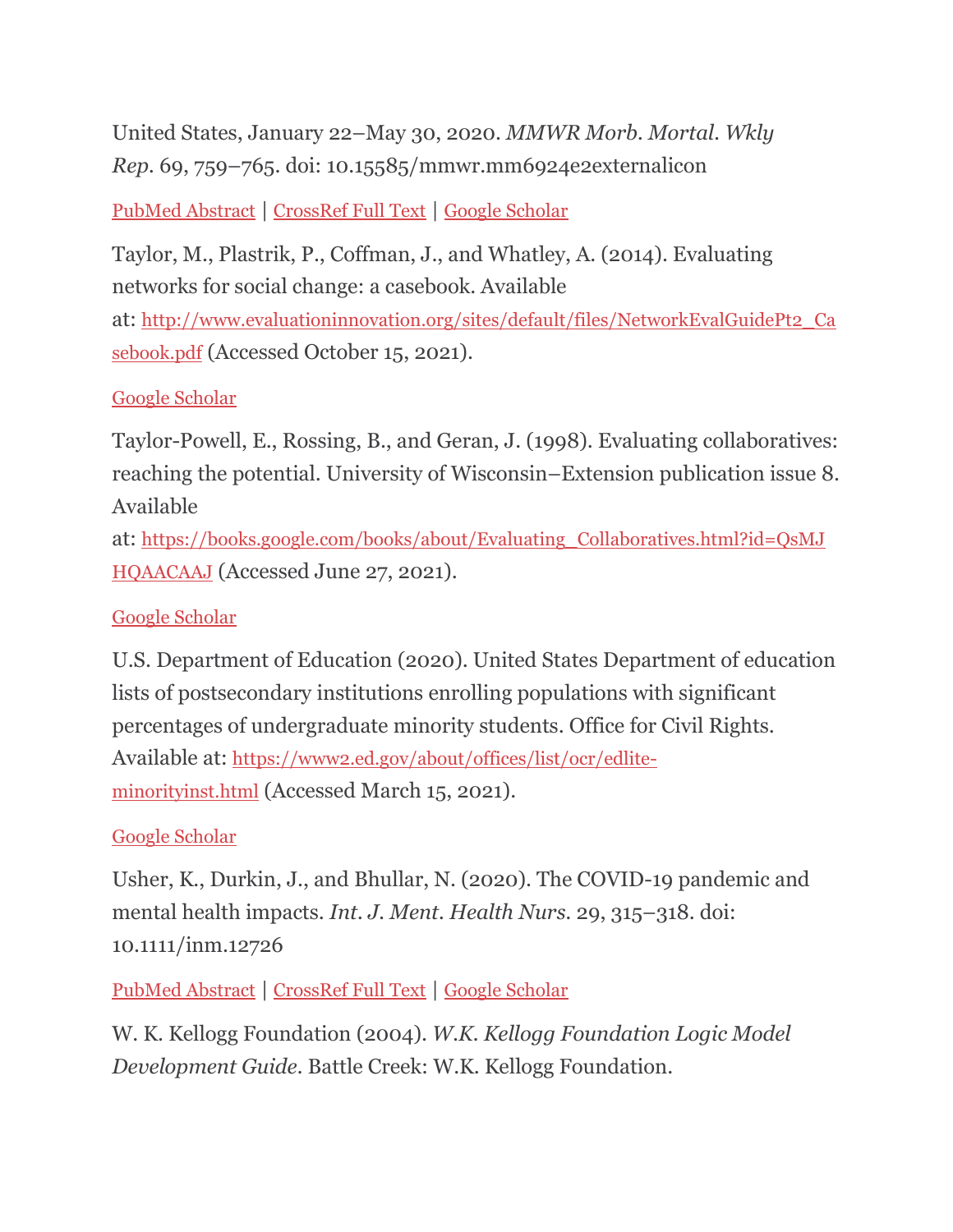#### [Google Scholar](http://scholar.google.com/scholar_lookup?publication_year=2004&journal=W.K.+Kellogg+Foundation+Logic+Model+Development+Guide.&)

Woodland, R. H., and Hutton, M. S. (2012). Evaluating organizational collaborations: suggested entry points and strategies. *Am. J. Eval.* 33, 366– 383. doi: 10.1177/1098214012440028

#### [CrossRef Full Text](https://doi.org/10.1177/1098214012440028) | [Google Scholar](http://scholar.google.com/scholar_lookup?author=R.+H.+Woodland&author=M.+S.+Hutton&publication_year=2012&title=Evaluating+organizational+collaborations:+suggested+entry+points+and+strategies&journal=Am.+J.+Eval.&volume=33&pages=366-383)

Yeneabat, M., and Butterfield, A. K. (2012). "We can't eat a road:" asset-based community development and the Gedam Sefer Community Partnership in Ethiopia. *J. Community Pract.* 20, 134–153. doi: 10.1080/10705422.2012.650121

### [CrossRef Full Text](https://doi.org/10.1080/10705422.2012.650121) | [Google Scholar](http://scholar.google.com/scholar_lookup?author=M.+Yeneabat&author=A.+K.+Butterfield&publication_year=2012&title=%E2%80%9CWe+can%E2%80%99t+eat+a+road:%E2%80%9D+asset-based+community+development+and+the+Gedam+Sefer+Community+Partnership+in+Ethiopia&journal=J.+Community+Pract.&volume=20&pages=134-153)

Yusuf, J., Saitgalina, M., and Chapman, D. C. (2020). Work-life balance and well-being of graduate students. *J. Public Aff. Educ.* 26, 458–483. doi: 10.1080/15236803.2020.1771990

#### [CrossRef Full Text](https://doi.org/10.1080/15236803.2020.1771990) | [Google Scholar](http://scholar.google.com/scholar_lookup?author=J.+Yusuf&author=M.+Saitgalina&author=D.+C.+Chapman&publication_year=2020&title=Work-life+balance+and+well-being+of+graduate+students&journal=J.+Public+Aff.+Educ.&volume=26&pages=458-483)

**Keywords:** collaborative practice, assessment and evaluation, higher education, NSF alliance and partnership programs, STEM education and careers, diversity, equity, and inclusion (DEI)

**Citation:** Burr EM, Kelly KA, Murphrey TP and Koswatta TJ (2022) An Ecological Approach to Evaluating Collaborative Practice in NSF Sponsored Partnership Projects: The SPARC Model. *Front. Psychol*. 12:751660. doi: 10.3389/fpsyg.2021.751660

**Received:** 02 August 2021; **Accepted:** 25 November 2021; **Published:** 11 January 2022.

Edited by: **[Rodolfo Mendoza-Denton](https://loop.frontiersin.org/people/1143505/overview)**, University of California, Berkeley, United States

Reviewed by: **[John Gonzalez](https://loop.frontiersin.org/people/1501332/overview)**, University of Michigan, United States **[Franco Zengaro](https://loop.frontiersin.org/people/166387/overview)**, Jacksonville State University, United States

**Copyright** © 2022 Burr, Kelly, Murphrey and Koswatta. This is an open-access article distributed under the terms of the **[Creative Commons Attribution License \(CC BY\)](http://creativecommons.org/licenses/by/4.0/)**. The use, distribution or reproduction in other forums is permitted, provided the original author(s) and the copyright owner(s) are credited and that the original publication in this journal is cited, in accordance with accepted academic practice. No use, distribution or reproduction is permitted which does not comply with these terms.